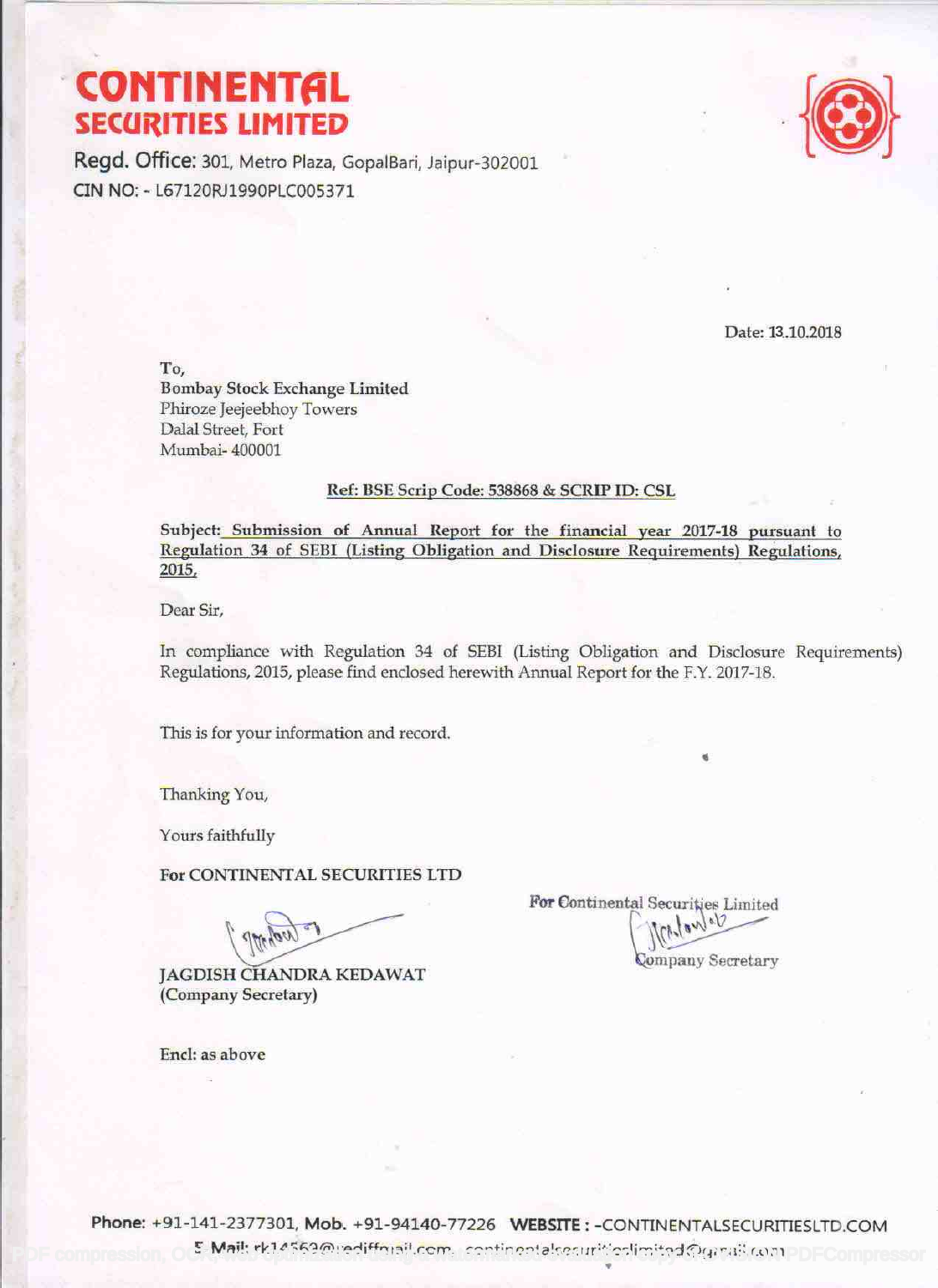

# **CONTINENTAL SECURITIES LIMITED**



Registered Office: 301, Metro Plaza ,Gopalbari , Jaipur-302001 CIN NO L67120RJ1990PLC005371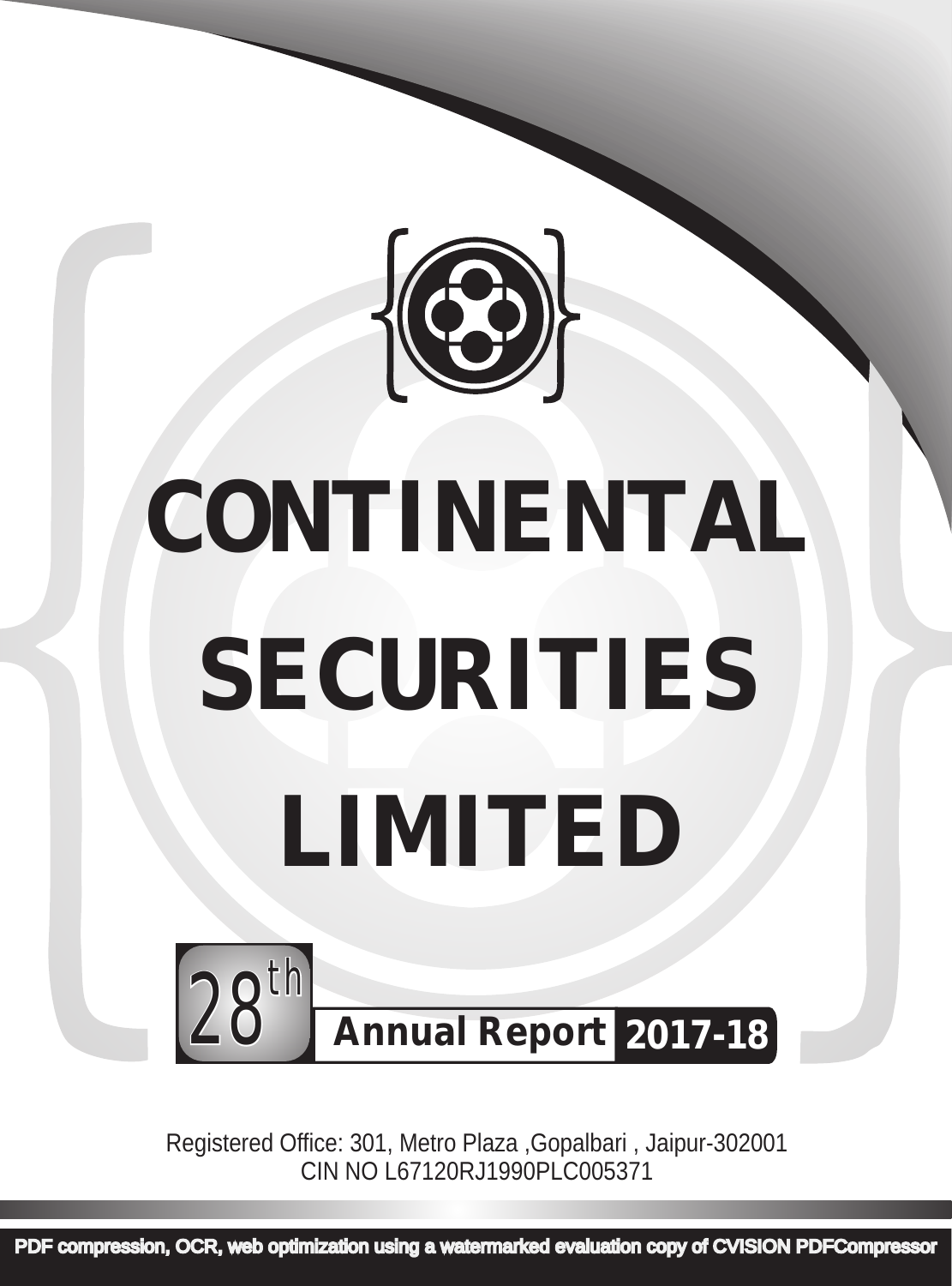**CONTINENTAL SECURITIES LIMITED**  $\bigotimes$  [Annual Report 2017-2018]



| <b>BOARD OF DIRECTORS</b><br>Shri. M.L. Khandelwal (Chairman)<br>Shri. Rajesh Khuteta (Managing Director)<br>Shri. Suresh Kumar Gupta (IndependentDirector)<br>Shri .Vishnu Dusad(Independent Director)<br>Smt. Ruchi Gupta (Independent Director) |
|----------------------------------------------------------------------------------------------------------------------------------------------------------------------------------------------------------------------------------------------------|
| <b>COMPANY SECRETARY</b><br>J.C. Kedawat                                                                                                                                                                                                           |
| <b>CHIEF FINANCIAL OFFICER</b><br><b>Hemant Gupta</b>                                                                                                                                                                                              |
| <b>Auditors:</b><br>M/S B. L. Dusad & Company, Jaipur<br>(Chartered Accountants)                                                                                                                                                                   |
| <b>Bankers:</b><br>State Bank of India<br><b>Bank of Baroda</b>                                                                                                                                                                                    |
| <b>Registered &amp; Corporate Office</b><br>301, Metro Plaza, Gopalbari, Jaipur(Raj.)<br>Phone No: 0141-2377301                                                                                                                                    |
| <b>Registrar &amp; Share Transfer Agent:</b><br>Beetal Financial & Computer Service Pvt. Ltd.<br>Beetal House 3rd Floor, 99, Madangir,<br>Behind Local Shopping Centre,<br>Near Dada HarsukhdasMandir, New Delhi                                   |
| <b>Company Website:</b><br>www.continentalsecuritiesItd.com                                                                                                                                                                                        |
|                                                                                                                                                                                                                                                    |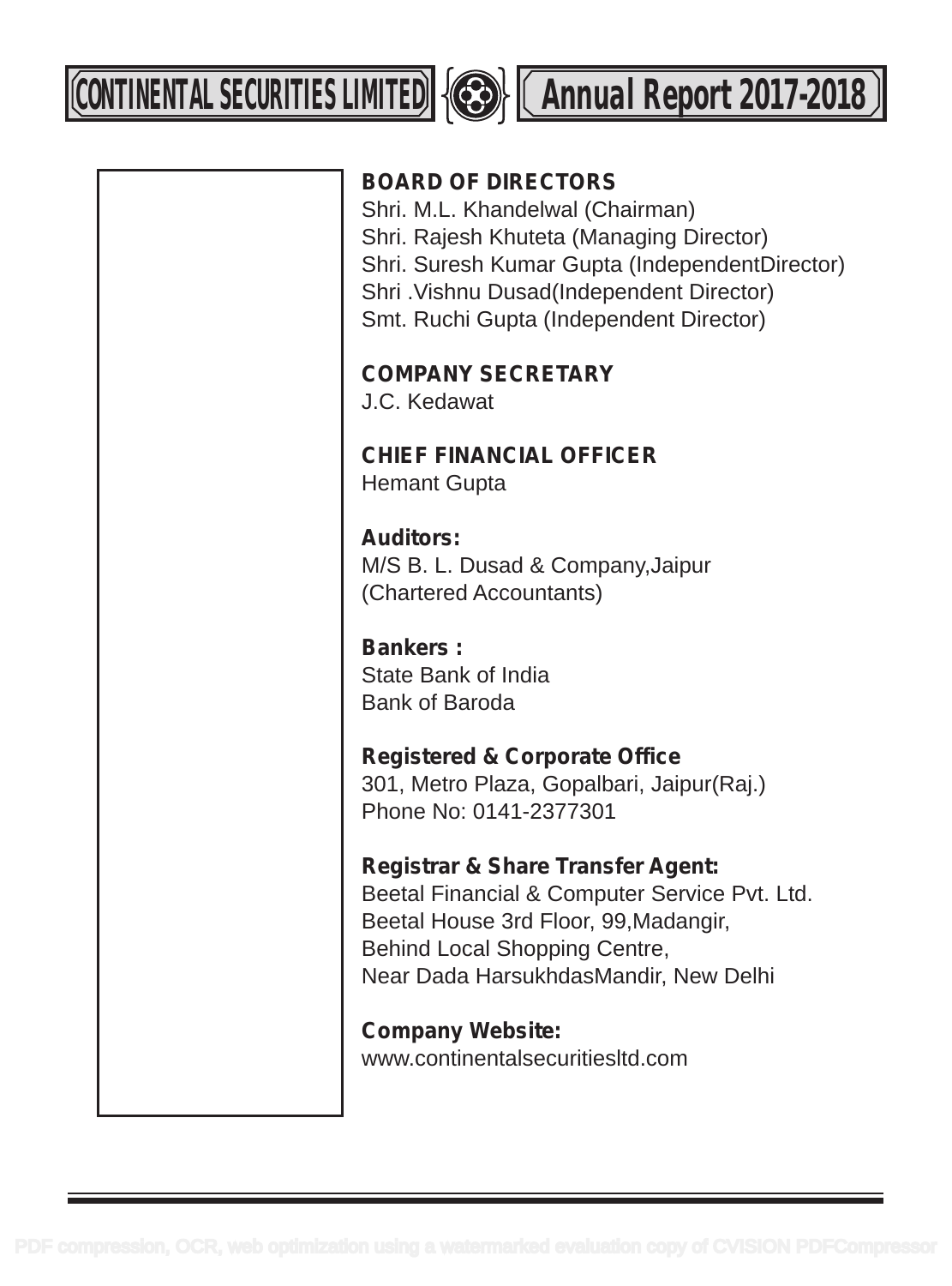

## **CONTENTS**

| $1 - 10$  |
|-----------|
| $11 - 27$ |
| 28-32     |
| $33 - 44$ |
| 45-46     |
| 47        |
| 48        |
| 50-59     |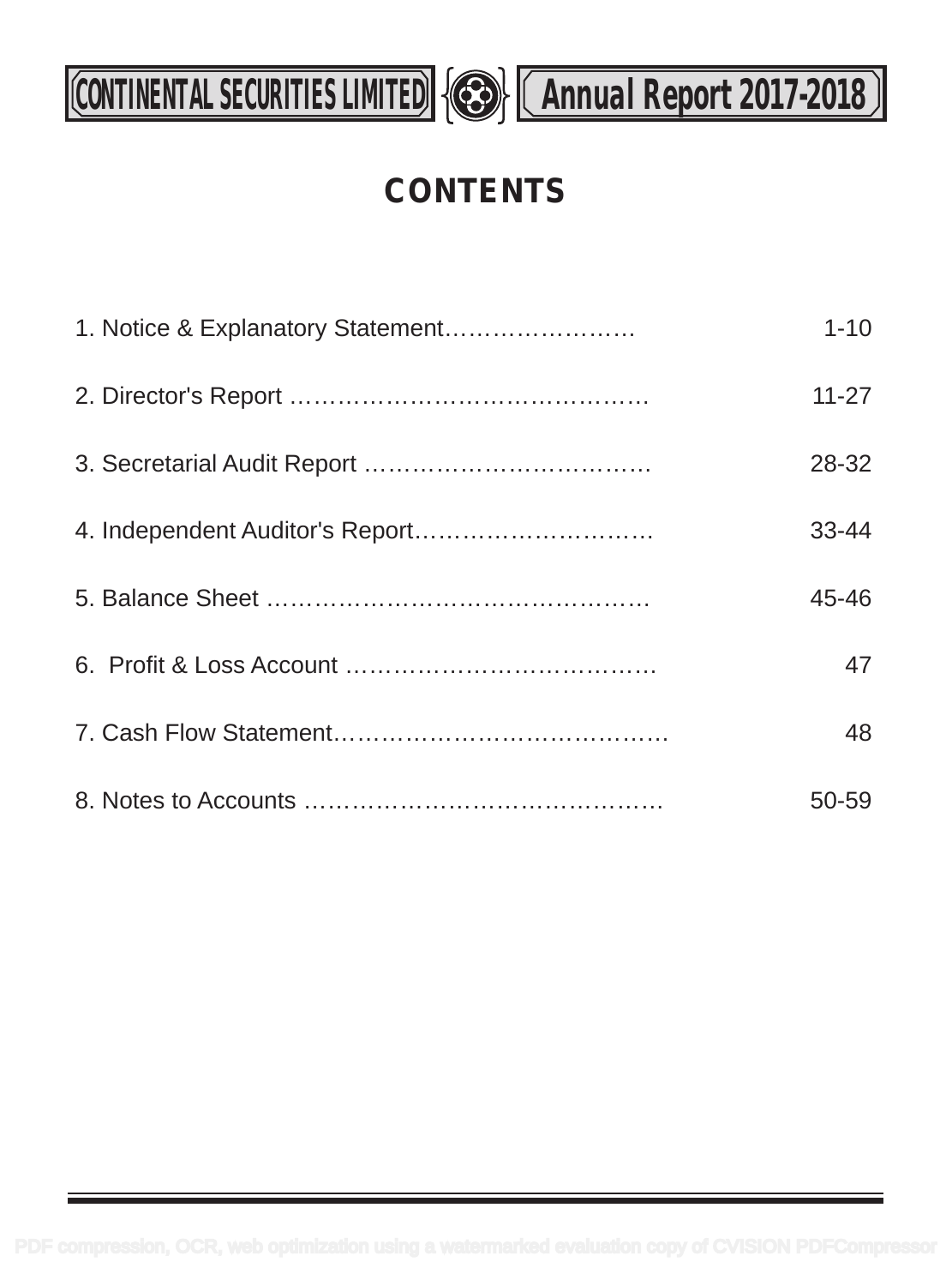

### **NOTICE**

NOTICE is hereby given that 28th Annual General Meeting of the Member of CONTINENTAL SECURITIES LIMITED Will be held on Tuesday , 25th September, 2018 at 2:00 P.M at Registered office of the company 301, METRO PLAZA, PARIVAHAN MARG JAIPUR, RAJASTHAN to transact the following business:-

#### **ORDINARY BUSINESS:**

- 1. To receive, consider and adopt the Audited Financial Statements of the Company for the financial year ended on 31st March, 2018, together with the Board's Report and Auditors Report thereon of the Companies Act, 2013
- 2. To appoint Director in place of Shri M.L. Khandelwal (DIN- 00414717) who retires by rotation and being eligible, offers himself for re-appointment.
- 3. To appoint M/s Gopal Sharma & Co., Jaipur as Statutory Auditor and to fix their remuneration and in this regard, to consider and if thought fit, to pass with or without modification(s),the following resolution as an Ordinary Resolution:

**"RESOLVED THAT** Pursuant to the provisions of Section 139 of the Companies Act ,2013 Rule 3 of the Companies (Audit and Auditors ) Rules , 2014 M/s Gopal Sharma & Co., Chartered Accountants , (Firm Registration No. 002803C) , who are eligible to be appointed as Statutory Auditors of the Company and who have given their consent to act as Statutory Auditor of the Company, be and hereby are appointed as Statutory Auditors of the Company from the conclusion of this Annual General Meeting of the Company held for the Financial Year ending on 31st March ,2018 until the conclusion of annual general meeting of the Company to be held for the financial year ending on 31st March, 2023 ( subject to ratification of their appointment of in an every annual general meeting.

Resolved further that Board of Directors of the Company be and is hereby authorized to fix the remuneration payable to M/s Gopal Sharma & Co., Chartered Accountants , (Firm Registration No. 002803C) Statutory Auditors of the Company for financial year ending 31st March , 2019.

#### **SPECIAL BUSINESS:**

4. To fix minimum fee for serving various documents on the members of the company and in this regard ,to consider and if thought fit, to pass ,with or without modification(s),the following resolution as an **ORDINARY RESOLUTION:**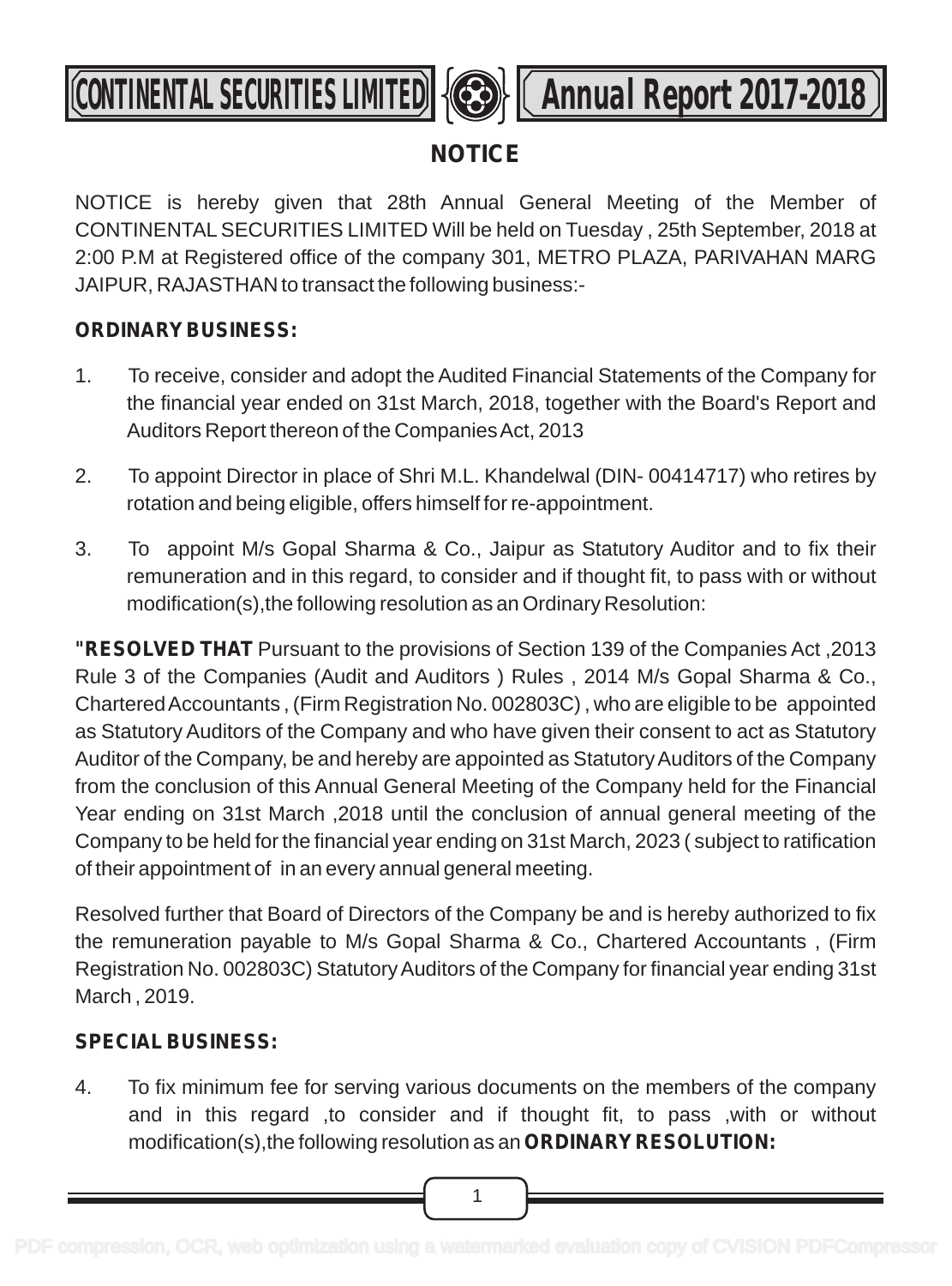

**RESOLVED THAT** pursuant to section 20 and other applicable provisions, if any, of the Companies act 2013 read with the rules made there under (including any statutory modification (s) or re-enactments(s) thereof, for the time being in force), the company may serve documents on its members under the act by post or by speed post or by courier or such electronic or other mode as may be prescribed, depending on event and circumstance of each case from time to time.

**RESOLVED FURTHER THAT** the board of directors of the company or its duly constituted committee be and is hereby authorized to decide, in respect of any advance request for sending documents in a particular mode of delivery by any member provided at least one week in advance of the dispatch of the documents by the company along with requisite fee duly received by the company and that no such request shall be entertained by the company post-dispatch of such documents by the company to the member, the charges payable for such delivery, as prescribed below for each mode of dispatch.

|    | SI.No.   Mode of Dispatch | Minimum rate per document at the minimum slab of the weight of<br>the document in each category in Rs. |                  |
|----|---------------------------|--------------------------------------------------------------------------------------------------------|------------------|
|    |                           | Within india                                                                                           | International    |
|    | <b>Ordinary Post</b>      | 10                                                                                                     | 1.2 times of the |
| 2. | Registered post           | 50                                                                                                     | actual charges   |
| 3. | SpeedPost                 | 50                                                                                                     | in each case     |
| 4. | Courier                   | 50                                                                                                     |                  |
| 5. | Electronic mail(email) 10 |                                                                                                        | -20              |

**RESOLVED FURTHER THAT** the Board of Directors of the company or its duly constituted committee be and is hereby authorized to amend or alter such charges from time to time either keeping in view the change of charges as applicable to that mode or in any situation so warrants and to do all such acts and take all such steps as may be necessary,proper or expedient to give effect to this resolution".

5. To re-appoint Shri Suresh Kumar Gupta as an Independent Director and in this regard,pass the following resolution as an Special Resolution:

**"RESOLVED THAT** pursuant to the provisions of Sections 149 and 152 read with Schedule IV and other applicable provisions, if any, of the Companies Act, 2013 ("the Act") and the Companies (Appointment and Qualification of Directors) Rules, 2014 and the applicable provisions of the Securities and Exchange Board of India (Listing Obligations and Disclosure Requirements) Regulations, 2015 (including any statutory modification(s)or reenactment(s) thereof, for the time being in force), Shri Suresh Kumar Gupta (DIN: 00217474), who was appointed as an Independent Director and who holds office of Independent Director up to the date of 3rd December 2018 and being eligible, and in respect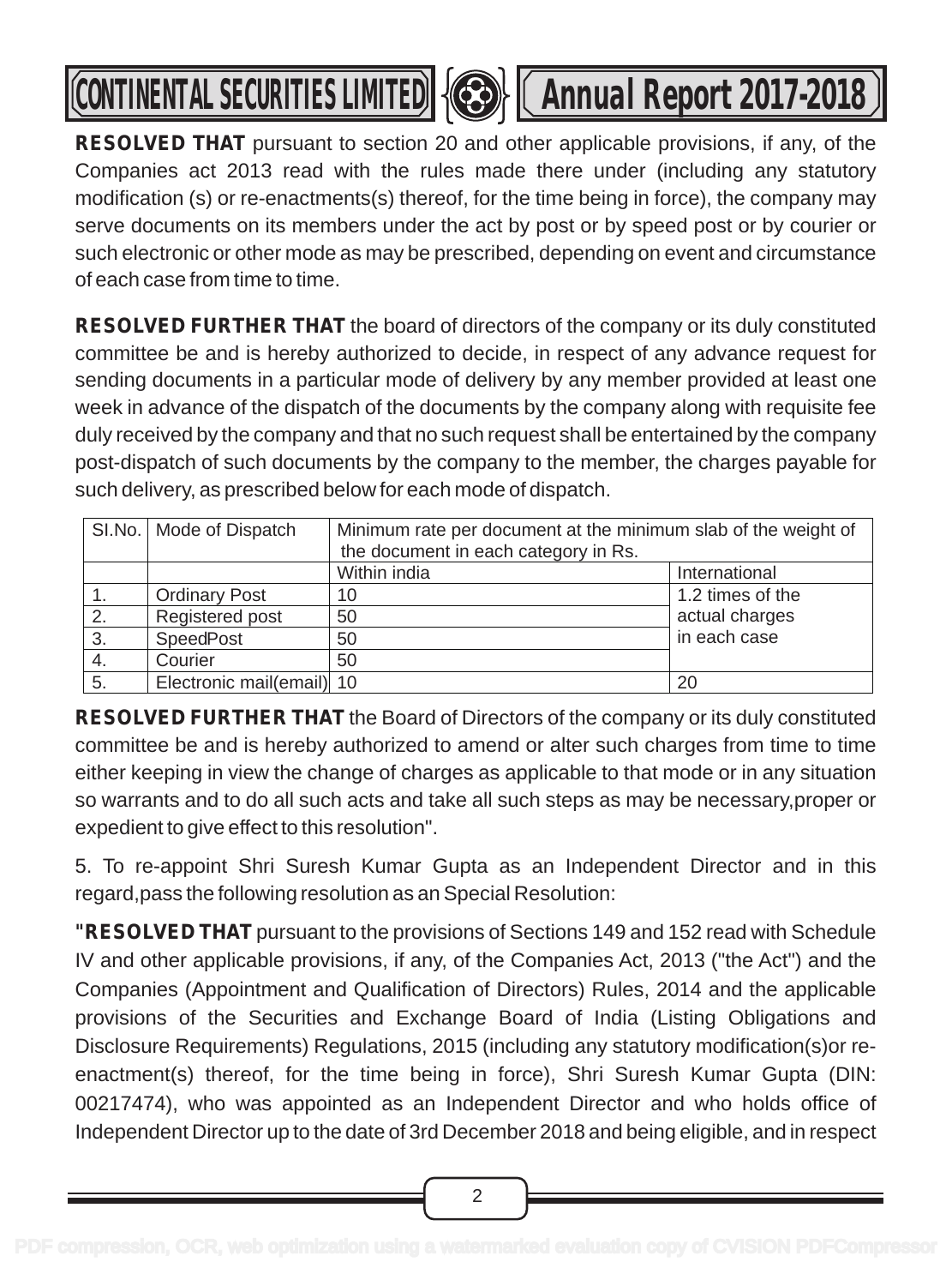of whom the Company has received a notice in writing under Section 160 of the Act from a member proposing his candidature for the office of Director, be and is hereby re-appointed as an Independent Director of the Company, not liable to retire by rotation and to hold office for a term of 5 (five) consecutive years on the Board of the Company With effect from 4th December 2018 ."

6. To re-appoint Shri Vishnu Dusad as an Independent Director and in this regard,pass the following resolution as a Special Resolution:

**"RESOLVED THAT** pursuant to the provisions of Sections 149 and 152 read with Schedule IV and other applicable provisions, if any, of the Companies Act, 2013 ("the Act") and the Companies (Appointment and Qualification of Directors) Rules, 2014 and the applicable provisions of the Securities and Exchange Board of India (Listing Obligations and Disclosure Requirements) Regulations, 2015 (including any statutory modification(s)or reenactment(s) thereof, for the time being in force), Shri Vishnu Dusad (DIN: 03041606), who was appointed as an Independent Director and who holds office of Independent Director up to the date of 28th March 2019 and being eligible, and in respect of whom the Company has received a notice in writing under Section 160 of the Act from a member proposing his candidature for the office of Director, be and is hereby re-appointed as an Independent Director of the Company, not liable to retire by rotation and to hold office for a term of 5 (five) consecutive years on the Board of the Company With effect from 29th March 2019."

7. To re-appoint Mrs. Ruchi Gupta as an Independent Director and in this regard,pass the following resolution as a Special Resolution:

**"RESOLVED THAT** pursuant to the provisions of Sections 149 and 152 read with Schedule IV and other applicable provisions, if any, of the Companies Act, 2013 ("the Act") and the Companies (Appointment and Qualification of Directors) Rules, 2014 and the applicable provisions of the Securities and Exchange Board of India (Listing Obligations and Disclosure Requirements) Regulations, 2015 (including any statutory modification(s)or reenactment(s) thereof, for the time being in force), Mrs. Ruchi Gupta (DIN: 06827155), who was appointed as an Independent Director and who holds office of Independent Director up to the date of 28th March 2019 and being eligible, and in respect of whom the Company has received a notice in writing under Section 160 of the Act from a member proposing her candidature for the office of Director, be and is hereby re-appointed as an Independent Director of the Company, not liable to retire by rotation and to hold office for a term of 5 (five) consecutive years on the Board of the Company.With effect from 29th March 2019 "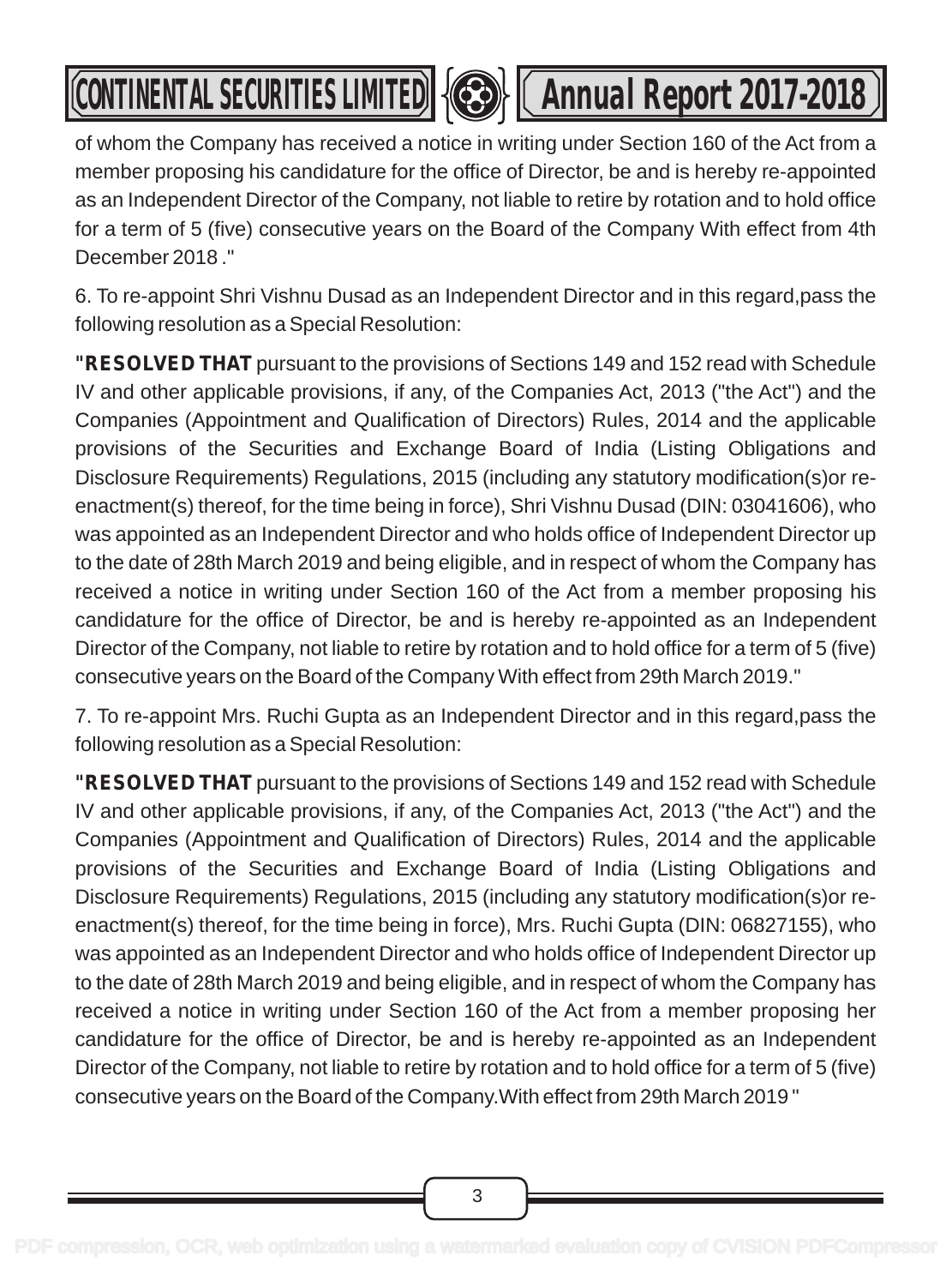## **EXPLANATORY STATEMENT PURSUANT TO SECTION 102(1) OF THE COMPANIES ACT, 2013:**

#### **ITEM 4:**

Section 20 of the Companies Act , 2013 which deals with service of documents , inter -alia , enables the company to dispatch any document to a member as per his preferred mode on receipt of specific request subject to deposit of such fee as determined by the members in the Annual General Meeting . Accordingly, consent of the members is sought for passing a resolution authorizing the board of directors to decide the fees payable as set out at item no. 4 of the notice on dispatch of document as per the choice of mode selected by any member of the Company.

The board recommends the resolution for approval of the members in the best interest of the company. The rate indicated in the resolution is minimum rate per document at the minimum slab of the weight in the respective category of each mode of dispatch as mentioned there at.

#### **ITEM 5:**

Mr. Suresh Kumar Gupta was appointed as an Independent Director of the company by the board of directors as on 04.12.2013 and his term is expiring on 4th December, 2018 and the Board on recommendation by Nomination and Remuneration committee hereby propose his re-appointment for a second term of 5 years W.E.F FOURTH December , 2018 and the term is not liable for retirement by rotation

Mr. Suresh Kumar Gupta has submitted a declaration to the company to the effect that he meets the criteria of Independence as provided under sec 149(6) of the act.

Mr. Suresh Kumar gupta is not disqualified from being appointed as a director in terms of sec 164 of the act and given his consent to act as a director.

He shall continue to hold office as independent director of the company after approval of members accorded by passing special resolution as proposed in accompanying notice.

None of the Directors except Shri Suresh Kumar Gupta, Key Managerial Personnel of the Company or their relatives or any other officials of the Company is, in any way, financially or otherwise, concerned or interested in the resolution.

#### **ITEM 6:**

Mr. Vishnu Dusad was appointed as an Independent Director of the company by the board of directors as on 29.03.2014 and his term is expiring on 29.03.2019 and the Board on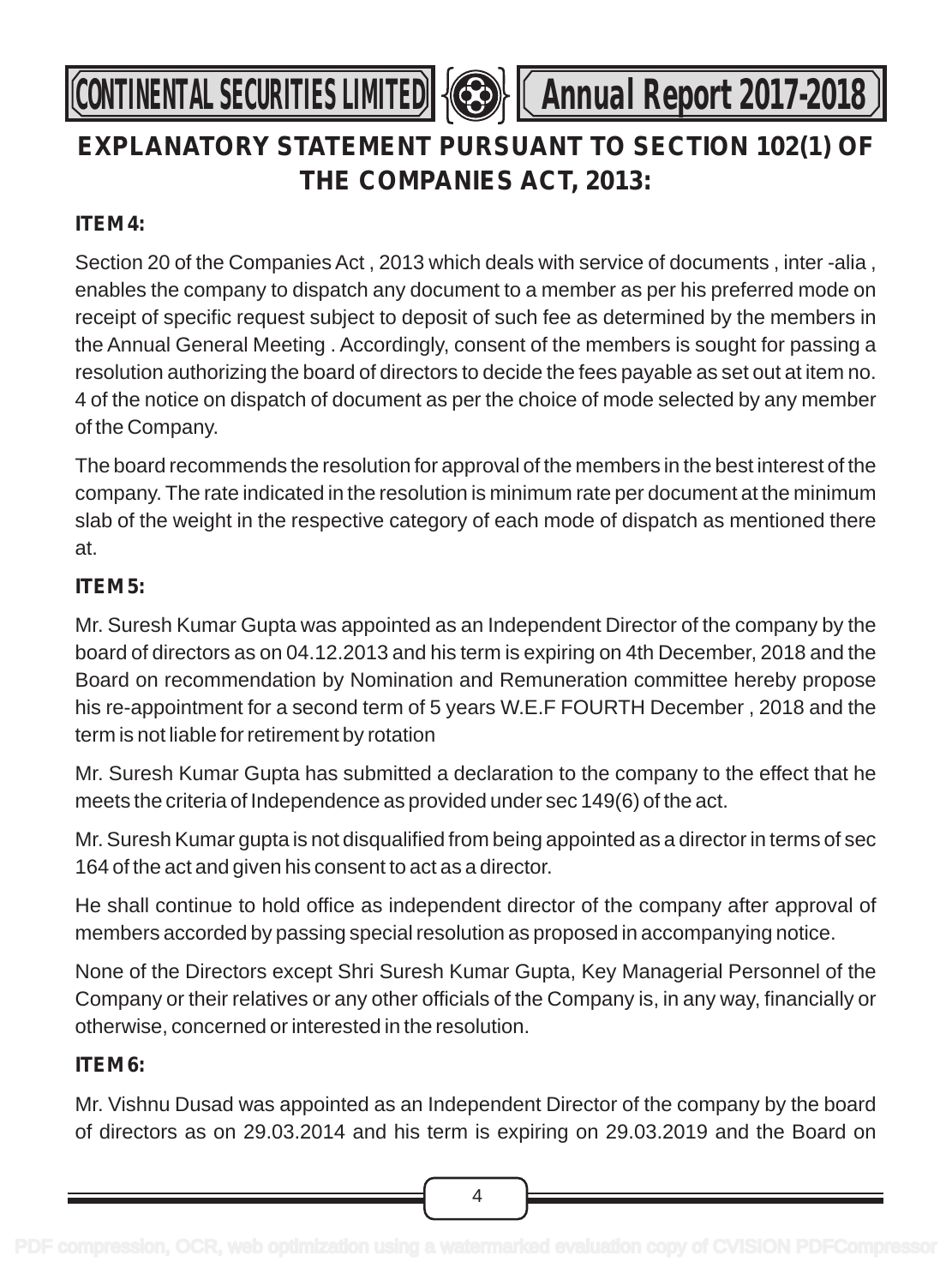

recommendation by Nomination and Remuneration committee hereby propose his appointment for a second term of 5 years and the term is not liable for retirement by rotation

Mr. Vishnu Dusad has submitted a declaration to the company to the effect that he meets the criteria of Independence as provided under sec 149(6) of the act.

Mr. Vishnu dusad is not disqualified from being appointed as a director in terms of sec 164 of the act and given his consent to act as a director.

He shall continue to hold office as independent director of the company after approval of members accorded by passing special resolution as proposed in accompanying notice.

None of the Directors except Shri Vishnu Dusad, Key Managerial Personnel of the Company or their relatives or any other officials of the Company is, in any way, financially or otherwise, concerned or interested in the resolution.

#### **ITEM 7:**

Mrs. Ruchi Gupta was appointed as an Independent Director of the company by the board of directors as on 29.03.2014 and her term is expiring on 29.03.2019 and the Board on recommendation by Nomination and Remuneration committee hereby propose her appointment for a second term of 5 years and the term is not liable for retirement by rotation

Mrs. Ruchi Gupta has submitted a declaration to the company to the effect that she meets the criteria of Independence as provided under sec 149(6) of the act.

Mrs. Ruchi Gupta is not disqualified from being appointed as a director in terms of sec 164 of the act and given her consent to act as a director.

She shall continue to hold office as independent director of the company after approval of members accorded by passing special resolution as proposed in accompanying notice.

None of the Directors except Mrs. Ruchi Gupta, Key Managerial Personnel of the Company or their relatives or any other officials of the Company is, in any way, financially or otherwise, concerned or interested in the resolution.

For and on behalf of the Board of Directors

PLACE: JAIPUR DATE: 30th August,2018

 **J.C.Kedawat** Company Secretary **sd/-**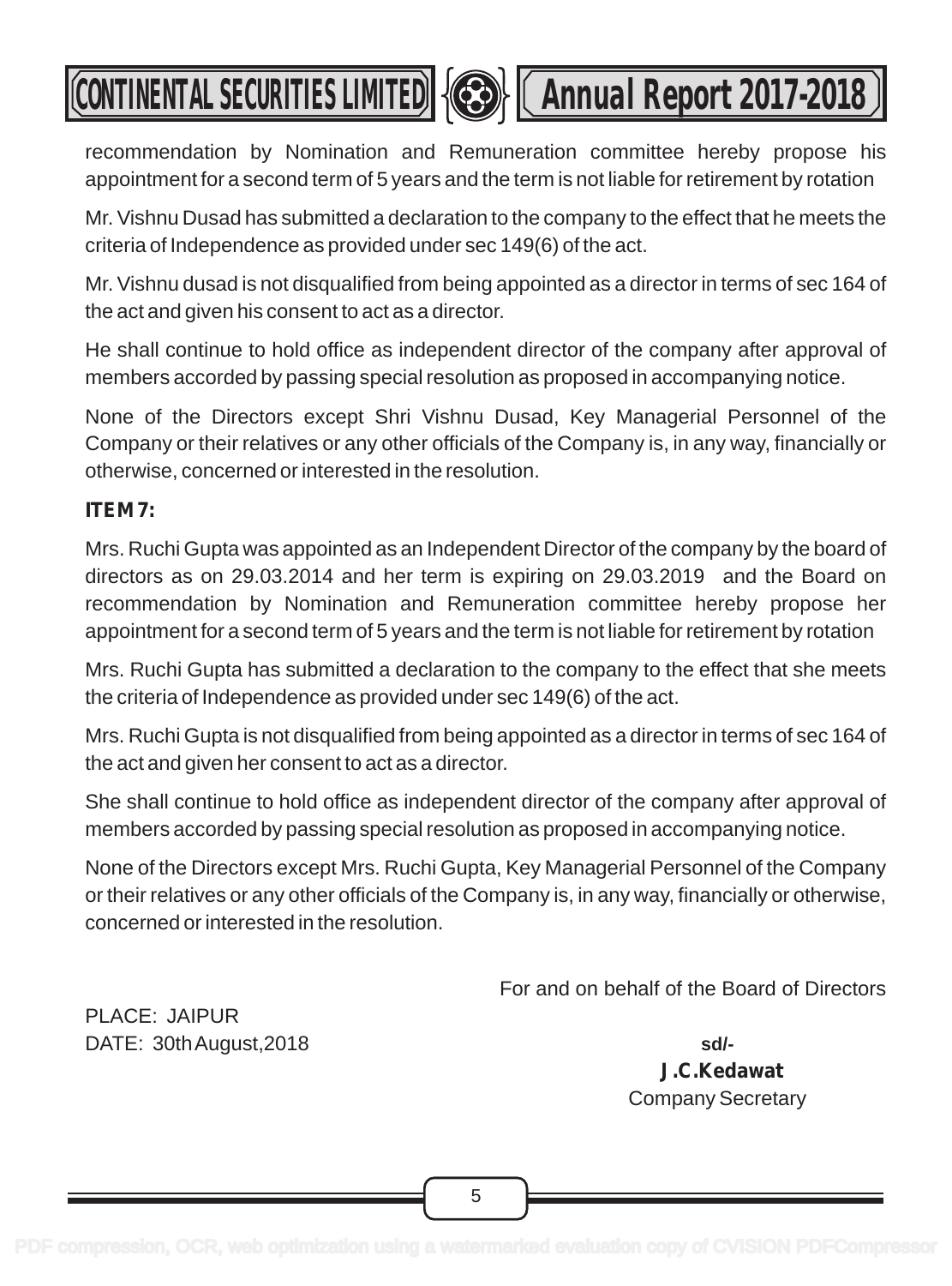#### **NOTES**

- 1. Additional Information required pursuant to Regulation 36(3) of the SEBI(Listing and disclosure Requirements) Regulation,2015 with regards to director seeking reappointment at the Annual General Meeting is annexed here to.
- 2. Amember entitled to attend and vote at the meeting is also entitled to appoint a proxy need not be a member of the company. A person can act as proxy on behalf of members not exceeding fifty and holding in the aggregate not more than ten percent of the total value of share capital of the Company carrying voting rights. A member holding more than ten percent of the total share capital of the Company carrying voting rights may appoint a single person as proxy and such person shall not act as proxy for any other person or shareholder.
- 3. The instrument appointing proxy must reach the Registered Office of the Company not later than 48 hours before the time fixed for the meeting.
- 4. Corporate members intending to send their authorized representative to attend the meeting pursuant to Section 113 of Companies Act, 2013 are requested to send to the company a certified copy of the relevant Board resolution together with the specimen signature of their authorized representatives to attend and vote on their behalf at the meeting .
- 5. The Register of the members and share transfer books of the Company will remain closed from 19thSeptember, 2018to 25th September, 2018 (both days inclusive).
- 6. The Members holding shares in physical form are requested to intimate quoting their Folio Number and the change of address immediately to M/s BeetalFinancial Services and Computers Pvt. Ltd (the registrar and transfer Agent) Beetal House,3rd Floor, 99 Madangir, Behind LSC, New Delhi 110062.
- 7. The shareholders holding shares in demat form and have not registered their e-mail IDs with their Depository Participant are requested to register their e-mail address, to enable the Company to use the same for serving documents electronically. Shareholders holding shares in physical form shall provide their e-mail address to RTA.
- 8. Pursuant to Section 72 of Companies Act,2013 , shareholders holding shares in physical form may file nomination in form SH-13with the Registrar & share transfer agents of the Company .In respect of shares held in electronic /demat form the nomination form may be filed with respective depository participant .
- 9. Members desirous of obtaining any information required concerning the accounts of the company and any other information are requested to address their queries to the Company at least seven days in advance of the date of meeting.
- 10. The Securities and exchange Board of India (SEBI) has mandated the submission of Permanent Account Number (PAN)by every participant in securities market. Members holding shares in electronic form are therefore, requested to submit their PAN to depository participants with whom they maintain their accounts. Members holding shares in physical form have to submit their PAN number and AADHAAR Card Copy to Registrar and Share Transfer Agents of the Company .
- 11. Members may note that the notice of the Annual General meeting and Annual Report for the year 2017-18 will also be available on the Company website www.continentalsecuritiesltd.com for their download .The physical copies of the aforesaid documents will also be available for inspection at Registered office of the company for inspection during normal business hours on working days .Even after registering for e -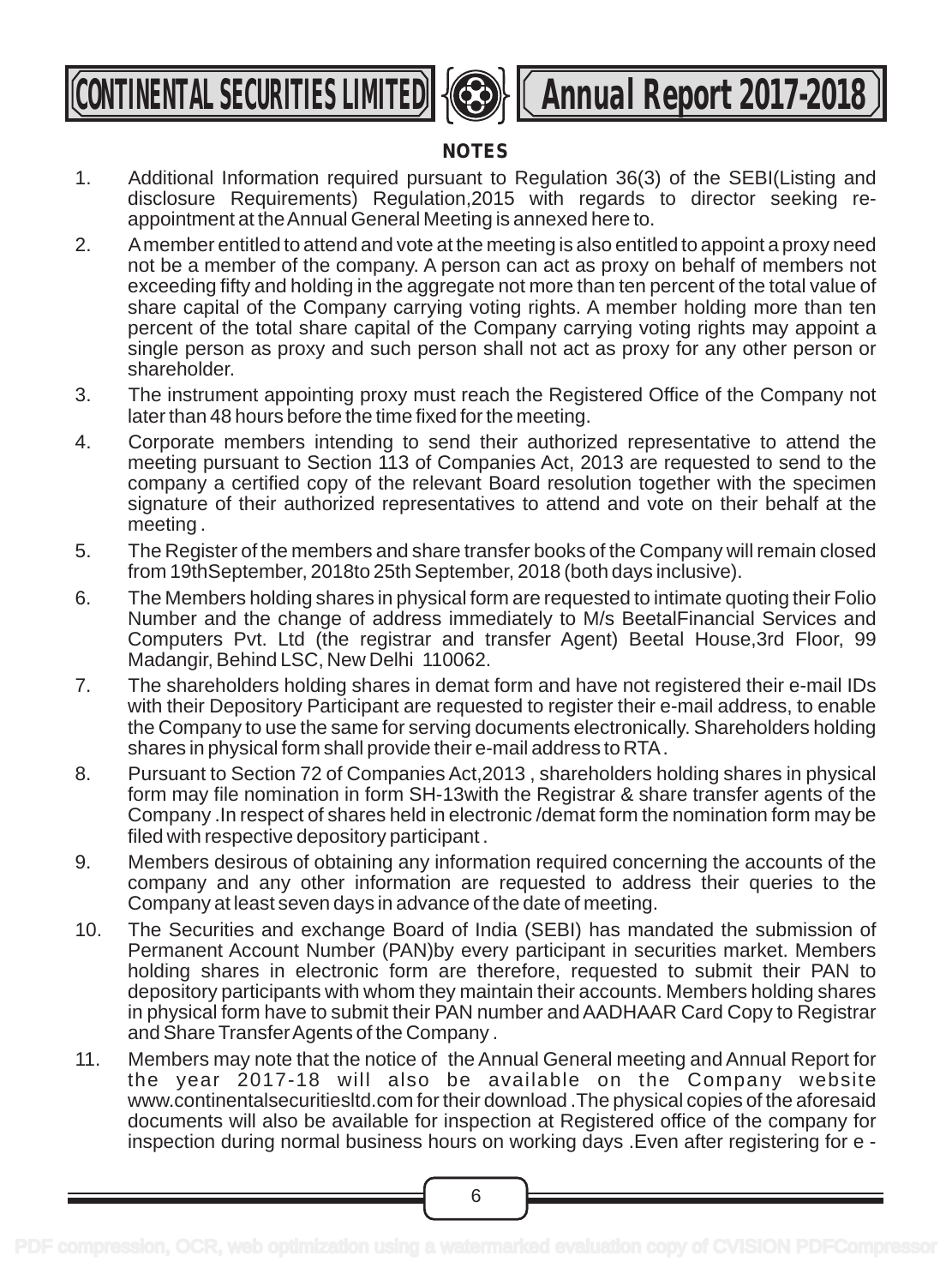

communication ,members are entitled to receive copy of above documents in physical form , upon making a request for the same at free of cost .

12. In accordance with rule 20 of the Companies (Management and Administration) amendment Rules 2015,the Company has fixed 18th September, 2018 as the cutoff date to determine the eligibility to vote by electronic means or in the general meeting. Aperson whose name is recorded in register of members or in the register of beneficiary owners maintained by depositories as on the cutoff date, i.e 18th September 2018 shall be entitled to avail facility of e-voting as well as voting at the general meeting.

#### 13. **VOTING THROUGH ELECTRONIC MEANS**

In compliance with provisions of Section 108 of the Companies Act, 2013, the Company is pleased to provide members facility to exercise their right to vote at the 28th Annual General Meeting (AGM) by electronic means

The members whose names appear in register of members as on cut-off date i.e. 18thSeptember, 2018 will be entitled for E-Voting. The remote e- voting period will commence at 9.00 A.M. on **22nd September, 2018 and will end at 5.00 P.M.on 24th September, 2018.** The members attending the meeting who have not cast their vote by remote e-voting shall be able to vote at the meeting through Postal ballot paper. The Ballot Paper will be made available to the members at AGM. The members who had casted their vote through E-Voting shall not be entitled to vote at Annual General Meeting . However such members may attend Annual General Meeting. The company has appointed Shri Ajay Khandelwal, a partner of M/S Ajay Khandelwal & Associates, Chartered Accountants, Apracticing Chartered Accountant firm to act as scrutinizer to scrutinize the ballot papers and remote e- voting process in a fair and transparent manner . The detailed procedure for remote e-voting is given below:

#### **The instructions for e-voting are as under:**

- (i) The shareholders should Log on to the e-voting website www.evotingindia.com.
- (ii) Click on "Shareholders" tab.
- (iii) now enter your user ID
	- a) for CDSL: 16digits beneficiary ID
	- b) for NSDL: 8 character DPIDfollowed by 8 digit client ID
	- c) membersholding shares in physical form should enter Folio Number registered with the Company.
- (iv) Next enter the Image Verification as displayed and Click on Login.
- (v) If you are holding shares in demat form and had logged on to www.evotingindia.com and voted on an earlier voting of any company, then your existing password is to be used.
- (vi) If you are a first time user follow the steps given below:

For members holding shares in demat form and physical form

**PAN:** Enter your 10 digit alpha numeric PAN issued by Income Tax department (Applicable for both demat and physical shareholders.

Members who have not up dated their PAN with the Company/depository participant are requested to use the first two letters of their name and the 8 digits of sequence number in the PAN field. In case the sequence number is less than 8 digits enter the applicable number of 0's before the number after the first two characters of the name in capital letters i.e. if your name is Ramesh Kumar with sequence No.1, than enter RA00000001 in the PAN field.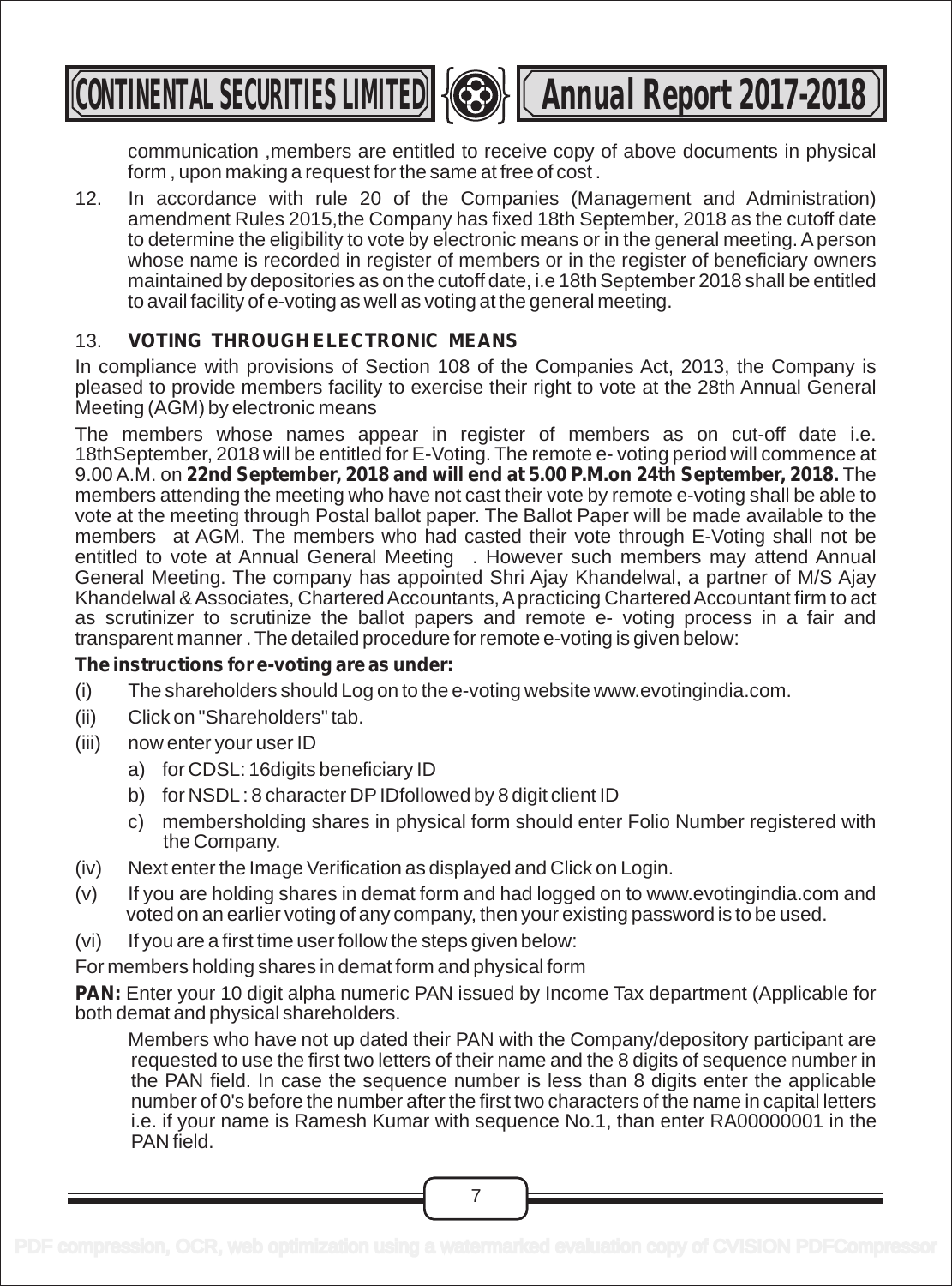**DOB:** Enter the date of birth as recorded in yourdemat account or in the Company records for the said demat account or folio in DD/MM/YYformat.

CONTINENTAL SECURITIES LIMITED **Annual Report 2017-2018** 

- (vii) After entering these details appropriately, click on "SUBMIT" tab.
- (viii) Members holding shares in physical form will then reach directly the Company selection screen. However, members holding shares in demat form will now reach 'Password Creation' menu wherein they are required to mandatorily enter their login password in the new password field. Kindly note that this password is to be also used by the demat holders for voting for resolutions of any other company on which they are eligible to vote, provided that company opts for e-voting through CDSL platform. It is strongly recommended not to share your password with any other person and take utmost care to keep your password confidential.
- (ix) For Members holding shares in physical form, the details can be used only for e-voting on the resolutions contained in this Notice.
- (x) Click on EVSN for CONTINENTALSECURITIES LIMITED on which you choose to vote.
- (xi) On the voting page, you will see "RESOLUTION DESCRIPTION" and against the same the option "YES/NO .
- (xii) Select the option YES or NO as desired. The option YES implies that you assent to the Resolution and option NO implies that you dissent to the Resolution.
- (xiii) Click on the "RESOLUTIONS FILE LINK" if you wish to view the entire Resolution details.
- (xiv) After selecting the resolution you have decided to vote on, click on "SUBMIT". A confirmation box will be displayed. If you wish to confirm your vote, click on "OK", else to change your vote, click on "CANCEL" and accordingly modify your vote.
- (xv) Once you "CONFIRM" your vote on the resolution, you will not be allowed to modify your vote.
- (xvi) You can also take out print of the voting done by you by clicking on "Click here to print" option on the Voting page.
- (xvii) If Demat account holder has forgotten thepassword then Enter the User ID and the image verification code and click on Forgot Password & enter the details as prompted by the system.
- (xviii) Notes for Non Individuals and custodians shareholders:
	- Institutional shareholders (i.e. other than Individuals, HUF, NRI etc.)and custodian are required to log on to

www.evotingindia.com and register themselves as Corporate. They should submit a scanned copy of the Registration Form bearing the stamp and sign of the entity to helpdesk.evoting@cdslindia.com.

- After receiving the login details they have to create a compliance user using the admin login and password. The compliance user would be able to link the accounts for which they wish to vote on.
- The list of accounts linked in to login should be mailed to helpdesk.evoting@cdslindia.com and on approval ofthe accounts they would be able to cast their vote.
- They should upload a scanned copy of the Board Resolution and Power of Attorney (POA) which they have issued in favour of the Custodian, if any, in PDF format in the system for the scrutinizer to verify thesame.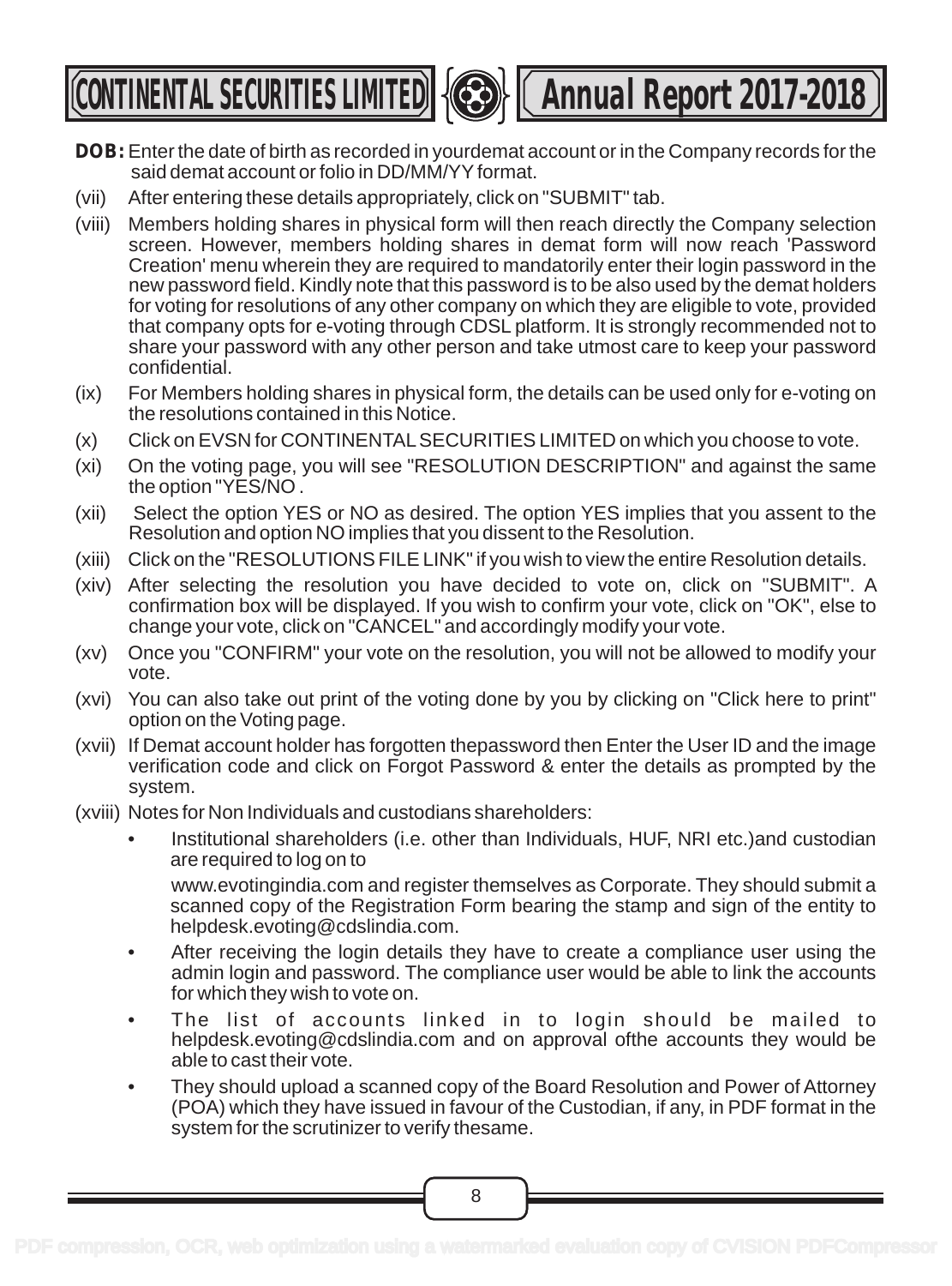- (xix) In case you have any queries or issues regarding e-voting, you may refer the Frequently Asked Questions
- (xx) ("FAQs") and e-voting manual available at www.evotingindia.com under help section or write an email to helpdesk.evoting@cdslindia.com.
- (xxi) The shareholders can opt for only one mode of voting,i.e. either physically by attending AGM or e-voting. If any shareholders opt for e-voting, he/she will not be eligible to vote physically in AGM.
- (xxii) Mr. Ajay Khandelwal, Practicing Chartered Accountants **(Membership No. 403532)** has been appointed as the Scrutinizer to scrutinize the e-voting process in a fair and transparent manner. The scrutinizer from the conclusion of the e- voting period unlock the votes in presence of two witnesses not in employment of the company make a scrutinizer's report within forty eight hours of the conclusion of the AGM , of the votes casted in favour or against , if any, forthwith to the Chairman of the Company.
- (xxiii) The Results of e-voting shall be declared on or after the AGM of the Company and the Results declared with Scrutinizer Report shall be placed on the Website of the Company i.e. www.continentalsecuritieslimited.com and also on the website of CDSL viz. www.cdslindia.com within two days of passing of the Resolution at the AGM of the Company.
- 14. All documents referred to in the accompanying Notice shall be open for inspection at theRegistered Office of the Company during normal businesshours (9.00 am to 5.00 pm) on all working days, up to andincluding the date of the Annual General Meeting of the Company.

Chairman has to declare the results on resolutions by 25thSeptember , 2018.

For and on behalf of the Board of Directors

PLACE: JAIPUR DATE: 30th August, 2018

**sd/-**

#### **J.C.Kedawat**

Company Secretary

**ADDITIONAL INFORMATION PURUSNT TO REGULATION 36(3) OF THE SEBI (LISTING OBLIGATION & DISCLOSURE REQUIRMENTS) REGULATIONS,2015 WITH REGARDS TO THE DIRECTOR SEEKING RE-APPOINTMENTS AT 28th ANNUAL GENERAL MEETING**

(1)

Name Of Director :- M.L.Khandelwal Date of Birth :- 02-03-1945 Date of Appointment :- 30-03-1990 Qualifications :- M.tech Chairmanship/Directorship

In other Companies :- 1. Continental Petroleums Limited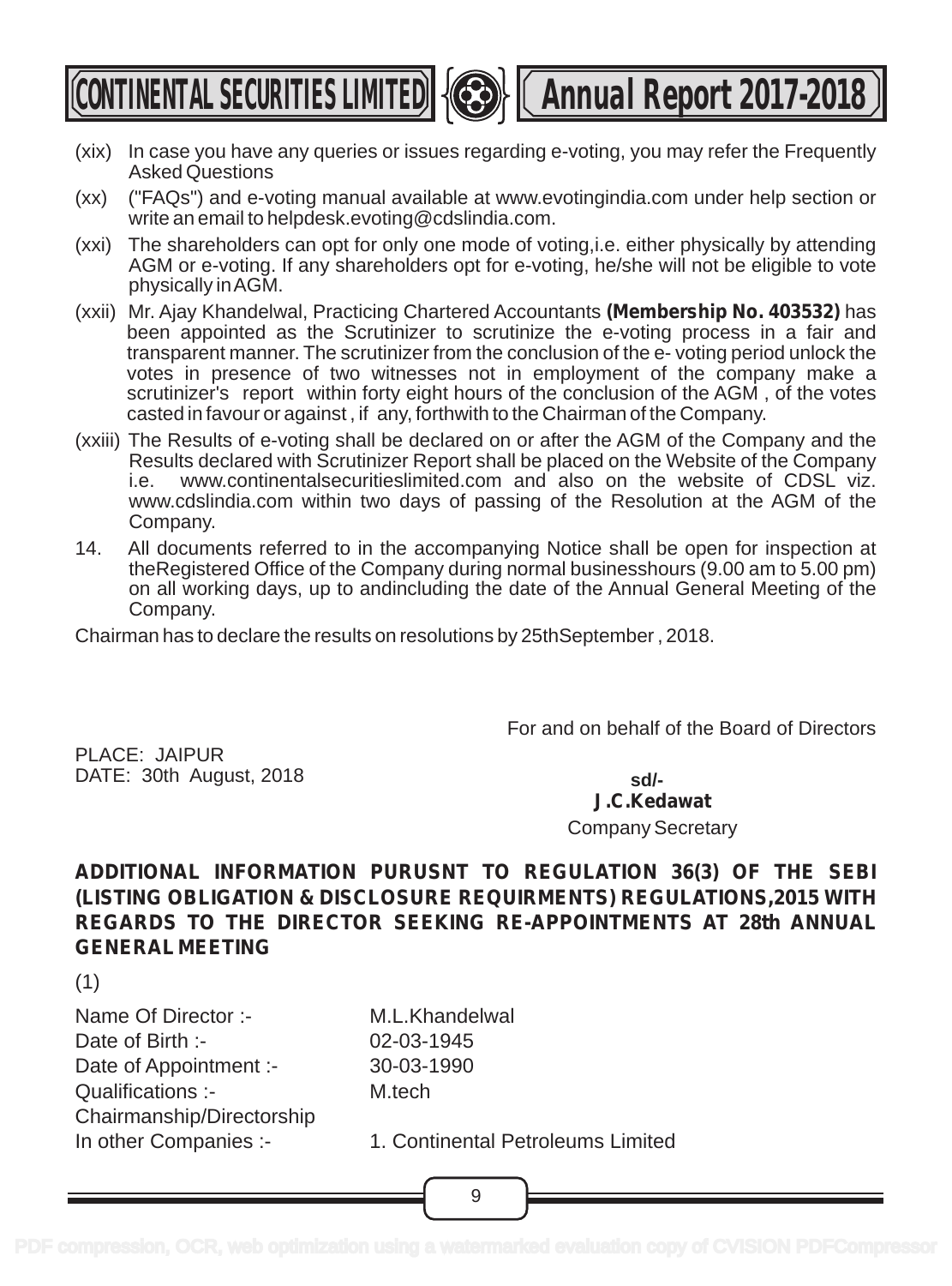Number of Shares Held in the Company: 70,400

| (2)                       |      |
|---------------------------|------|
| Name Of Director :-       | Su   |
| Date of Birth :-          | 03-  |
| Date of Appointment :-    | 04-  |
| Qualifications :-         | СA   |
| Chairmanship/Directorship |      |
| In other Companies :-     | 1. 9 |
|                           |      |

Suresh Kumar Gupta 03-03-1964 04-12-2013

**CONTINENTAL SECURITIES LIMITED 43 (33) Annual Report 2017-2018** 

1. Satiny Construction Limited

- 2. A.H. Stock Broking Company Private Limited
- 3. Satiny Project Consultant Private Limited
- 4. Synergy Buildcon Private Limited
- 5. Indo Thai Developers Private Limited
- 6. Satiny Infraheights Private Limited

Number of Shares Held in the Company: NIL

(3) Name Of Director :- Vishnu Dusad<br>Date of Birth :- 16-12-1963 Date of Birth :-Date of Appointment :- 29-03-2014 Qualifications :- Graduate Chairmanship/Directorship

In other Companies :- 1. Varshit Electricals Private Limited

2. Varshit CSC Engineers India Private Limited

Number of Shares Held in the Company: NIL

(4) Name Of Director :-Ruchi Gupta Date of Birth :-03-03-1986 Date of Appoinment :- 29-03-2014 Qualifications :-CS Chairmanship/Directorship : NIL Number of Shares Held in the Company: 0

For and on behalf of the Board of Directors

PLACE: JAIPUR

DATE: 30thAugust 2018

**J.C.Kedawat sd/-**

#### Company Secretary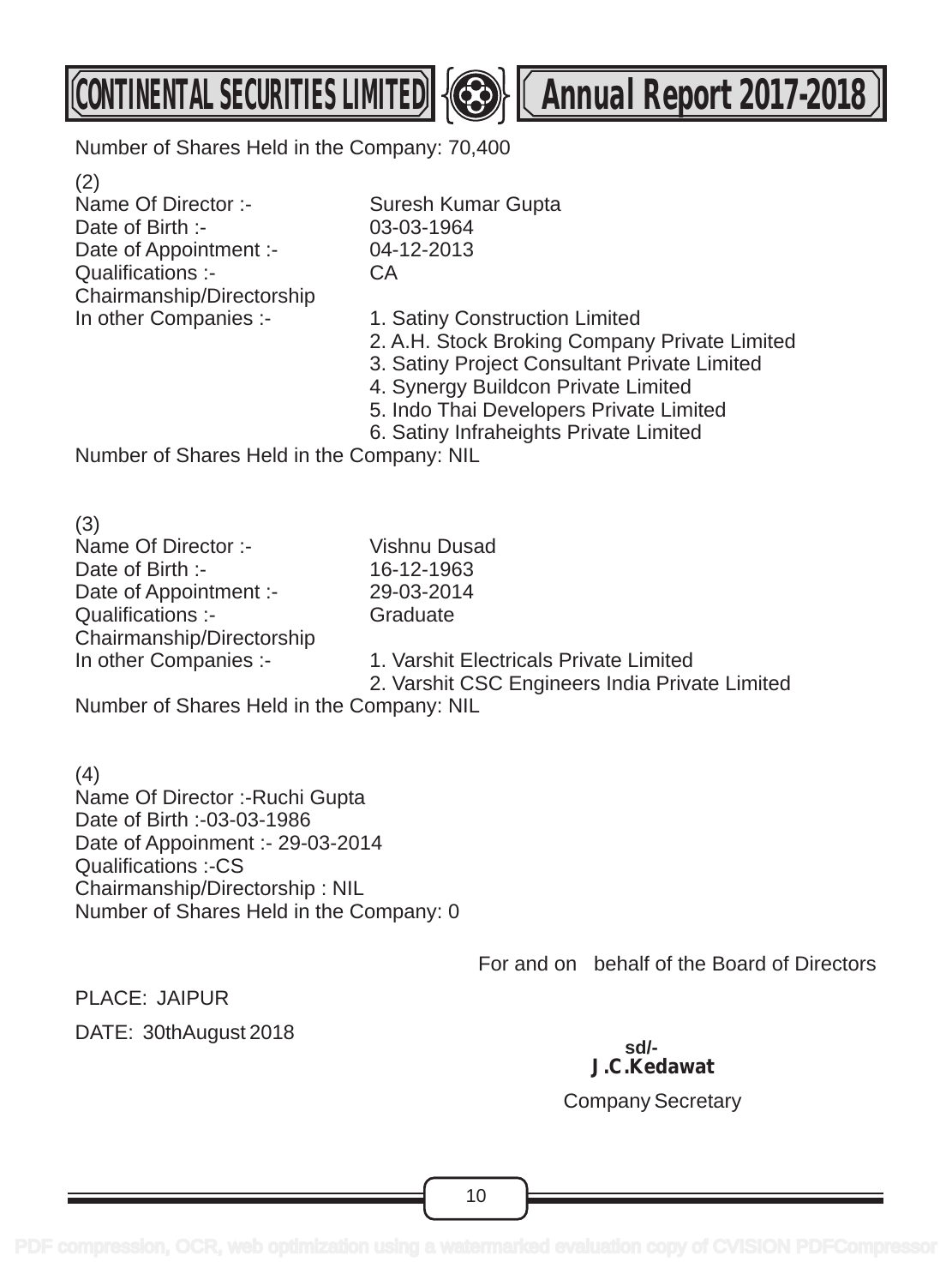#### **DIRECTORS REPORT**

Your Directors have pleasure in presenting the 28th Annual Report together with Audited Accounts for the year ended 31st March, 2018.

#### **FINANCIAL RESULTS** Results and the set of the set of the set of the set of the set of the set of the set of the set of the set of the set of the set of the set of the set of the set of the set of the set of the set of the

**Year Ended** 

| <b>Particulars</b>                   | <b>Year Ended</b>            | <b>Year Ended</b>            |
|--------------------------------------|------------------------------|------------------------------|
|                                      | 31 <sup>st</sup> March, 2018 | 31 <sup>st</sup> March, 2017 |
| Income                               | 42.88                        | 39.58                        |
| <b>Total Expenditure</b>             | 34.56                        | 20.37                        |
| Profit before Interest, Dep. And tax | 8.32                         | 16.76                        |
| Interest                             | 0.02                         | 0.45                         |
| Depreciation                         | 1.91                         | 3.64                         |
| <b>Taxation</b>                      | 3.95                         | 3.06                         |
| Net profit                           | 2.44                         | 9.61                         |
| Profit (Loss) brought forward        | 17.95                        | 10.35                        |
| Net Profit (Loss) carried forward    | 17.80                        | 17.95                        |
| NIVINFIIN                            |                              |                              |

#### **DIVIDEND**

No dividend was declared during the financial year 2017-18 as the company has utilized or used its profits in other activities for promoting its business.

#### **RESERVES**

A sum of Rs. 1.41 Lacs has been transferred by company to Reserve out of which Rs.0.62 Lacs has been transferred to Reserve Fund as per guidelines prescribed by Reserve Bank of India.

Also a provision of Rs. 79,296 @ .25% on the standard assets of the Company was made during the year.

#### **OPERATIONS**

During the year under review the Company has registered a gross income of Rs. 42.88 Lacs as compared to the income of Rs. 39.58 Lacs in the previous year. The net profit of the company was Rs. 2.44 lacs as against net profit of Rs. 9.61 lacs in the previous year.

#### **PROSPECTS**

The year 2017-18 has seen downfall in some of the areas of the Indian economy. One of the major features of the fiscal year was the unfavorable financial market condition. However, the company expect good performance even after stiff competition with big players. The Company is still in process of consolidation and efforts are being made to enhance the net worth of the Company through renewed focus on core competence on Leasing and



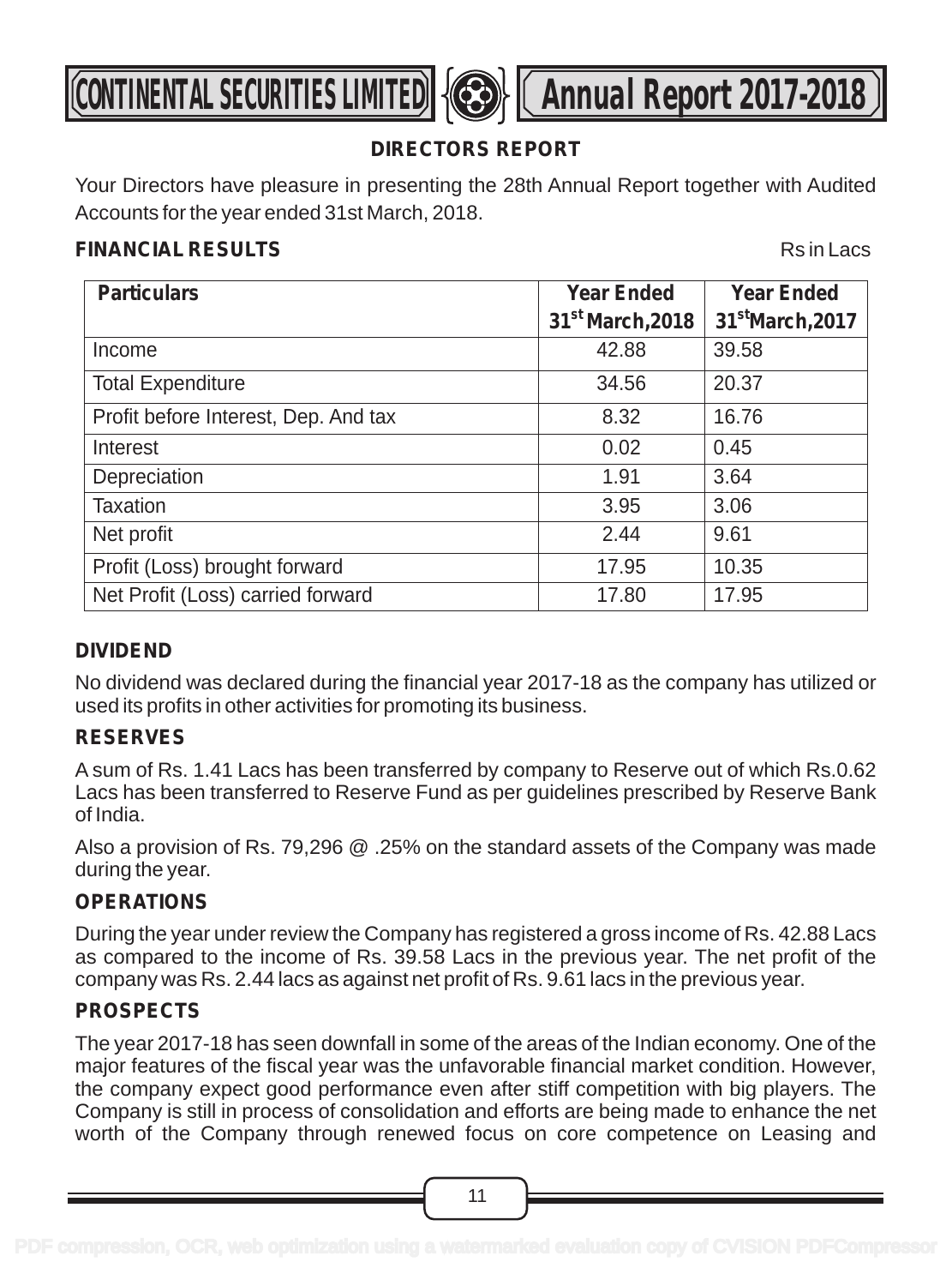Investments. However, the finance is major problem in expending the business of the Company for which Company is making due efforts.

#### **MANAGEMENT DISCUSSION AND ANALYSIS**

This Management Discussion and Analysis Report is framed in compliance with the Securities and Exchange Board of India (Listing Obligations and Disclosure Requirements) Regulations, 2015.

The Indian economy is now recovering and growth is on track. The financial position of banks and corporates have been deteriorated. There are numerous factors which may affect business of finance companies . The performance of the company , its profitability , attitude of consumers etc. are some of them. Company is taking cautions view and formulate policies accordingly

#### **1. Industry Structure and Developments.**

India is not only among the world's fastest growing major economies, underpinned by a stable macro-economy with declining inflation and improving fiscal and external balances, rather, it was also one of the few economies enacting major structural reforms. The financial year 2017-18 has been marked by several historic economic policy developments.

Various other transformational reforms were also undertaken, including Enactment of the Insolvency and Bankruptcy Act by Government of India which will encourage fast recovery of bad loans made by NBFC'S

The Non Banking Financial Companies (NBFCs) have been complementing the banking sector in reaching out credit to the un-banked segments of the society. The key to its growth lies in having in place, adequate risk management systems and procedures before entering into risky areas. It is the constant endeavour of Reserve Bank of India (RBI), to enable prudential growth of the sector, keeping in view the multiple objectives of financial stability, consumer and depositor protection, and need for more players in the financial market, addressing regulatory arbitrage concerns while not forgetting the uniqueness of NBFC sector.

#### **2. Opportunities and threats.**

The competition in the **NBFC** division is intensifying on account of rise in number of players. Also, rising stringent restrictions by the RBI on the NBFCs are restricting their borrowing abilities. However, as a matter of deliberate policy, the Reserve Bank has been discouraging NBFCs from engaging in public deposit mobilisation activities. This is being done with a view to protecting depositors' interests and for fostering financial stability. Thus, the opportunity of being a well regulated participation the financial system is likely to outweigh the costs associated with greater regulations in the long run. The opportunities of the Company further depends on introduction of fresh funds.

#### **3. Segment-wise or product-wise performance.**

The Company is operating in one segment only .i.e making loans to the small borrowers .there is a slighty growth in the business of the Company The Company Is of the view that the financing business of the Companies of the NBFC will improve in future . The Company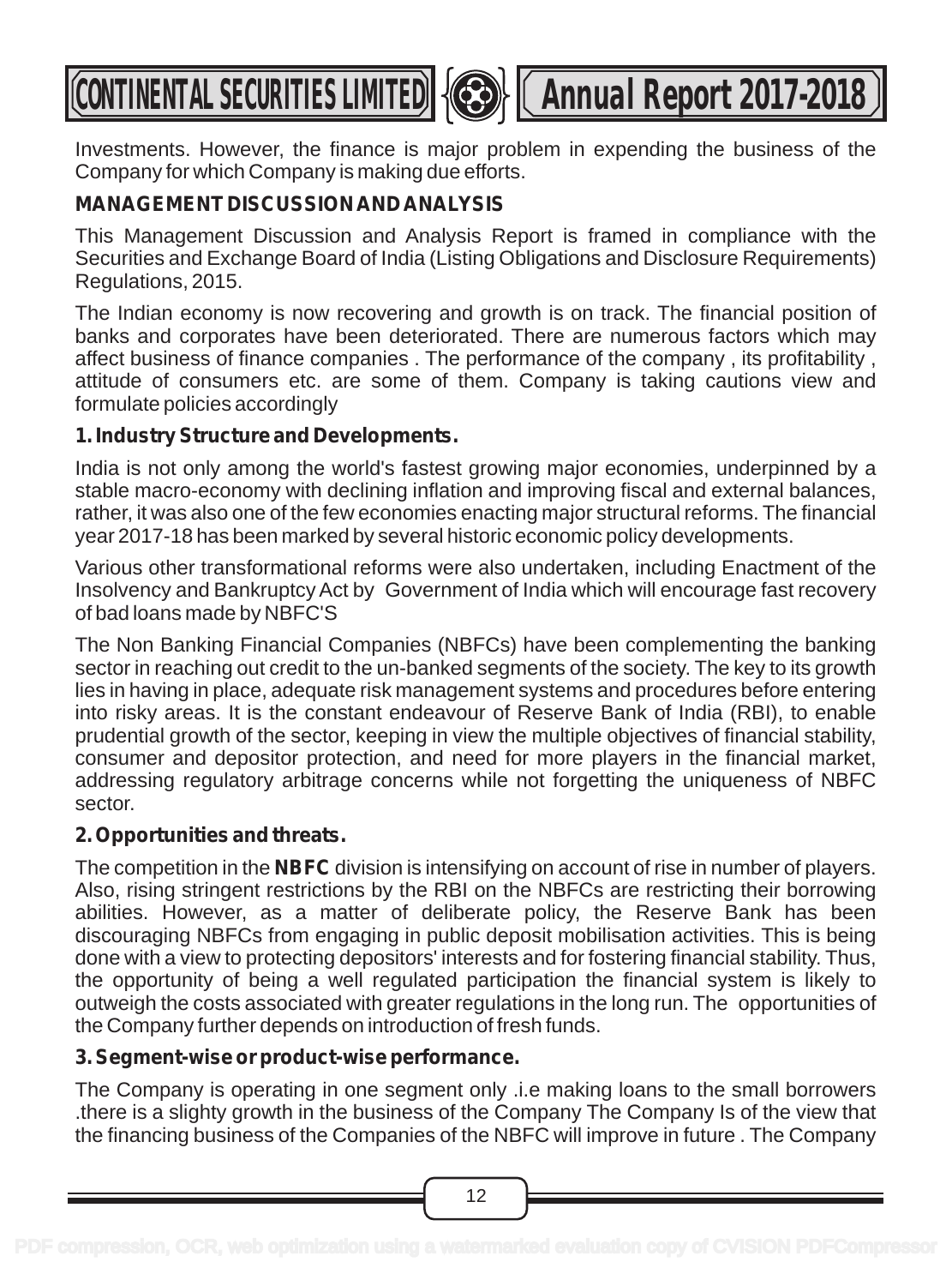is making due efforts to introduce new finance to enlarge its business.

#### **4. Risks and concerns.**

#### **RISK MANAGEMENT**

Company has implemented an integrated risk management approach through which it reviews and assesses significant risk on a regular basis to ensure the there is a robust system of risk controls and mitigation in place.

**CONTINENTAL SECURITIES LIMITED <b>Annual Report 2017-2018** 

Senior management periodically review the risk management. The management however, of the view that no risk element is identified which in opinion of the board may threaten the existence of the company.

The Risk Management Committee of the Company monitors and reviews the risk management plan of the Company, inaccordance with the Risk Management Policy of the Company.

#### **RESERVE BANK OF INDIA**

The Company has continued to follow all applicable guidelines issued by the Reserve bank of India for NBFCs regarding Capital Adequacy, Asset Classification, provisioning and income recognition on non-performing asset as applicable to category of NBFCs not accepting Public Deposits.

#### **DEPOSITS**

The Company has not accepted any deposits within the meaning of the Companies (Acceptance of Deposits)Rules ,2014 or Chapter v of the Companies Act,2013 and guidelines and directions of Non-Banking Financial Companies (Acceptance of Public Deposits ) (Reserve Bank) Directions ,2016 as prescribed by RBI in this regard and as such no details are required to be furnished..

#### **PARTICULARS OF LOANS, GUARANTEES OR INVESTMENTS BYTHE COMPANY**

Details of loans, guarantees and investments, if any, covered under the provisions of section 186 of the Companies act, 2013 are given in the notes to the financial statements.

#### **SIGNIFICANT AND MATERIALORDERS**

No significant or material order has been passed by the Regulators/Courts or Tribunals which can impact the going concern status and Company's operation in future.

#### **MATERIAL CHANGES AND COMMITMENTS AFFECTING THE FINANCIAL POSITION OF THE COMPANY**

There were no material changes occurred subsequent to the close of financial year of the company to which the balance sheet relates and the date of the report which can affect the financial position of the Company

#### **DISCLOSURE AS PER SEXUAL HARASSMENT OF WOMEN AT WORK PLACE (PREVENTION , PROHIBITION AND REDRESSAL)ACT,2013**

The company has zero tolerance for sexual harassment at work places and has in place a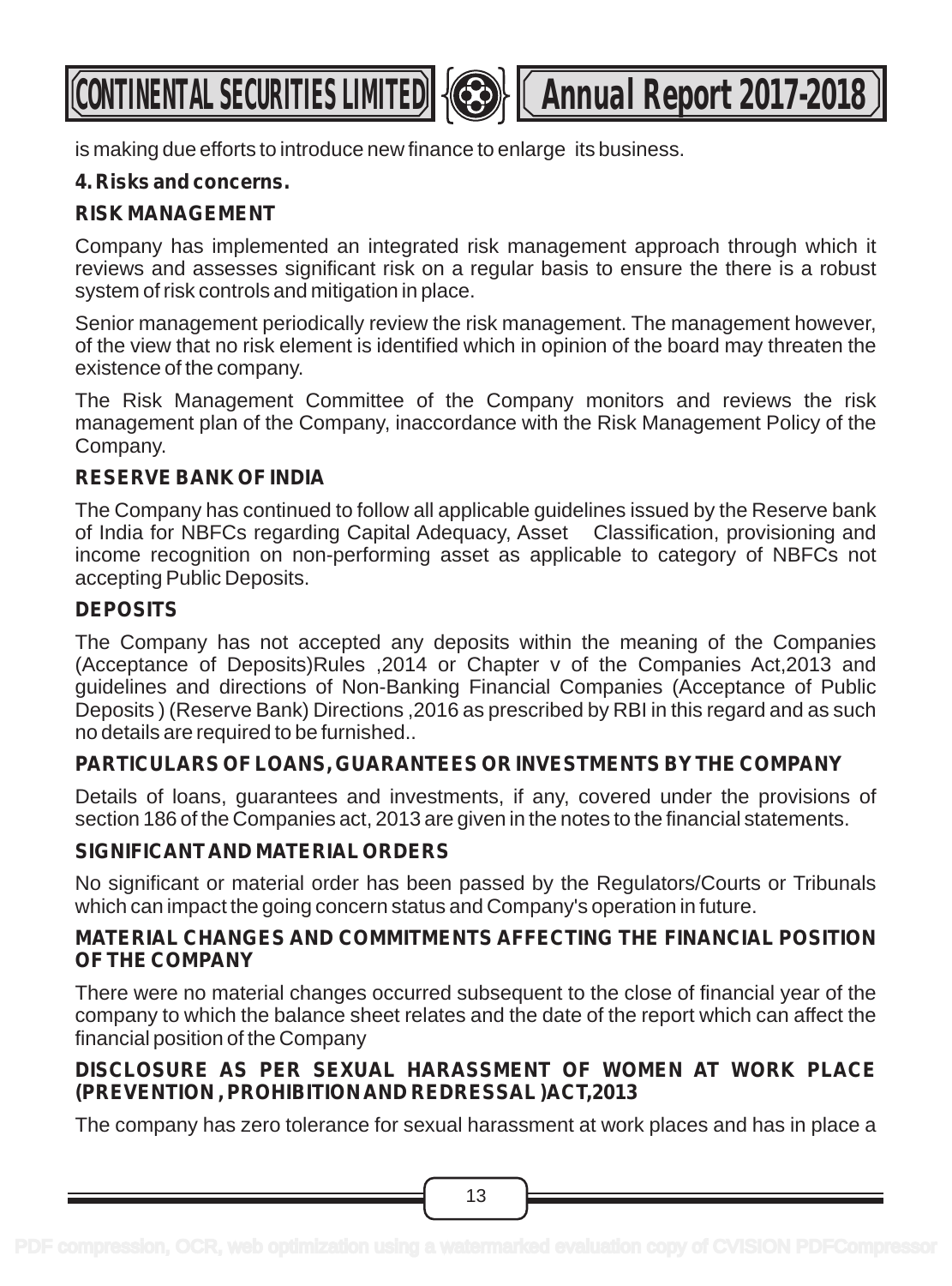policy on prevention , prohibition and redressal of sexual harassment at work place in the line of provisions of Sexual Harassment of women at work place (Prevention , prohibition and redressal ),Act,2013and the rules framed there under .

**CONTINENTAL SECURITIES LIMITED <b>Annual Report 2017-2018** 

#### **CORPORATE SOCIAL RESPONSIBILITY**

Provisions of companies act, 2013 relating to Corporate social responsibility does not apply to the company.

#### **DOCUMENTS PLACED ON THE WEBSITE**

(www.continentalsecuritiesltd.com)

The following documents have been placed on the website in compliance with the Act:

- Financial statements of the Company .
- Code of conduct for insider trading and corporate disclosure practices.

#### **RELATED PARTYTRANSACTIONS:**

All the related party transactions that were entered into during the financial year were on an arm's length basis and were in the ordinary course of business. There are no material / significant related party transaction made by the Company which has a potential conflict with the interest of the Company at large and disclosure is made at note No. 11 of notes to the accounts annexed to the financial statements of the Company as required. The Board has framed a policy on related party transaction.

#### **EXTRACTS OF ANNUAL RETURN:**

Pursuant to section 134(3) and section92(3) of the Companies Act,2013(hereinafter referred as "Act") read with Rule 12 of the Companies (Management and Administration ) Rules ,2014 as amended ,an extract of Annual Return as on 31st March ,2018 in form MGT-9 has been prepared and enclosed as Annexure -Iwhich form part of this report.

#### **STATUTORYAUDITORS**

M/S Gopal Sharma & Co., Chartered Accountant, Jaipur has been proposed for appointment as Statutory Auditors by Board of Directors for the Year 2018-19 at the forth coming Annual General Meeting. The Remuneration of the said Auditors is proposed to be fixed by The Board for each financial year based on recommendation of Audit Committee. The said Auditor will be paid out of pocket expenses in connection with the audit . Your Directors recommend their appointment as Statutory Auditors.

M/S B.L. Dusad & Company . Jaipur has resigned from Auditors work of the Company on account of being busy in other occupations.

The notes on Financial Statement referred to the Auditors Report are self explanatory and do not call for further comments. The Auditors Report does not contain any qualification , reservation adverse remark or disclaimer

#### **INTERNALAUDITORS**

M/S Ajay Khandelwal & Associates were appointed internal Auditors of the Company for the year ended 31st March, 2018 under the provisions of Companies act,2013 .The Company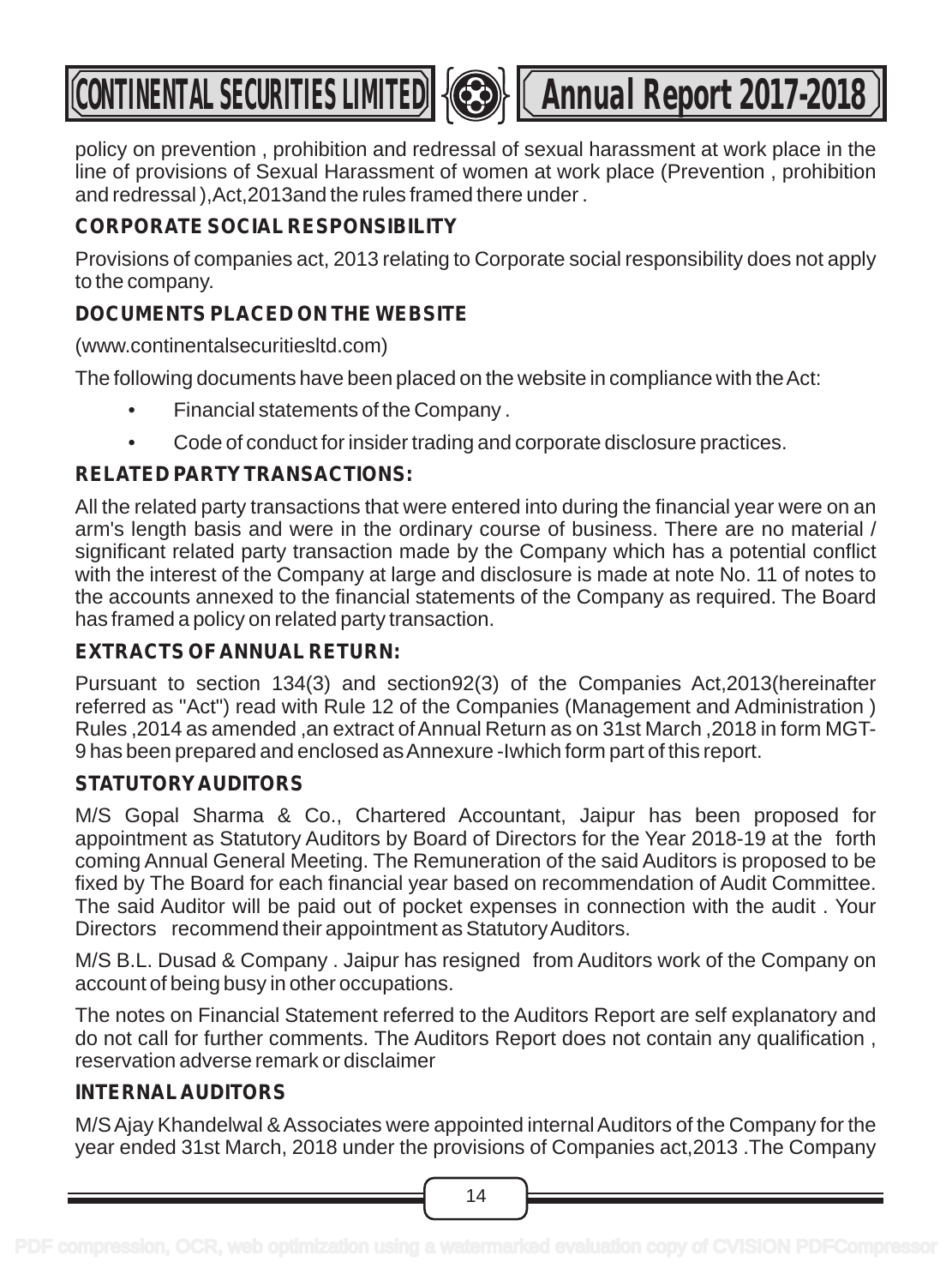proposes to continue their services for the year 2018-19.

#### **VIGIL MECHANISM**

In Accordance of Section 177 of the Companies act, 2013 the Company has constituted a Whistle Blower policy/ Vigil Mechanism to establish a vigil mechanism for the Directors and employees to report genuine concerns in such manner as may be prescribed and to report to the management instances of unethical behavior, actual or suspected fraud or violation or violation of company's code of conduct.

**CONTINENTAL SECURITIES LIMITED <b>Annual Report 2017-2018** 

#### **RISK MANAGEMENT**

Company has implemented an integrated risk management approach through which it reviews and assesses significant risk on a regular basis to ensure that there is a robust system of risk controls and mitigation in place.

Senior management periodically review the risk management. The management however, of the view that no risk element is identified which in opinion of the board may threaten the existence of the company.

#### **INTERNAL CONTROLSYSTEM**

The Company has an internal control system commensurate with the size and complexity of operations. The Company has appointed M/S Ajay Khandelwal& Associates, Chartered accountants Jaipur as internal auditors of the Company. The Audit committee has also taken effective steps to review internal control system from time to time.

#### **SECRETARIALAUDITORS**

Pursuant to provisions of Section 204 of the companies act, 2013 M/S MKGP & Associates Company Secretaries Jaipur were appointed as Secretarial auditors of the company for the year ended 31st March, 2018.The Secretarial Audit report submitted by them is annexed. The report does not contain any qualification.

#### **DIRECTORS**

Shri M.L Khandelwal Director of the Company, is retiring by Rotation in ensuring Annual General Meeting and being eligible, offers himself for appointment

Shri Suresh Gupta Director of the Company, who is not liable to retire by Rotation in ensuring Annual General Meeting and being eligible, offers himself for appointment as an independent Director

Shri Vishnu Dusad Director of the Company, who is not liable to retire by Rotation in ensuring Annual General Meeting and being eligible, offers himself for appointment as an independent Director

Smt. Ruchi Gupta Director of the Company, who is not liable to retire by Rotation in ensuring Annual General Meeting and being eligible, offers herself for appointment as an independent Director

#### **Key Managerial Personnel**

There was no change in the Key Managerial Personnel during the year under review.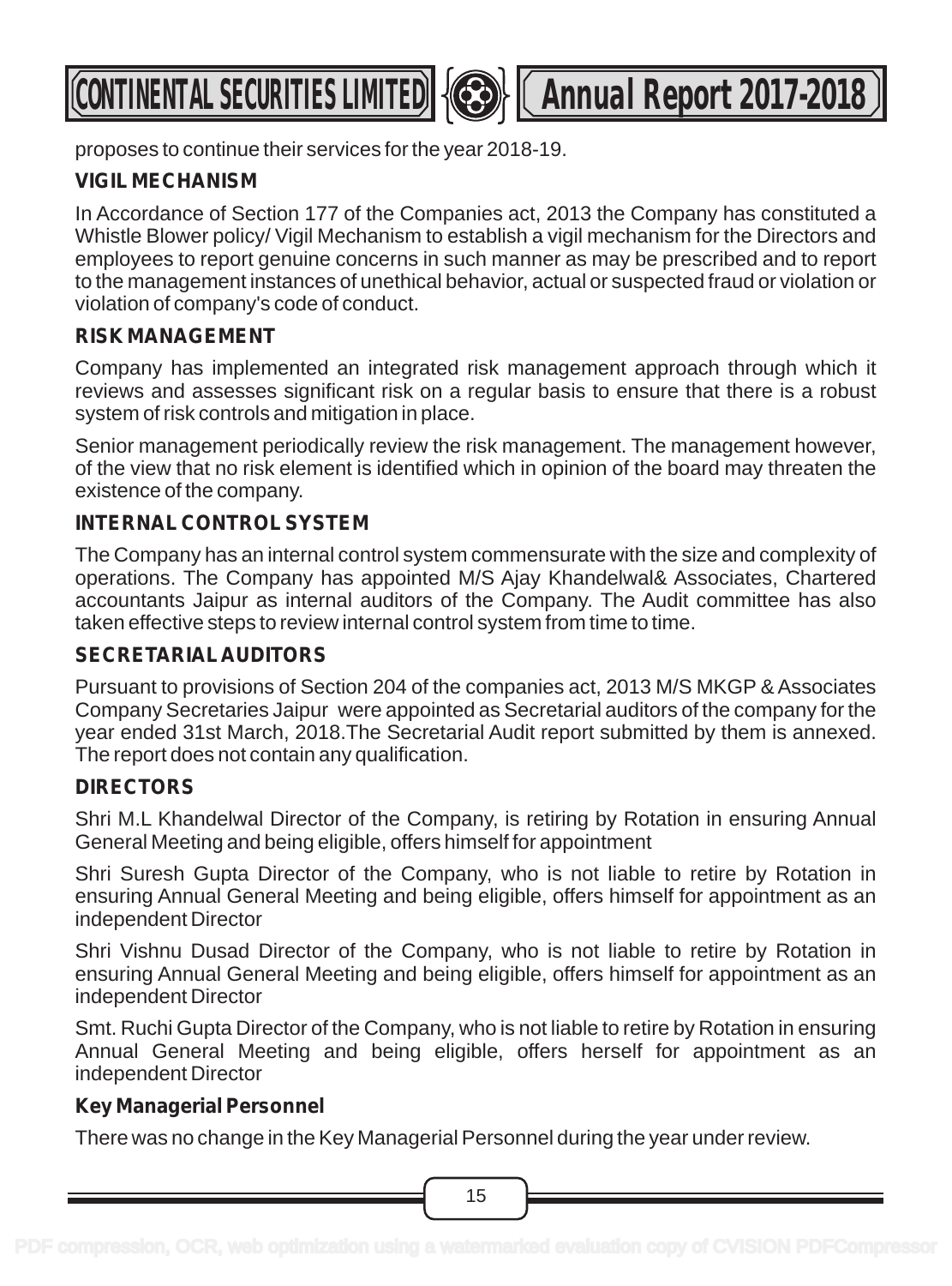



#### **BOARDS COMMITTEES:-**

The Boards of Directors of the Company has constituted various Committees in Compliances with the Provision of the Companies and SEBI listing Regulations, such as Audit Committee, Nomination Remuneration and Compensation Committee, Shareholder Grievance Committee.

All Decision pertaining to the constitution of the Committees, appointment of members and fixing of the terms of reference /role of the committees are taken by the Board of Directors.

#### **AUDIT COMMITTEE**

The Audit Committee comprises Independent Director namely Shri Suresh Kumar Gupta (Chairman) Shri Vishnu Dusad and MrsRuchi Gupta During the year, all the recommendation made by the Audit Committee were accepted by the Board.

Committee Meetings held during the year on 29th May 2017,08th August,2017,14th November 2017,12th February,2018.

#### **NOMINATION AND REMUNERATION COMMITTEE**

The Board on the recommendation of the Nomination remuneration and compensation Committee has adopted a policy for Selection, appointment and remuneration of Directors, key Managerial personnel and Senior Management. Committee Meeting heldduring the year on 04th JULY,2017

#### **SHARE TRANSFER COMMITTEE**

The Share transfer Committee meeting comprises Independent Director namely Shri Suresh Kumar Gupta (Chairman) Shri Vishnu Dusad and MrsRuchi Gupta.During the year, all the recommendation made by the Audit Committee were accepted by the Board.

Committee Meetings held during the year on 17th July 2017,04th August,2017,25th August 2017,15thFebruary,2018.

#### **MEETING OF BOARD OF DIRECTORS**

The meetings of board of directors held during the year under review on10th APRIL 2017,29th MAY 2017,04th JULY 2017,08th AUGUST 2017,26th AUGUST 2017,14th NOVEMBER 2017,12th FEBRUARY2018

#### **INDEPENDENT DIRECTORS MEETING**

During the year under reference one meeting of Independent directors was held on 12th February 2018 in compliance with the requirement of Schedule IV of the Companies Act, 2013.At the said meeting performance of non-independent Directors, Board as a whole and Chairman of the Company was reviewed.

#### **DECLARATION BYINDEPENDENT DIRECTORS:**

The Company has obtained a declaration from independent Directors the said independent Director meets the criteria of independence as mentioned in Section 149 (6), of the Companies Act,2013 and Schedule IV of the Companies Act 2013.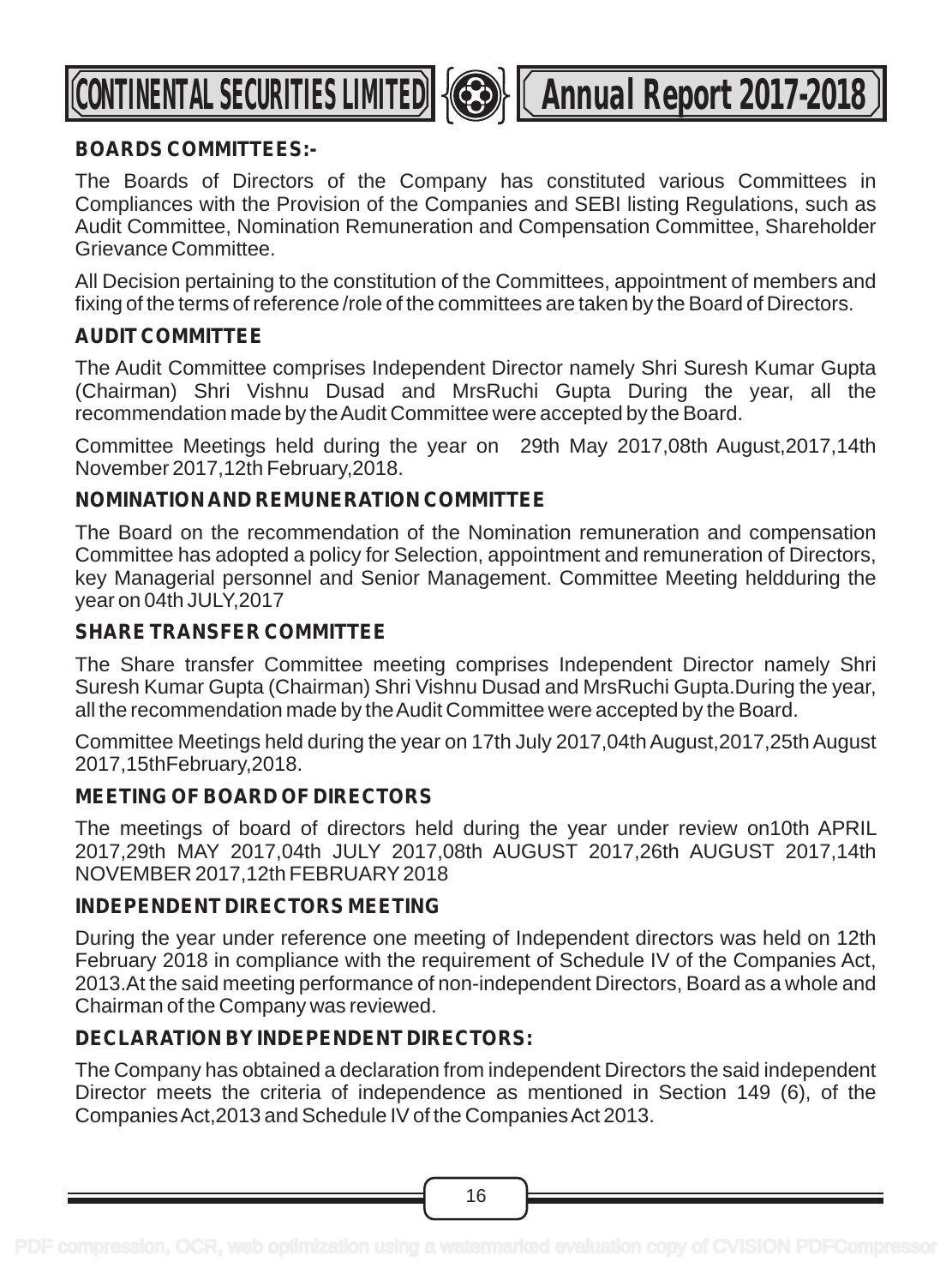

#### **PREVENTION OF INSIDER TRADING**

The Company has adopted a code of conduct for fair disclosure and prevention of insider trading in order to regulate and control trading in securities by Directors and designated employees of the Company. The code requires pre-clearance for dealing in the Company shares and prohibits the purchase and sales of Company shares by Directors and designated employees while in possession or unpublished price sensitive information in relation to Company and during the period of closure of trading window.

(i) Demat/Remat of shares

No request was received for Remat during the financial year. Details of Demat as follows;

- a) Number of shares Dematerialized 1830800
- b) Percentage of Shares Dematerialized as on 31st March,2018-56.32
- (ii) Disclosures
- a) There were no transactions of material nature with its related parties that may have the potential conflict with the interest of the company at large. Transactions with related parties are disclosed in Note No 12 of the financial statements.
- b) There were no instances of non compliance nor have any penalties imposed by Stock Exchanges or SEBI or any other statutory authority on any other matter related to capital market during the last financial years.
- c) Managing Director of the company has certified to the Board with regard to the compliance made by them in terms of Clause 49 of the listing agreement and the certificate form part of this report.

#### **Disclosures on Remuneration of Directors and Key Managerial Personnel**

|                |                                                  | Remuneration (or                                                         | Percentage<br>Increase/Decrea                             | Ratio of<br>Remuneration                                          |  |
|----------------|--------------------------------------------------|--------------------------------------------------------------------------|-----------------------------------------------------------|-------------------------------------------------------------------|--|
| S.No           | Name of Director/KMP and its<br>designation      | Sitting Fees)to the<br>Director/KMP for<br>the Financial Year<br>2017-18 | se in<br>remuneration in<br>the Financial<br>Year 2017-18 | of each director<br>to the Median<br>Remuneration<br>of Employees |  |
| $\mathbf{1}$ . | Mr. M.L. Khandelwal (Chairman)                   | 8250                                                                     | 83.33                                                     | 0.084:1                                                           |  |
| 2.             | Mr. Rajesh Khuteta                               | 8,13,440.00                                                              | 51.48                                                     | 8.37:1                                                            |  |
| 3.             | Mr. Vishnu Dusad                                 | 8250                                                                     | 83.33                                                     | 0.084:1                                                           |  |
|                | (Independent Director)                           |                                                                          |                                                           |                                                                   |  |
| 4.             | Mr. Suresh Kumar Gupta<br>(Independent Director) | 8250                                                                     | 83.33                                                     | 0.084:1                                                           |  |
| 5.             | Mrs. Ruchi Gupta                                 | 8250                                                                     | 83.33                                                     | 0.084:1                                                           |  |
|                | (Independent Director)                           |                                                                          |                                                           |                                                                   |  |
| 6.             | Mr. J.C. Kedawat                                 | 240000                                                                   | 66.67                                                     | 2.47:1                                                            |  |
|                | (Company Secretary)                              |                                                                          |                                                           |                                                                   |  |
| 7 <sub>1</sub> | Mr. Hemant Gupta<br>(C.F.O)                      | 228000                                                                   | 5.55                                                      | 2.35:1                                                            |  |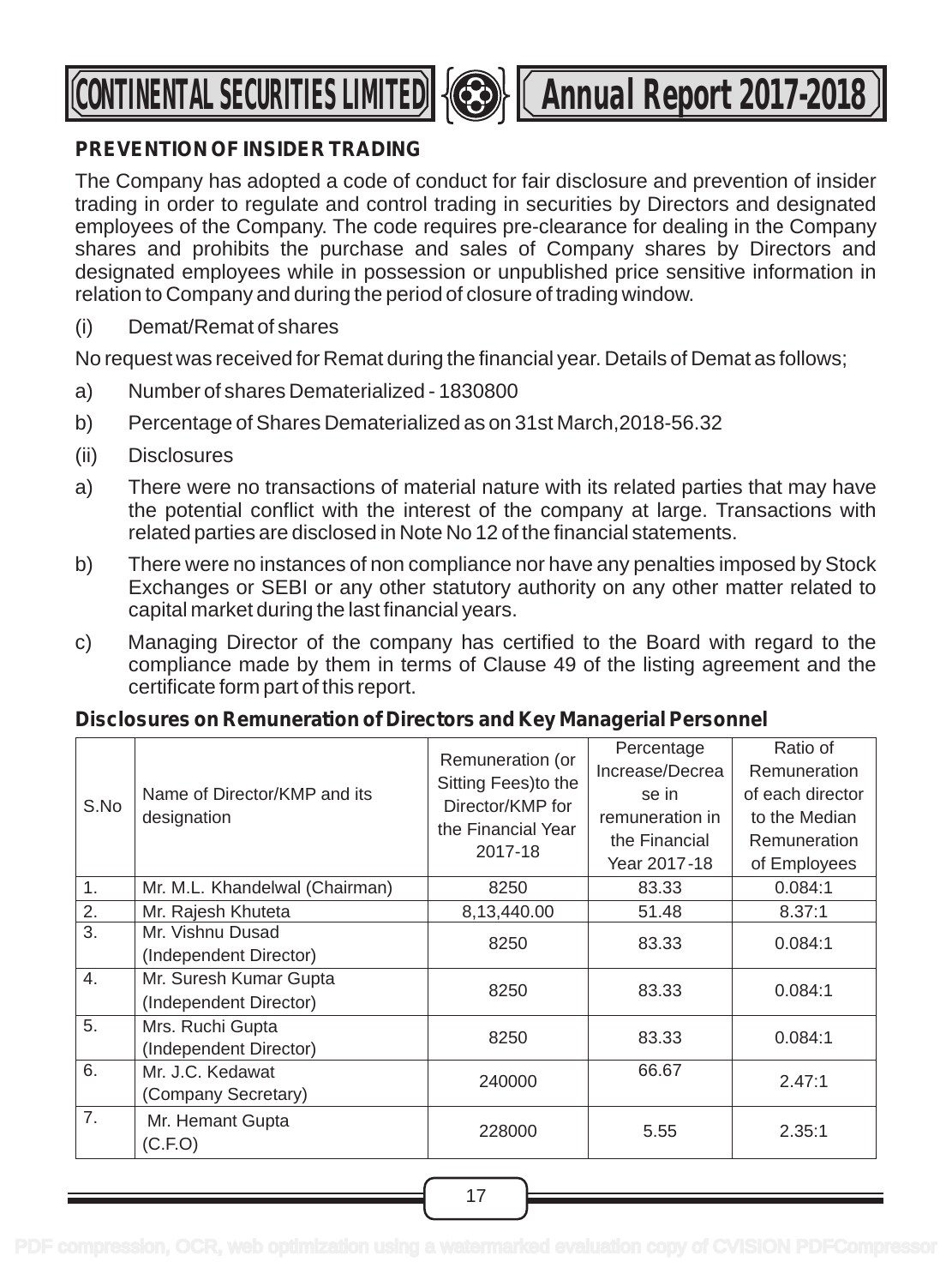a) Managing Director of the company has certified to the Board with regard to the compliance made by them in terms of Clause 49 of the listing agreement and the certificate form part of this report.

**CONTINENTAL SECURITIES LIMITED 43 (CONTINENTAL SECURITIES LIMITED** 

#### **REMUNERATION OF NON-EXECUTIVE/EXECUTIVE DIRECTORS**

Details pertaining to remuneration as required under Section 197(12) of the companies act, 2013read with Rule 5 (1) of the Companies (Appointment and Remuneration of Managerial Personnel) 2014 :

\*Only sitting fee is paid to Independent and non executive Directors.

- i. The number of employees on the roll of the company are two.
- ii. The median remuneration of employees( MRE ) of the Company is Rs.97125.00 .The MRE for the year is

increased by 21.10 %compared to previous year.

- iv. There is no variable component in remuneration of Directors of the Company.
- v. The ratio of the remuneration of the highest paid director to that of the employees who are not Directors but receive remuneration in excess of the highest paid director during the year -None .
- vi. It is hereby affirmed that the remuneration paid is as per the remuneration policy of the company.

Performance Evaluation as per Corporate Governance

#### **DIRECTORS RESPONSIBILITYSTATEMENT**

Pursuant to the provisions of Section 134 ((3) (c) of the Companies Act, 2013,your Directors state that :

- 1. That in preparation of the annual accounts for the financial year ended 31st March, 2018, the applicable accounting standards have been followed along with proper explanation relating to material departures;
- 2. That they have selected such accounting policies and applied them consistently and made judgments and estimates that are reasonable and prudent, so as to give a true and fair view of the state of affairs of the Company at the end of the financial year 31st march ,2018 and of the profit or loss of the Company for that period ;
- 3. That they have taken proper and sufficient care for the maintenance of proper accounting records in accordance with the provisions of the companies Act, 2013 and rules made there under for safeguarding the assets of the Company and for preventing and detecting fraud and other irregularities.
- 4. That they have prepared the annual accounts for the financial year ended 31st March,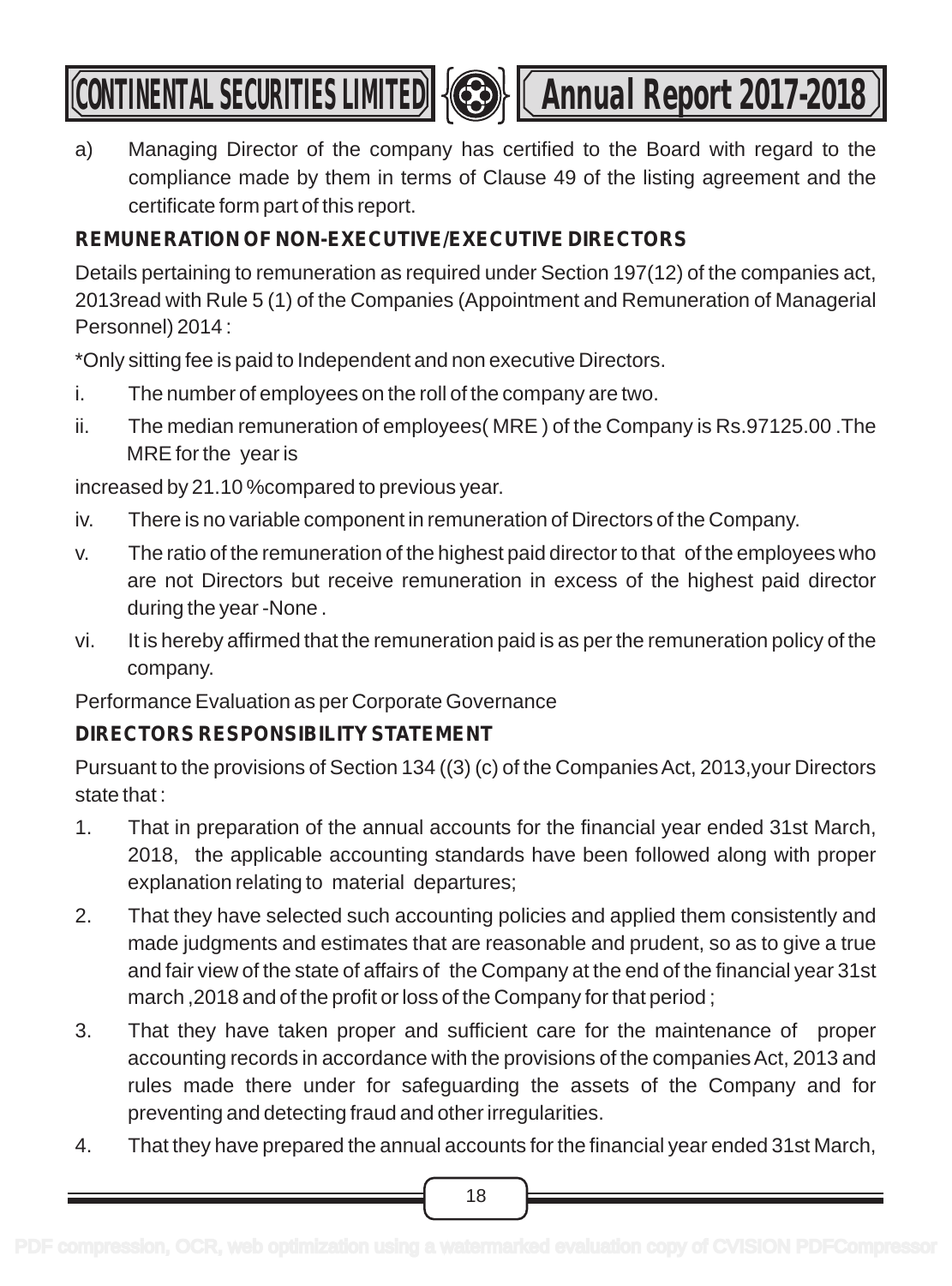2018 on a going concern basis.The Directors had laid down internal financial controls to be followed by the Company and that such internal financial controls are adequate and were operating effectively.

5. The directors had devised proper and systems to ensure compliance with the provisions of all applicable laws and that such systems were adequate and operating effectively .

**CONTINENTAL SECURITIES LIMITED | CO. Annual Report 2017-2018** 

#### **SUBSIDARIES/ ASSOCIATED COMPANIES**

There is no subsidiary/associate of the company.

#### **PARTICULARS REGARDING CONSERVATION OF ENERGY, TECHNOLOGY ABSORPTION AND FOREIGN EXCHANGE EARNING AND OUTGO**

The information required under Section 134(3)(m) of the Companies Act, 2013 relating to conservation of energy and technology absorption, is not given, since the Company is not engaged in manufacturing activity. The inflow and outgo of the foreign exchange was nil during the year.

#### **CORPORATE GOVERNANCE**

As per to SEBI (Listing Obligation & Disclosure Requirements ) Regulations,2015 Company is not in perviewof Corporate governance regulation .Hence Corporate Governance Report is not enclosed with Directors Report

#### **ACKNOWLEDGMENT**

The Board would like to place on record its sincere appreciation to all the employees for their continued efforts towards the growth of the company. The Board also wishes to place on record the support extended by its Bankers and the trust reposed in it by its shareholders.

For and on behalf of the Board of Directors,

PLACE: JAIPUR DATE: 30th August, 2018

**M.L. Khandelwal** Chairman **sd/-**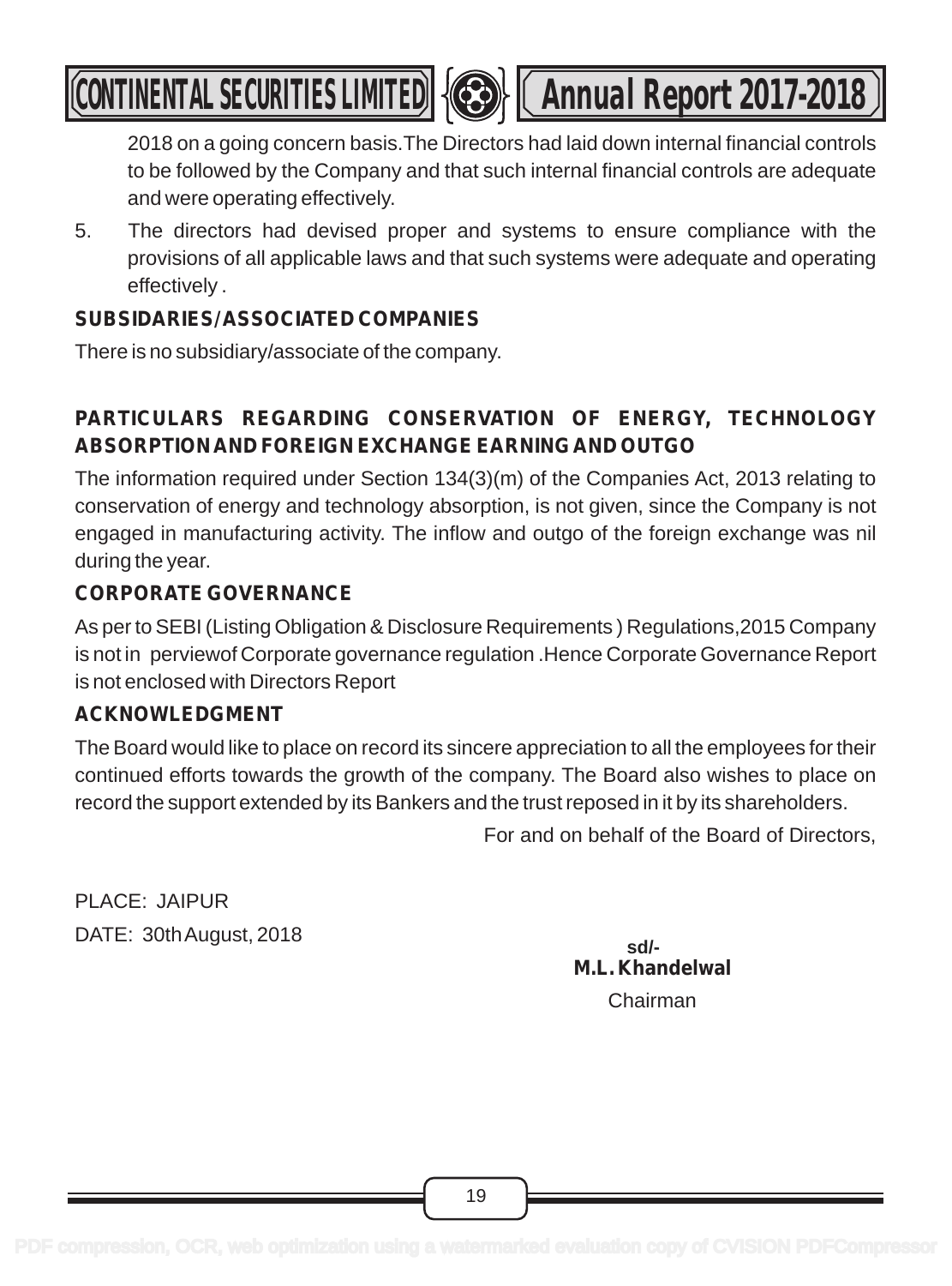



#### **ANNEXURE -I TO THE DIRECTORS REPORT EXTRACT OF ANNUAL RETURN FORM MGT-9**

**As on financial year ended on 31.03.2018**

#### **Pursuant to Section 92(3) of the companies Act, 2013 and Rule 12(1)of Company (Management& Administration) Rules, 2014**

MGT<sub>9</sub>

Extract of Annual Return

As on the Financial Year 31.03.2018

[Pursuant to section 92(3) of the Companies Act 2013 and rule 12(1) of the Companies (Management and Administration)Rules,2014]

#### **I. REGISTRATION AND OTHER DETAILS:**

|                         | <b>CIN</b>                           | L67120RJ1990PLC005371                           |
|-------------------------|--------------------------------------|-------------------------------------------------|
| -li                     | <b>Registration Date</b>             | 30th March 1990                                 |
| -lii                    | Name Of The Company                  | <b>Continental Securities Limited</b>           |
| $\mathsf{I} \mathsf{v}$ | Category/Sub-Category of the         | Company limited by shares/Indian Non -          |
|                         | Company                              | <b>Government Company</b>                       |
| $\vee$                  | Address of the Registered office and | 301, Metro Plaza,<br>Gopalbari,                 |
|                         | contact details                      | Parivahanmarg, Jaipur-302001                    |
|                         |                                      | Contact No: 9414077226                          |
| Vi                      | Whether listed company Yes/No        | Yes                                             |
| Vii                     | Name, Address and Contact            | M/S Beetal Financial & Computer Services        |
|                         | Details of Registrar and Transfer    | Pvt. Ltd., BEETAL HOUSE, 3 <sup>rd</sup> Floor, |
|                         | Agent, if any                        | 99, Madangir, Behind LSC, New Delhi -           |
|                         |                                      | 110062                                          |
|                         |                                      | Ph: 011 -29961281-282, Fax: 011                 |
|                         |                                      | 29961284                                        |

#### **II. PRINCIPAL BUSINESS ACTIVITIES OF THE COMPANY**

All the business activities contributing 10% or more of the total turnover of the company shall be stated:

| Name and Description of main | NIC Code | % to total turnover of |
|------------------------------|----------|------------------------|
| products/services            |          | the company            |
| 1. Finance                   | -        | 100 %                  |

#### **III. PARTICULARS OF HOLDING , SUBSIDIARYAND ASSOCIATE COMPANIES**

| Name and       | CIN/GLN | Holding/    | $%$ of | Applicable |
|----------------|---------|-------------|--------|------------|
| Address of the |         | Subsidiary/ | shares | Section    |
| Company        |         | Associate   | held   |            |

Company has no subsidiary/associate company.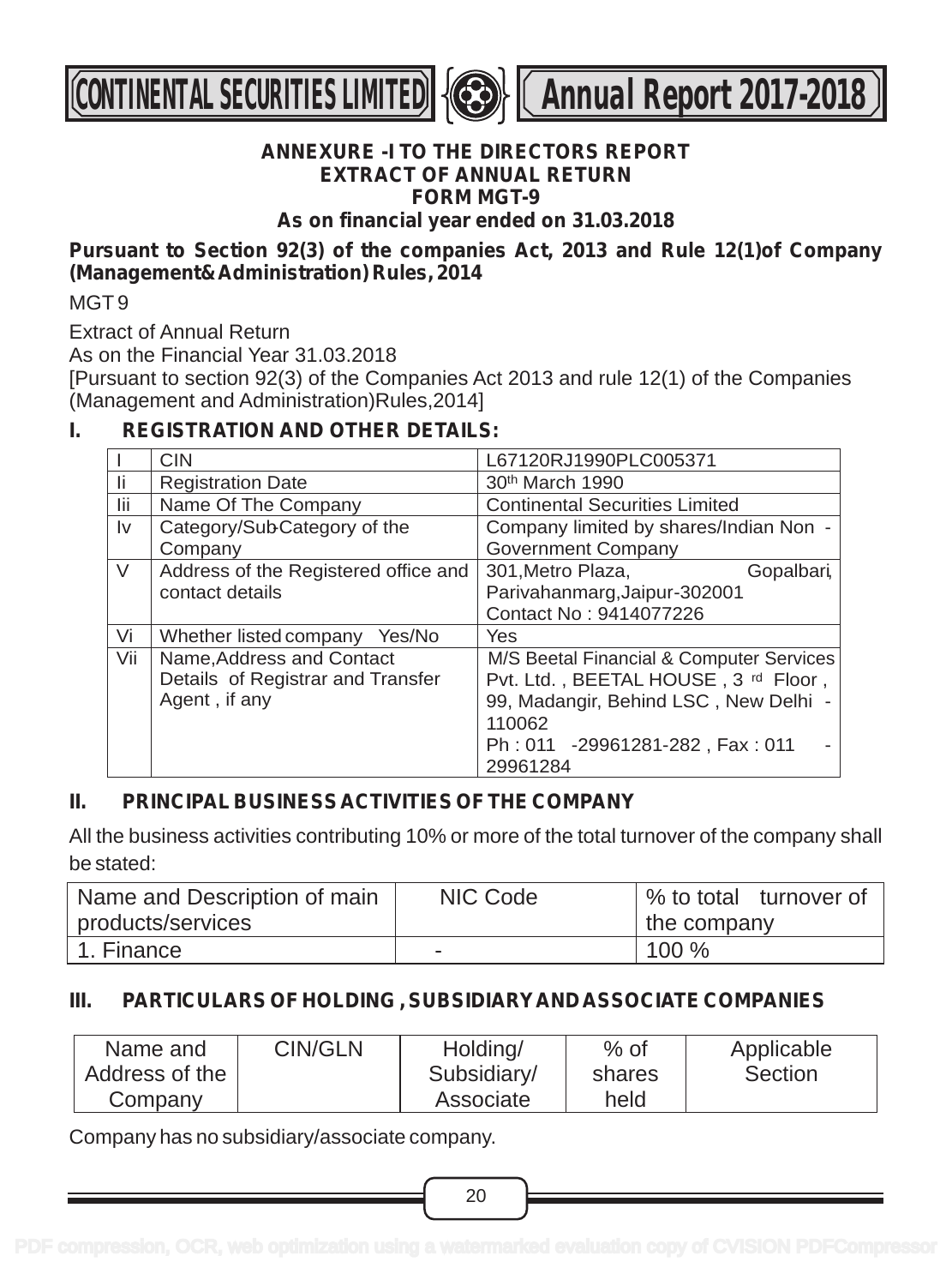#### **IV. SHARE HOLDING PATTERN (Equity Share Capital Break-up as percentage of Total Equity)**

## **Share Holding Pattern**

| Category of Share Holder                                                             |                  |             | No of Shares held at the begining of<br>the year 1st April 2017 |                             |        | No of Shares held at the End of<br>the year 31st March 2018 |         |                      |             |
|--------------------------------------------------------------------------------------|------------------|-------------|-----------------------------------------------------------------|-----------------------------|--------|-------------------------------------------------------------|---------|----------------------|-------------|
|                                                                                      | Demat            | Physical    | Total                                                           | % of total<br><b>Shares</b> | Demat  | Physical                                                    | Total   | % of total<br>Shares | the Year    |
| <b>INDIAN</b>                                                                        |                  |             |                                                                 |                             |        |                                                             |         |                      |             |
| (a) Individual /Huf                                                                  | 384900           | 593600      | 978500                                                          | 30.1                        | 657600 | 252000                                                      | 909600  | 27.98                | (7.04)      |
| (b) Central Govt /State Govt                                                         |                  |             |                                                                 |                             |        |                                                             |         |                      |             |
| (c) Bodies Corporate                                                                 | 91500            | 230000      | 321500                                                          | 9.89                        | 160400 | 230000                                                      | 390400  | 12.01                | 21.43       |
| (d) Banks/FI                                                                         |                  |             |                                                                 |                             |        |                                                             |         |                      |             |
| (e) Any Other                                                                        |                  |             |                                                                 |                             |        |                                                             |         |                      |             |
| Sub Total (A) 1                                                                      | 476400           | 823600      | 1300000                                                         | 39.99                       | 818000 | 482000                                                      | 1300000 | 39.99                | 0           |
| Foreign                                                                              |                  |             |                                                                 |                             |        |                                                             |         |                      |             |
| (a) NRIs Individual                                                                  |                  |             |                                                                 |                             |        |                                                             |         |                      |             |
| (b) other Individual                                                                 |                  |             |                                                                 |                             |        |                                                             |         |                      |             |
| (c) Bodies Corporate                                                                 |                  |             |                                                                 |                             |        |                                                             |         |                      |             |
| (d) Banks/FI                                                                         |                  |             |                                                                 |                             |        |                                                             |         |                      |             |
| (e) Any Other                                                                        |                  |             |                                                                 |                             |        |                                                             |         |                      |             |
| Sub Total (A)2                                                                       |                  |             |                                                                 |                             |        |                                                             |         |                      |             |
| TOTAL SHARE HOLDING<br>OF PROMOTER (A)1+(A)2                                         | 476400           | 823600      | 1300000                                                         | 39.99                       | 818000 | 482000                                                      | 1300000 | 39.99                | 0           |
| <b>B.Public Holding</b>                                                              |                  |             |                                                                 |                             |        |                                                             |         |                      |             |
| <b>A.INSTITUTIONS</b>                                                                |                  |             |                                                                 |                             |        |                                                             |         |                      |             |
| (a) Mutual Fund                                                                      |                  |             |                                                                 |                             |        |                                                             |         |                      |             |
| (b) Central Govt / State Govt                                                        |                  |             |                                                                 |                             |        |                                                             |         |                      |             |
| (d) Banks/FI                                                                         |                  |             |                                                                 |                             |        |                                                             |         |                      |             |
| (e) Any Other                                                                        |                  |             |                                                                 |                             |        |                                                             |         |                      | ÷           |
| (f) Venture Capital Fund                                                             |                  |             |                                                                 |                             |        |                                                             |         |                      |             |
| (g) FLLs                                                                             |                  |             |                                                                 |                             |        |                                                             |         |                      |             |
| (h) Foreign Venture Capital Fund                                                     |                  |             |                                                                 |                             |        |                                                             |         |                      |             |
| (i) Others (specify)                                                                 |                  |             |                                                                 |                             |        |                                                             |         |                      |             |
| Sub Total (B)1                                                                       |                  |             |                                                                 |                             |        |                                                             |         |                      |             |
| <b>B. NON INSTITUTIONS</b>                                                           |                  |             |                                                                 |                             |        |                                                             |         |                      |             |
| A) BODIES CORPORATION                                                                |                  |             |                                                                 |                             |        |                                                             |         |                      |             |
| i) Indian                                                                            |                  |             |                                                                 |                             |        |                                                             |         |                      |             |
| ii) Overseas                                                                         |                  |             |                                                                 |                             |        |                                                             |         |                      |             |
| <b>B) INDIVIDUALS</b>                                                                |                  |             |                                                                 |                             |        |                                                             |         |                      |             |
| i) Individual shareholders<br>holding nominal shares<br>capital upto Rs2 lacs        | 112138           | 881338      | 993476                                                          | 30.56                       | 93616  | 873400                                                      | 967016  | 29.75                | $-2.65$     |
| ii) Individual shareholders<br>holding nomial shares<br>capital in exceeds Rs 2 lacs | 876523           | 0           | 876523                                                          | 26.96                       | 894683 | 8300                                                        | 902983  | 27.78                | 3.04        |
| C) OTHERS (SPECIFY)                                                                  |                  |             |                                                                 |                             |        |                                                             |         |                      |             |
| 1.NRI                                                                                | $\boldsymbol{0}$ | 56100       | 56100                                                           | 1.73                        | 0      | 56100                                                       | 56100   | 1.73                 | $\mathbf 0$ |
| 2.HUF                                                                                | 24501            | $\mathbf 0$ | 24501                                                           | 0.75                        | 24501  | 0                                                           | 24501   | 0.75                 | $\mathbf 0$ |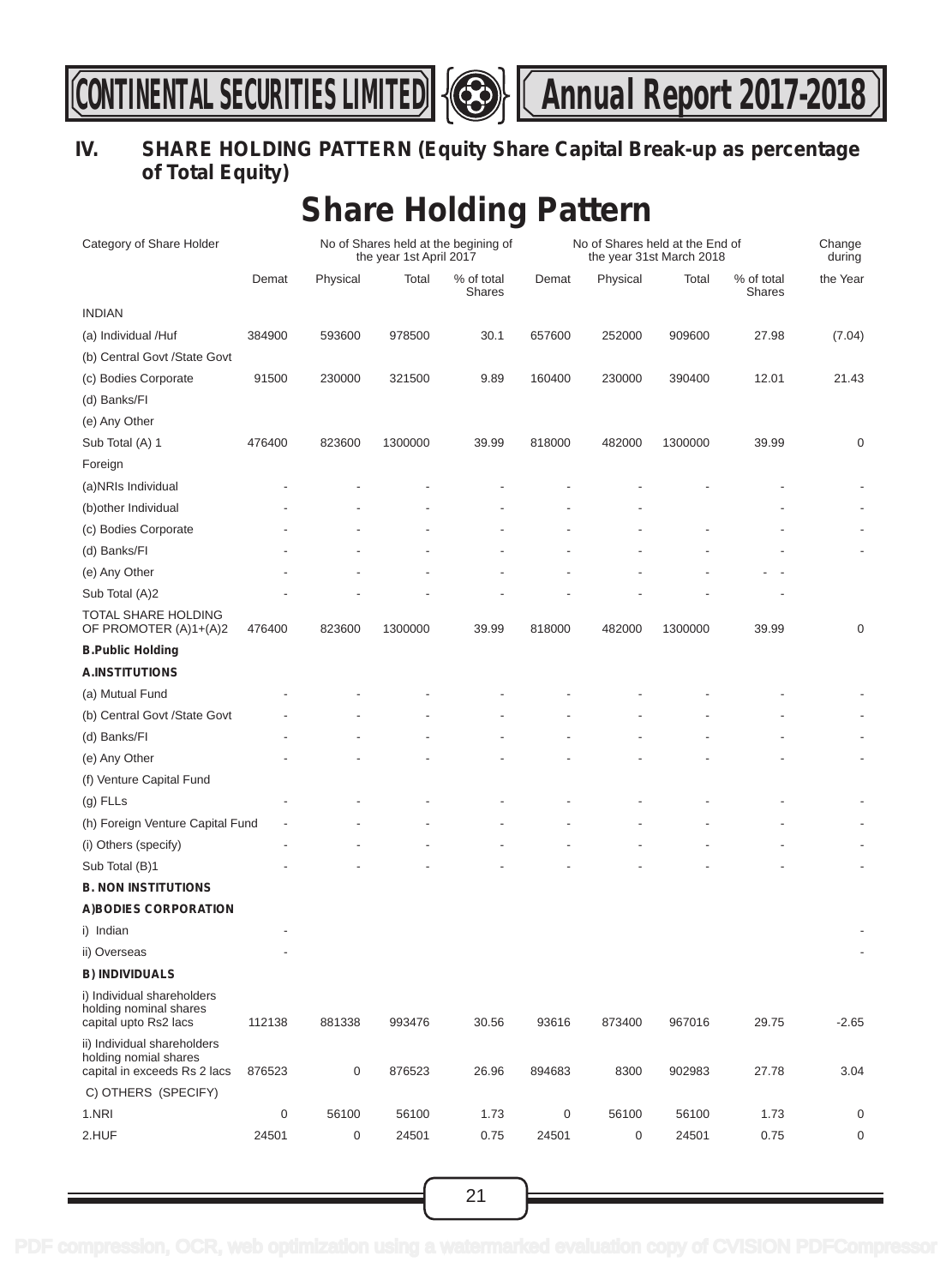



#### **3. CLEARING MEMBERS**

| <b>GRAND TOTAL (A+B+C)</b>                                              | 1489562 | 1761038 | 3250600 | 100   | 1830800 | 1419800 | 3250600 |  |
|-------------------------------------------------------------------------|---------|---------|---------|-------|---------|---------|---------|--|
| <b>C SHARES HELD BY</b><br><b>CUSTODIAN FOR GDRS</b><br><b>ZND ADRS</b> |         |         |         |       |         |         | ۰       |  |
| <b>TOTAL PUBLIC</b><br>HOLDING $B=(B)(1)+(B)(2)$                        | 1013162 | 937438  | 1950600 | 60.01 | 1012800 | 937800  | 1950600 |  |
| Sub Total (B)2                                                          | 1013162 | 937438  | 1950600 | 60.01 | 1012800 | 937800  | 1950600 |  |

#### **PROMOTER SHARE Holding**

| <b>SHARE HOLDER'S NAME</b>       |                          | No of Shares held at the begining |        |                             |                          | No of Shares held at the end April 2016 of the |              |                             | Change during |  |  |
|----------------------------------|--------------------------|-----------------------------------|--------|-----------------------------|--------------------------|------------------------------------------------|--------------|-----------------------------|---------------|--|--|
|                                  |                          | of the year 1st April 2017        |        |                             | year 31st March 2018     |                                                |              |                             | the Year      |  |  |
|                                  | Demat                    | Physical                          | Total  | % of total<br><b>Shares</b> | Demat                    | Physical                                       | <b>Total</b> | % of total<br><b>Shares</b> |               |  |  |
| SUNIDHI KHUTETA                  | 161000                   | $\overline{\phantom{a}}$          | 161000 | 4.95                        | 161000                   | $\overline{\phantom{a}}$                       | 161000       | 4.95                        | 0.00          |  |  |
| <b>HEMLATA KHANDELWAL</b>        | $\overline{\phantom{a}}$ | 152300                            | 152300 | 4.69                        | $\sim$                   | 152300                                         | 152300       | 4.69                        | 0.00          |  |  |
| RAJ KHUTETA                      | 138500                   |                                   | 138500 | 4.26                        | 138500                   | $\overline{\phantom{a}}$                       | 138500       | 4.26                        | 0.00          |  |  |
| <b>VIKARANT KHANDELWAL</b>       | $\overline{\phantom{a}}$ | 79600                             | 79600  | 2.45                        | 79600                    | $\overline{\phantom{a}}$                       | 79600        | 2.45                        | 0.00          |  |  |
| <b>MADAN LAL KHANDELWAL</b>      | $\overline{\phantom{a}}$ | 70400                             | 70400  | 2.17                        | 70400                    | $\overline{\phantom{a}}$                       | 70400        | 2.17                        | 0.00          |  |  |
| <b>HEMANT GUPTA</b>              | 68900                    | $\overline{\phantom{a}}$          | 68900  | 2.12                        | 49000                    | $\overline{\phantom{a}}$                       | 49000        | 1.51                        | $-28.88$      |  |  |
| NAVNEET KHANDELWAL               | $\overline{\phantom{a}}$ | 62600                             | 62600  | 1.93                        | 62600                    | $\overline{\phantom{a}}$                       | 62600        | 1.93                        | 0.00          |  |  |
| ORCHID SECURITITES (P) LTD 91500 |                          | $\overline{\phantom{a}}$          | 91500  | 2.81                        | 160400                   | $\overline{\phantom{a}}$                       | 160400       | 4.93                        | 75.30         |  |  |
| UNIQUE - TECHNO                  |                          |                                   |        |                             |                          |                                                |              |                             |               |  |  |
| <b>ASSOCIATES (P) LTD</b>        | $\overline{\phantom{a}}$ | 170000                            | 170000 | 5.23                        |                          | 170000                                         | 170000       | 5.23                        | 0.00          |  |  |
| <b>CENTURY PROJECTS</b>          |                          |                                   |        |                             |                          |                                                |              |                             |               |  |  |
| INDIA (P) LTD                    | $\overline{\phantom{a}}$ | 60000                             | 60000  | 1.85                        | ٠                        | 60000                                          | 60000        | 1.85                        | 0.00          |  |  |
| <b>BHAGWATI KHANDELWAL</b>       | $\overline{\phantom{a}}$ | 48400                             | 48400  | 1.49                        | $\blacksquare$           | 48400                                          | 48400        | 1.49                        | 0.00          |  |  |
| <b>DINESH KHANDELWAL</b>         | ä,                       | 34000                             | 34000  | 1.05                        |                          | 0                                              | $\mathbf 0$  | $\mathbf 0$                 | 100.00        |  |  |
| <b>RAMESH CHAND RAWAT</b>        | $\overline{\phantom{a}}$ | 24600                             | 24600  | 0.76                        |                          | $\Omega$                                       | $\mathbf 0$  | $\Omega$                    | 100.00        |  |  |
| MURARI LAL KHANDELWAL            | $\overline{\phantom{a}}$ | 22400                             | 22400  | 0.69                        |                          | $\Omega$                                       | $\Omega$     | 0                           | 100.00        |  |  |
| <b>MADHU KHANDELWAL</b>          | $\overline{\phantom{a}}$ | 17600                             | 17600  | 0.54                        |                          | $\Omega$                                       | $\mathbf 0$  | $\mathbf 0$                 | 100.00        |  |  |
| <b>RAJESH KHUTETA</b>            | $\overline{\phantom{a}}$ | 16500                             | 16500  | 0.51                        | 96500                    | $\Omega$                                       | 96500        | 2.97                        | 484.85        |  |  |
| <b>JAGDISH PRASAD KHANDELWAL</b> | $\overline{\phantom{a}}$ | 14300                             | 14300  | 0.44                        | $\overline{\phantom{a}}$ | 14300                                          | 14300        | 0.44                        | $\mathsf 0$   |  |  |
| GIRIRAJ PRASAD KHANDELWAL        | $\overline{\phantom{a}}$ | 12400                             | 12400  | 0.38                        | $\overline{\phantom{a}}$ | 0                                              | $\mathbf 0$  | 0.38                        | 0             |  |  |
| RADHIKA DANGAYACH                | $\overline{\phantom{a}}$ | 11900                             | 11900  | 0.37                        | $\overline{\phantom{a}}$ | 11900                                          | 11900        | 0.37                        | $\mathbf 0$   |  |  |
| RAMSWAROOP RAWAT                 | $\blacksquare$           | 10800                             | 10800  | 0.33                        | $\overline{\phantom{a}}$ | $\mathbf 0$                                    | $\mathbf 0$  | 0.33                        | $\mathbf 0$   |  |  |
| <b>GEETA DEVI MAMODIA</b>        | ä,                       | 10000                             | 10000  | 0.31                        | $\overline{\phantom{a}}$ | 10000                                          | 10000        | 0.31                        | $\mathbf 0$   |  |  |
| <b>ASHOK MAMODIA</b>             | $\blacksquare$           | 7600                              | 7600   | 0.23                        | $\blacksquare$           | 7600                                           | 7600         | 0.23                        | 0             |  |  |
| RAJEEV KHANDELWAL                | $\overline{\phantom{a}}$ | 7500                              | 7500   | 0.23                        | ä,                       | 7500                                           | 7500         | 0.23                        | $\mathbf 0$   |  |  |
| <b>GORDHAN DAS SETHI</b>         |                          | 7200                              | 7200   | 0.22                        |                          | 0                                              | $\mathbf 0$  | $\mathbf 0$                 | 100           |  |  |

#### **Share holding of Top 10 Promoters**

|                            | No of Shares held at the begining<br>of the year 1st April 2017 |      |        | No of Shares held at the begining<br>of the year 31st March 2018 |
|----------------------------|-----------------------------------------------------------------|------|--------|------------------------------------------------------------------|
| SUNIDHI KHUTETA            | 161000                                                          | 4.95 | 161000 | 4.95                                                             |
| <b>HEMLATA KHANDELWAL</b>  | 152300                                                          | 4.69 | 152300 | 4.69                                                             |
| RAJ KHUTETA                | 138500                                                          | 4.26 | 138500 | 4.26                                                             |
| <b>VIKARANT KHANDELWAL</b> | 79600                                                           | 2.45 | 79600  | 2.45                                                             |
| MADAN LAL KHANDELWAL       | 70400                                                           | 2.17 | 70400  | 2.17                                                             |
| NAVNEET KHANDELWAL         | 62600                                                           | 1.93 | 62600  | 1.93                                                             |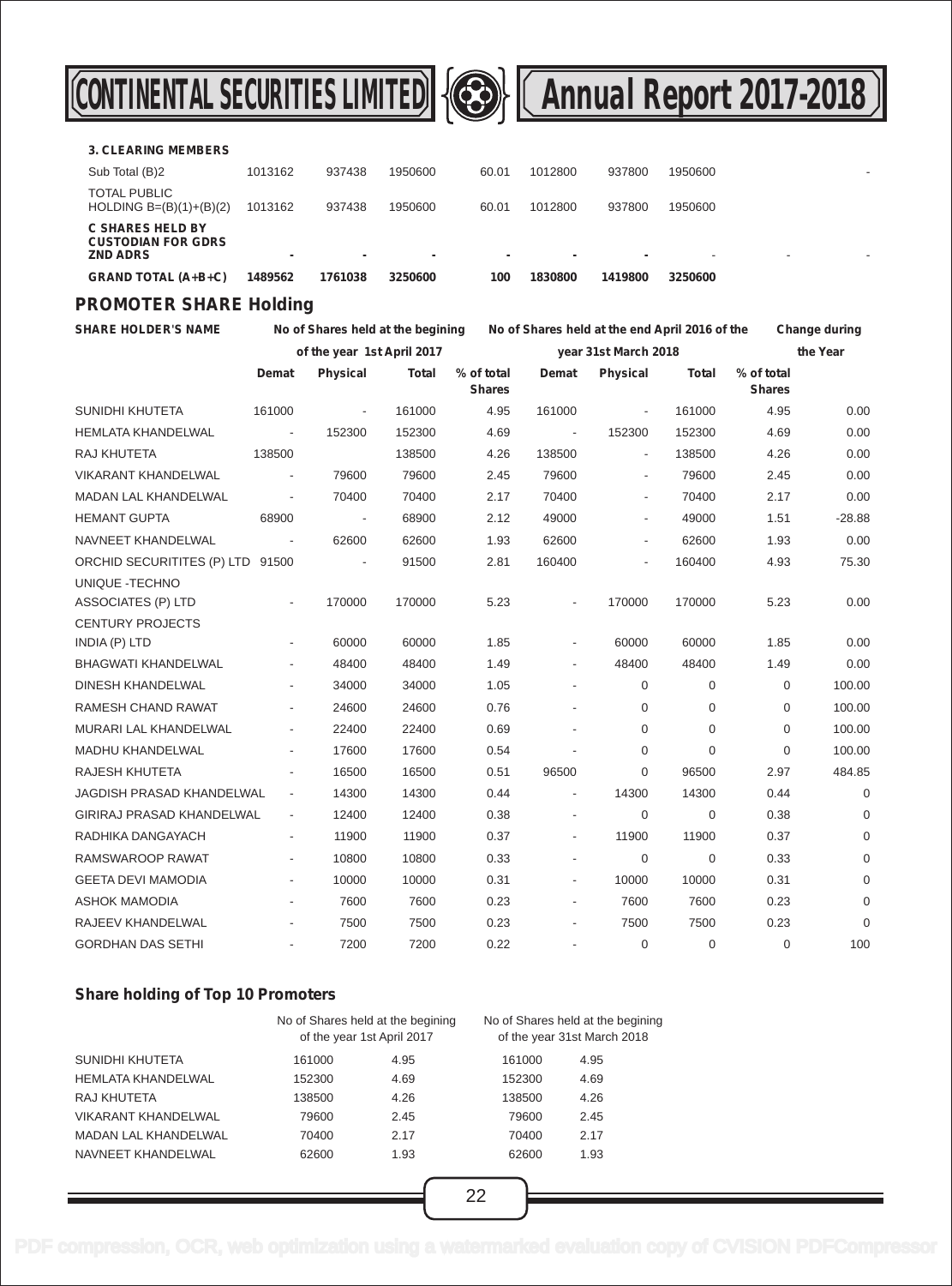# **CONTINENTAL SECURITIES LIMITED**  $\bigotimes$  [Annual Report 2017-2018]



| ORCHID SECURITITES (p) LTD        | 91500  | 2.81 | 160400 | 4.93 |
|-----------------------------------|--------|------|--------|------|
| Unique -techno Associates (p) Ltd | 170000 | 5.23 | 170000 | 5.23 |
| Century Projects India (P) Ltd    | 60000  | 1.85 | 60000  | 1.85 |
| RAJESH KHUTETA                    | 16500  | 0.51 | 96500  | 2.97 |

| <b>SHARE HOLDER'S NAME</b> | No of Shares held at the begining<br>of the year 1st April 2017 |          |        | No of Shares held at the end of the<br>year 31st March 2018 |        |          |        | Change during               |        |
|----------------------------|-----------------------------------------------------------------|----------|--------|-------------------------------------------------------------|--------|----------|--------|-----------------------------|--------|
|                            |                                                                 |          |        |                                                             |        |          |        | the Year                    |        |
|                            | Demat                                                           | Physical | Total  | % of total<br><b>Shares</b>                                 | Demat  | Physical | Total  | % of total<br><b>Shares</b> |        |
| PRABHA GUPTA               | 162000                                                          |          | 162000 | 4.98                                                        | 162000 | ۰        | 162000 | 4.98                        |        |
| MAHENDRA KHANDELWAL        | 99800                                                           | $\sim$   | 99800  | 3.07                                                        | 99800  | ۰        | 99800  | 3.07                        | $\sim$ |
| <b>VIBHA GUPTA</b>         | 158033                                                          |          | 158033 | 4.86                                                        | 158033 | ۰        | 158033 | 4.86                        | ٠      |
| <b>DIPTANSHU GUPTA</b>     | 150916                                                          | $\sim$   | 150916 | 4.64                                                        | 150916 | ٠        | 150916 | 4.64                        |        |
| <b>VIJAY LAXMI GUPTA</b>   | 77700                                                           | ٠        | 77700  | 2.39                                                        | 77700  | ۰        | 77700  | 2.39                        | ٠      |
| RINKU KHANDELWAL           | 69300                                                           |          | 69300  | 2.13                                                        | 69300  | ۰        | 69300  | 2.13                        | $\sim$ |
| KAUSHALYA DEVI GHIYA       | 55800                                                           | ٠        | 55800  | 1.72                                                        | 55800  | ٠        | 55800  | 1.72                        | ٠      |
| <b>RISHI TAMBI</b>         | 52874                                                           | $\sim$   | 52874  | 1.63                                                        | 52874  | ۰        | 52874  | 1.63                        | ٠      |
| NAVAL BIHARI KHANDELWAL    | 50100                                                           | $\sim$   | 50100  | 1.54                                                        | 50100  | ۰        | 50100  | 1.54                        |        |
| <b>MURARI LAL VYAS</b>     |                                                                 |          |        | $\overline{\phantom{a}}$                                    | 26460  | ٠        | 26460  | 0.81                        | 0.81   |

SHARE HOLDING OF DIRECTORS AND KEY MANAGERIAL PERSONNEL:-

| Name of the Directors and KMP |                         | Share Holding at the begining of | No of Shares held at the End of |                          |  |
|-------------------------------|-------------------------|----------------------------------|---------------------------------|--------------------------|--|
|                               | the year 1st April 2017 |                                  |                                 | the year 31st March 2018 |  |
|                               | No of Shares            | % of Total Shares                | No of Shares                    | % of Total Shares        |  |
|                               |                         | of the Company                   |                                 | of the Company           |  |
| M.L KHANDELWAL                | 70400                   | 2.17                             | 70400                           | 2.17                     |  |
| <b>RAJESH KHUTETA</b>         | 16500                   | 0.51                             | 96500                           | 2.97                     |  |
| <b>VISHNU DUSAD</b>           | ٠                       |                                  | ٠                               | ٠                        |  |
| SURESH KUMAR GUPTA            | ٠                       | ٠                                | ٠                               | ٠                        |  |
| <b>Mrs RUCHI GUPTA</b>        | ۰                       | ٠                                | ۰                               | ٠                        |  |
| <b>HEMANT GUPTA</b>           | 68900                   | 2.12                             | 49000                           | 1.51                     |  |
| <b>JAGDISH CHAND KEDAWAT</b>  |                         |                                  |                                 |                          |  |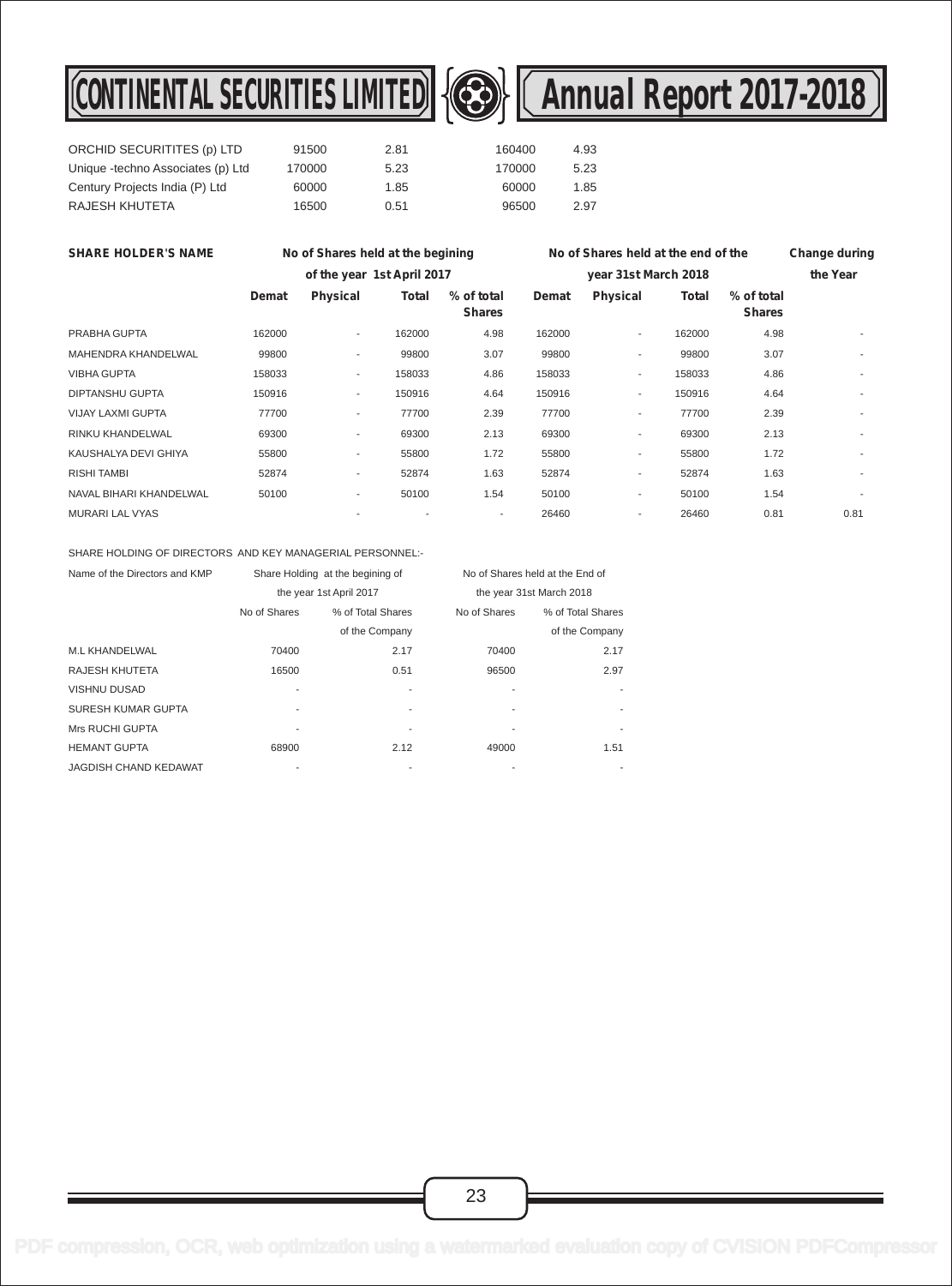#### **I INDEBTEDNESS**

Indebtedness of the Company including interest outstanding/accrued but not due for payment

| Indebtedness at the beginning of the | Secured Loans      | Unsecured  | Deposit    | Total        |
|--------------------------------------|--------------------|------------|------------|--------------|
| financial year                       | excluding deposits | Loans      | S          | Indebtedness |
| i. Principal amount                  | 62665              |            |            | 62665        |
| ii. Interest due but not paid        |                    |            |            |              |
| iii. Interest accrued but not due    |                    |            |            |              |
| Total (i+ii+iii)                     | 62665              |            |            | 62665        |
| Change in indebtedness during the    | 62665              |            |            | 62665        |
| financial year Reduction             |                    |            |            |              |
| Net change                           | 62665              |            |            | 62665        |
| Indebtedness at the end of the       |                    |            |            |              |
| financial year                       |                    |            |            |              |
| i. Principal amount                  |                    |            |            |              |
| ii. Interest due but not paid        |                    |            |            |              |
| Total (i+ii+iii)                     | ۰                  |            |            |              |
|                                      |                    | <b>NIL</b> | <b>NIL</b> |              |

#### **II Remuneration of Directors and Key Managerial Personnel**

#### **A. Remuneration to Directors whole -time Director and/or Manager**

| <b>Particulars of Remuneration</b>                                                                                                    | Name of               | Total         |
|---------------------------------------------------------------------------------------------------------------------------------------|-----------------------|---------------|
|                                                                                                                                       | <b>MD/WTD/</b>        | <b>Amount</b> |
|                                                                                                                                       | <b>Manager</b>        |               |
|                                                                                                                                       | <b>Rajesh Khuteta</b> |               |
| <b>1.Gross Salary</b>                                                                                                                 | 813440                | 813440        |
| (a) Salary as per the provisions contained in section<br>17(1) of the Income-tax Act, 1961                                            |                       |               |
| (b) Value of perquisities u/s 17(2) Income-tac Act, 1961(c)<br>Profits in lieu of salary under Section 17(3) Income -tax<br>Act, 1961 |                       |               |
| 2.Stock Option                                                                                                                        |                       |               |
| <b>3. Sweat Equity</b>                                                                                                                |                       |               |
| 4. Commission -as % of profit                                                                                                         |                       |               |
| - others, specify                                                                                                                     |                       |               |
| 5. Others, please specify                                                                                                             |                       |               |
| 6.Total                                                                                                                               | 8,13,440              | 8,13,440      |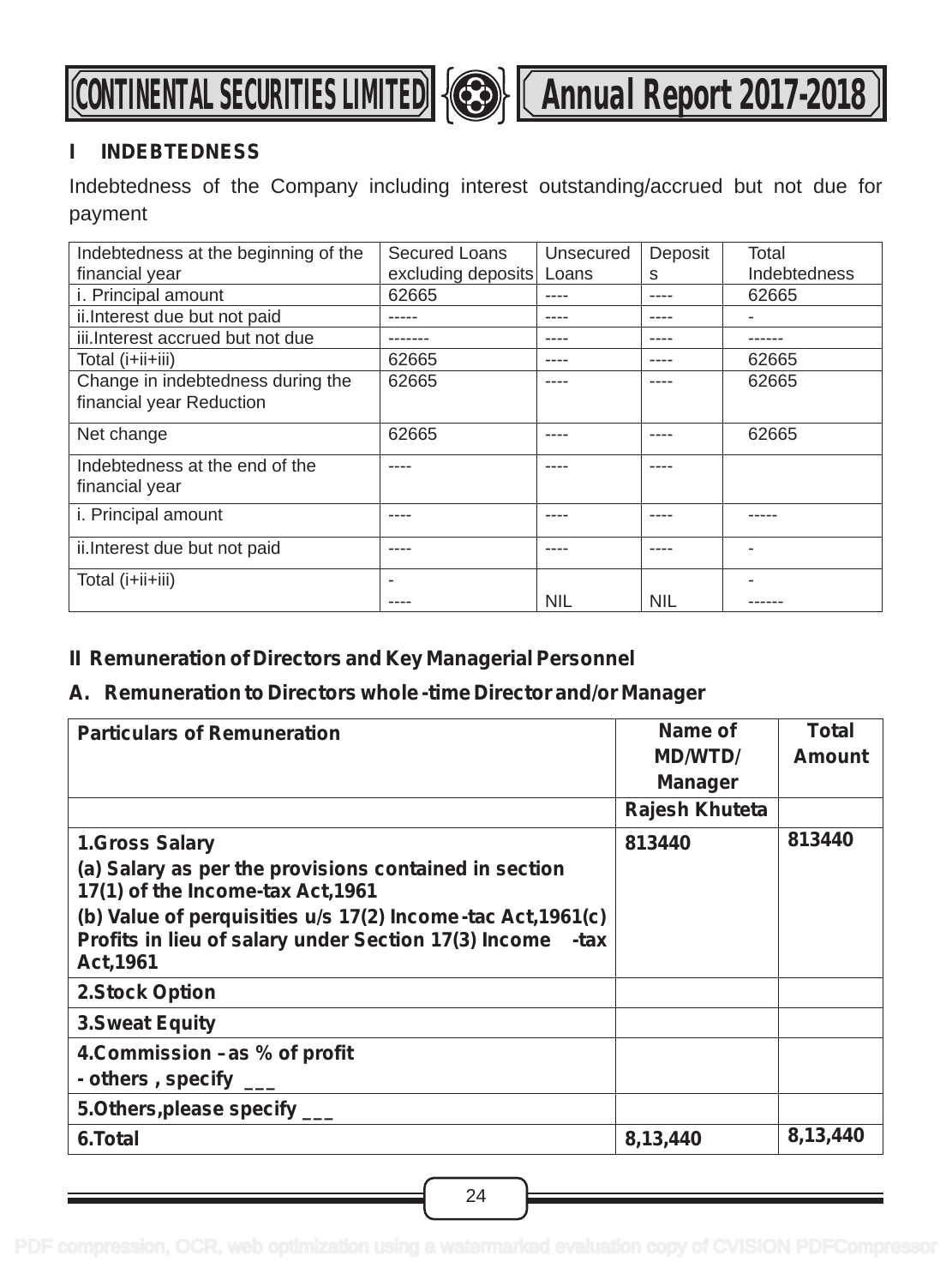



#### **B. Remuneration to other Directors**

| <b>Particulars of Remuneration</b>                                     | Name of Director       |                |                               |                           | <b>Total</b><br><b>Amount</b> |
|------------------------------------------------------------------------|------------------------|----------------|-------------------------------|---------------------------|-------------------------------|
|                                                                        | <b>Suresh</b><br>Gupta | Ruchi<br>Gupta | <b>Vishnu</b><br><b>Dusad</b> | M.L.<br><b>Khandelwal</b> |                               |
| <b>Independent Directors</b>                                           |                        |                |                               |                           |                               |
| (i) Fees for attending board/committee<br>meetings                     | 8250                   | 8250           | 8250                          | 8250                      | 33000                         |
| (ii) Commission-Others please specify                                  |                        |                |                               |                           |                               |
| Total (1)                                                              |                        |                |                               |                           |                               |
| <b>Other Non-Executive Directors</b>                                   |                        |                |                               |                           |                               |
| (i) Fees for attending board/committee<br>meetings                     |                        |                |                               |                           |                               |
| (ii) Commission-Others please specify                                  |                        |                |                               |                           |                               |
| Total (2)                                                              |                        |                |                               |                           |                               |
| $Total(B)=(1+2)$                                                       | 8250                   | 8250           | 8250                          | 8250                      | 33000                         |
| <b>Total Managerial Remuneration Overall</b><br>ceiling as per the Act | <b>Yes</b>             | <b>Yes</b>     | <b>Yes</b>                    | Yes                       | <b>Yes</b>                    |

#### **A. Remuneration to Key Managerial Personnel other than MD/Manager/**

| <b>Particulars of Remuneration</b>                                                                 |            | <b>Key Managerial Personnel</b> |            |               |  |
|----------------------------------------------------------------------------------------------------|------------|---------------------------------|------------|---------------|--|
|                                                                                                    | <b>CEO</b> | Company<br><b>Secretary</b>     | <b>CFO</b> | <b>Amount</b> |  |
| <b>1.Gross Salary</b>                                                                              |            | 2,40,000                        | 2,28,000   | 4,68,000      |  |
| Salary as per the provisions co ntained in<br>(a)<br>section 17(1) of the Income-tax Act, 1961     |            |                                 |            |               |  |
| Value of pe rquisities u/s 17(2) Income-tax<br>(b)<br>Act, 1961(c) Profits in lieu of salary under |            |                                 |            |               |  |
| Section 17(3) Income-tax Act, 1961                                                                 |            |                                 |            |               |  |
| <b>2.Stock Option</b>                                                                              |            |                                 |            |               |  |
| <b>3.Sweat Equity</b>                                                                              |            |                                 |            |               |  |
| 4. Commission –as % of profit                                                                      |            |                                 |            |               |  |
| - others, specify                                                                                  |            |                                 |            |               |  |
| 5.Others, please specify                                                                           |            |                                 |            |               |  |
| <b>Total</b>                                                                                       |            | 2,40,000                        | 2,28,000   | 4,68,000      |  |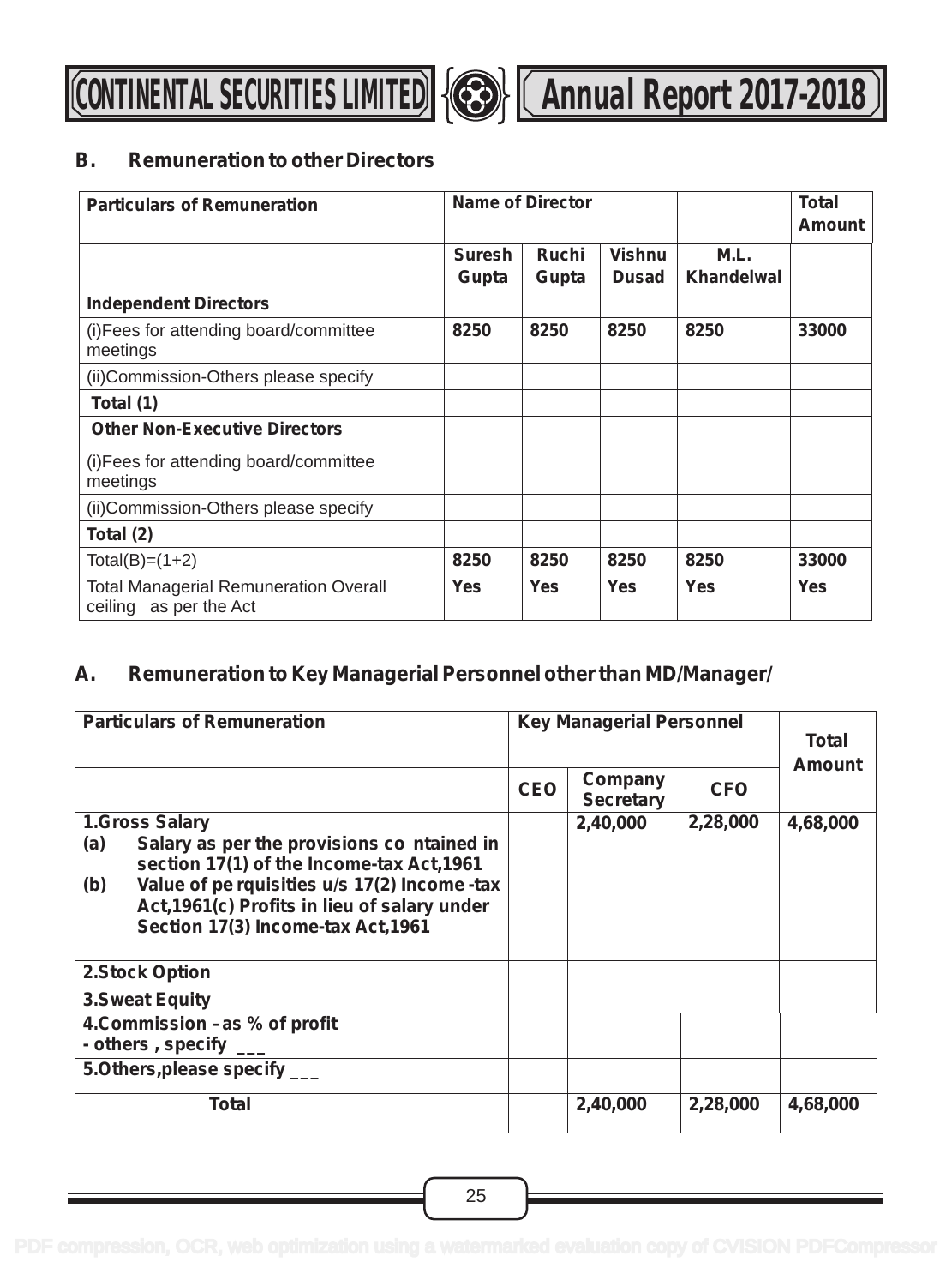

#### **IV. Penalties/Punishment/Compounding Of Offences :**

| <b>Type</b>                                            | Section of the<br><b>Companies</b><br>Act | <b>Brief</b><br><b>Description</b> | Details of<br><b>Penalty</b><br>Punishment/<br>Compounding<br>fees imposed | <b>Authority</b><br>[RD/NCLT/COURT] | <b>Appeal</b><br>mode, if<br>any (give<br>details) |
|--------------------------------------------------------|-------------------------------------------|------------------------------------|----------------------------------------------------------------------------|-------------------------------------|----------------------------------------------------|
| <b>A.COMPANY</b>                                       |                                           |                                    |                                                                            |                                     |                                                    |
| Penalty                                                | ----                                      | ----                               | ----                                                                       | ----                                | ----                                               |
| Punishment                                             | ----                                      | ----                               | ----                                                                       | ----                                | ----                                               |
| Compounding                                            | ----                                      | ----                               | ----                                                                       | ----                                | ----                                               |
| <b>B.DIRECTORS</b>                                     |                                           |                                    |                                                                            |                                     |                                                    |
| Penalty                                                | ----                                      | ----                               | ----                                                                       | ----                                | ----                                               |
| Punishment                                             | ----                                      | ----                               | ----                                                                       | ----                                | ----                                               |
| Compounding                                            | ----                                      | ----                               | ----                                                                       | ----                                | ----                                               |
| <b>C.OTHER</b><br><b>OFFICERS IN</b><br><b>DEFAULT</b> |                                           |                                    |                                                                            |                                     |                                                    |
| Penalty                                                | ----                                      | ----                               | ----                                                                       | ----                                | ----                                               |
| Punishment                                             | ----                                      | ----                               | ----                                                                       | ----                                | ----                                               |
| Compounding                                            | ----                                      | ----                               | ----                                                                       | ----                                | ----                                               |

For and on behalf of the Board of Directors,

Place: Jaipur

Date: 30th August 2018

**M .L. Khandelwal sd/-**

(Chairman)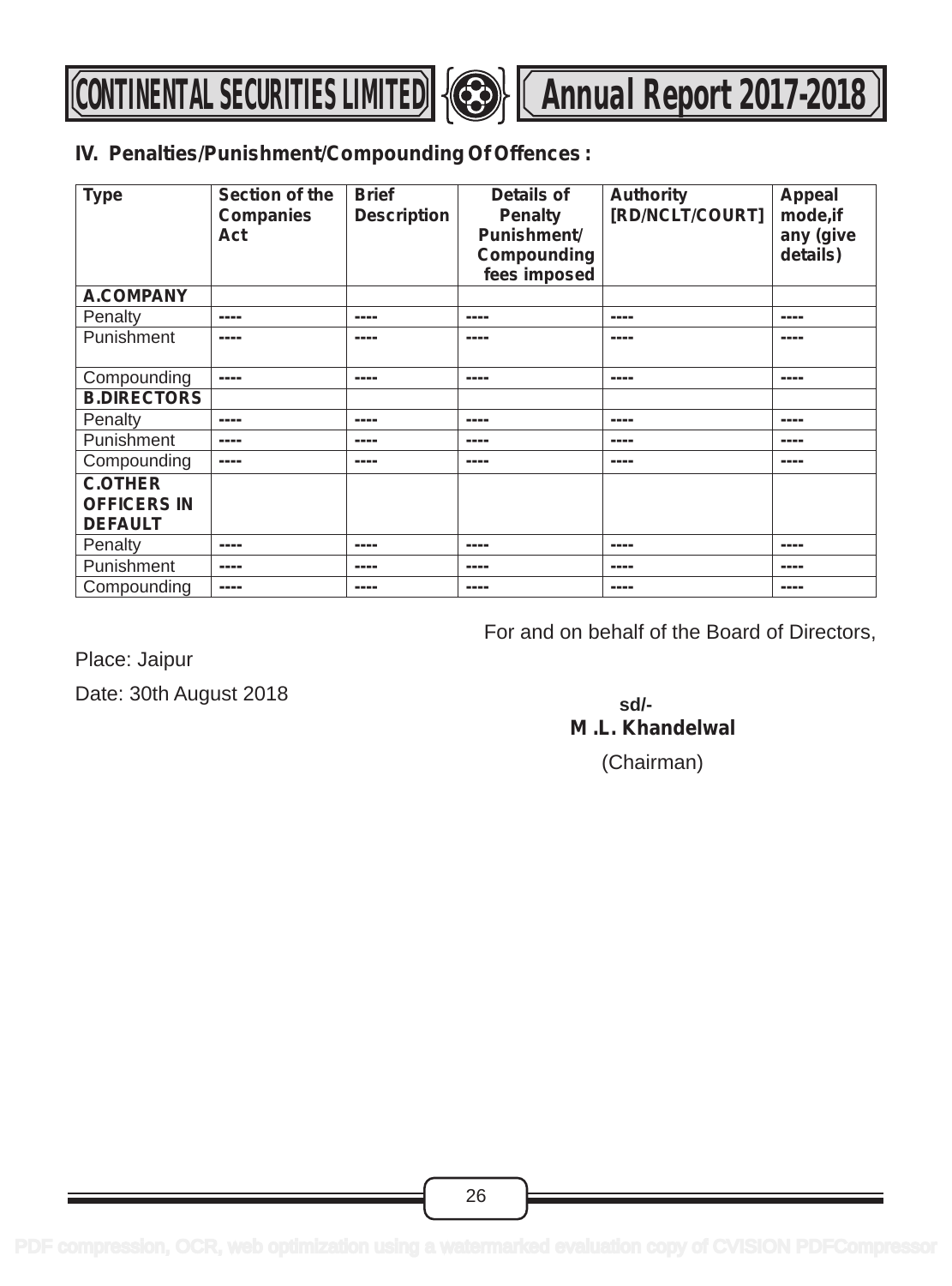### **CEO/CFO CERTIFICATION**

To

The Board of Directors CONTINENTAL SECURITIES LIMITED 301, Metro Plaza, ParivahanMarg,Jaipur Rajasthan-302001

We, Rajesh Khuteta, Managing Director and Hemant Gupta, Chief Financial Officer certify to the Board that:

- (A) We have reviewed the financial statements and the cash flow statement for the year ended March 31, 2018 and that to the best of my knowledge and belief:
- i. These statements do not contain any material untrue statement or omit any material fact or contain statements that might be misleading;
- ii. These statements together present a true and fair view of the Company's affairs and are in compliance with existing Accounting Standards, applicable laws and regulations.
- (B) There are, to the best of our knowledge and belief, no transactions entered into by the Company during the year which are fraudulent, illegal or violative of the Company's Code of Conduct.
- (C) We accept responsibility for establishing and maintaining internal controls for financial reporting and have evaluated the effectiveness of internal control system of the Company pertaining to financial reporting and we have disclosed to the auditors and the Audit Committee, deficiencies in the design or operation of such internal controls, if any, of which we are aware and the steps we have taken or propose to take to rectify these deficiencies.
- (D) We have indicated to the Auditors and the Audit Committee that:
- i. There has not been any significant change in internal control over financial reporting during the year under reference;
- ii. There has not been any significant change in accounting policies during the year requiring disclosure in the notes to the financial statements; and
- iii. There has not been any instance during the year of significant fraud of which we had become aware and the involvement therein, if any, of the management or an employee having a significant role in the Company's internal control system over financial reporting.

Date: 27.05.2018

RAJESH KHUTETA

Place: Jaipur sd/-<br>RAJESH KHUTETA HEMANT GUPTA (Managing Director) (Chief Financial Officer)<br>DIN: 00167672 PAN: AMOPG2025R PAN: AMOPG2025R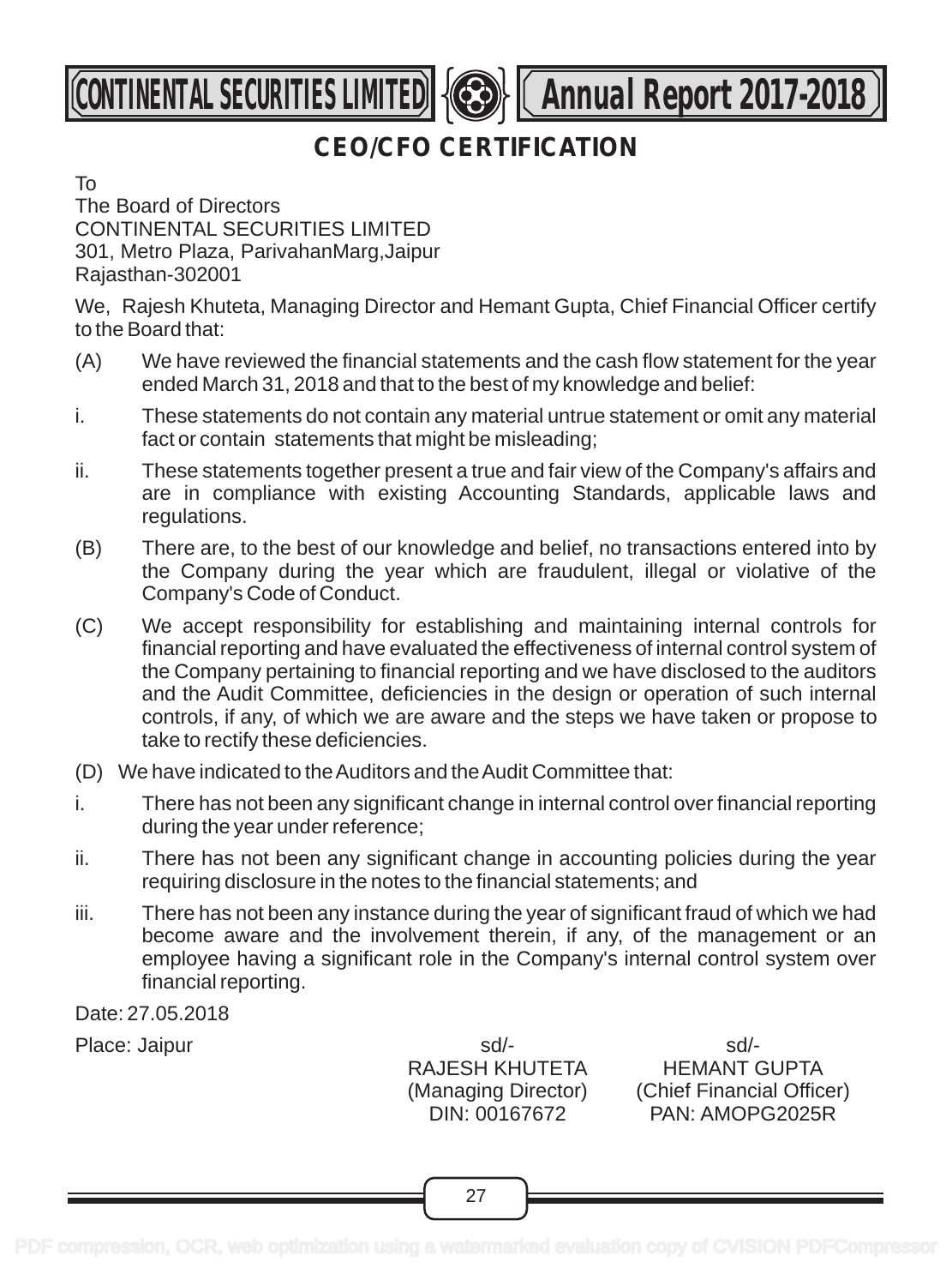#### **SECRETARIAL AUDIT REPORT**

**Form No. MR-3**

#### **FOR THE FINANCIAL YEAR ENDED 31st MARCH, 2018**

[Pursuant to section 204(1) of the Companies Act, 2013 and Rule No. 9 of the Companies (Appointment and Remuneration of Managerial Personnel) Rules, 2014]

To, The Members, CONTINENTAL SECURITIES LIMITED Flat No. 301, Metro Plaza, Parivahan Marg, Jaipur, Rajasthan- 302001

I have conducted the Secretarial Audit of the compliance of applicable statutory provisions and the adherence to good corporate practice by CONTINENTAL SECURITIES LIMITED (herein after called "The Company"). Secretarial Audit was conducted in the manner that provided us a reasonable basis for evaluating the corporate conduct/ statutory compliance and expressing our opinion thereon.

Based on the verification of the books, papers, minute books, forms and returns filed and other records maintained by theCompany and also the informationprovided by the Company, its officers, agents and authorized representatives duringthe conduct of secretarial audit, I hereby report that in myopinion; the Company has, during the audit period coveringthe financial year ended on 31stMarch, 2018 compliedwith the statutory provisions Listed hereunder and also thatthe Company has proper Board-processes and compliancemechanism in place to the extent, in the manner and subject to the reporting made hereinafter.

I have examined the books, papers, minutes' book, forms andreturns filed and other records maintained by the Company forthe financial year ended on 31stMarch, 2018, to the extent applicable, according to the provisions of:

- I. The Companies Act, 2013 (the Act) and the rules made there under;
- II. The Securities Contract (Regulation) Act, 1956 (SCRA) and Rules made there under;
- III. The Depositories Act, 1996 and Regulations and Bye-lawsframed there under;
- IV. Foreign Exchange Management Act, 1999 and the Rulesand Regulationsmade there under to the extent of Foreign Direct Investment, Overseas Direct Investment and External Commercial Borrowings; if any;
- V. The following Regulations and Guidelines prescribed under the Securities & Exchange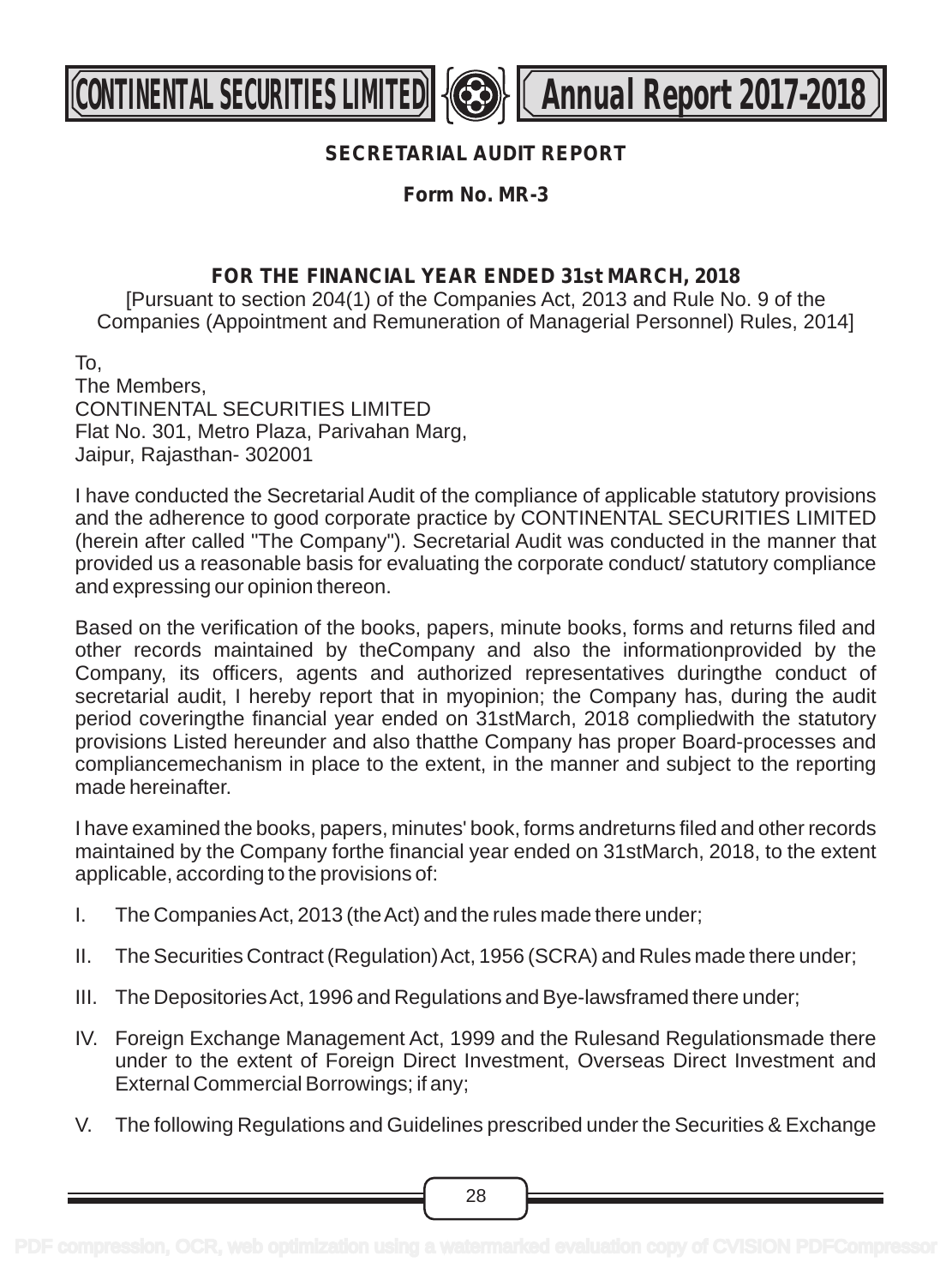Board of India Act, 1992 ("SEBI Act") to the extent applicable;

- A. SEBI (Substantial Acquisition of Shares and Takeover) Regulation, 2011;
- B. SEBI (Prohibition of Insider Trading) Regulations, 1992;
- C. SEBI (Issue of Capital and Disclosure Requirements) Regulations, 2009;
- D. SEBI (Employee Stock Option Scheme and Employee Stock purchase Scheme) Guidelines, 1999;
- E. SEBI(Issue and listing of Debt securities) Regulations, 2008;
- F. SEBI(Registrars to an Issue and Share Transfer Agents) Regulations, 1993 regarding the Companies Act and dealing with clients;
- G. The SEBI (Delisting of Equity Shares) Regulations, 2009;
- H. The SEBI (Buyback of Securities) Regulations, 1998;
- VI. As identified by the management, following laws are specifically applicable to the Company:
- A. Reserve Bank of India, 1934
- B. Guidelines of Fair Practice Code for NBFC
- C. Non Banking Financial Companies Prudential Norms (Reserve Bank) Directions, 1998
- D. Negotiable Instrument Act, 1881
- E. NBFC Auditors Directions, 2008
- F. Guidelines, Directions and Instructions issued by RBI through notifications and circulars
- G. The Right to Information Act, 2005
- H. Any other applicable laws.
- We have also examined compliance with the applicable clausesof the following:
- a) Secretarial Standards issued by The Institute of Company Secretaries of India. (Notified SS-1 and SS-2 hence applicableto the Company during Audit Period);
- b) The Listing Agreements entered into by the Company to get itself listed with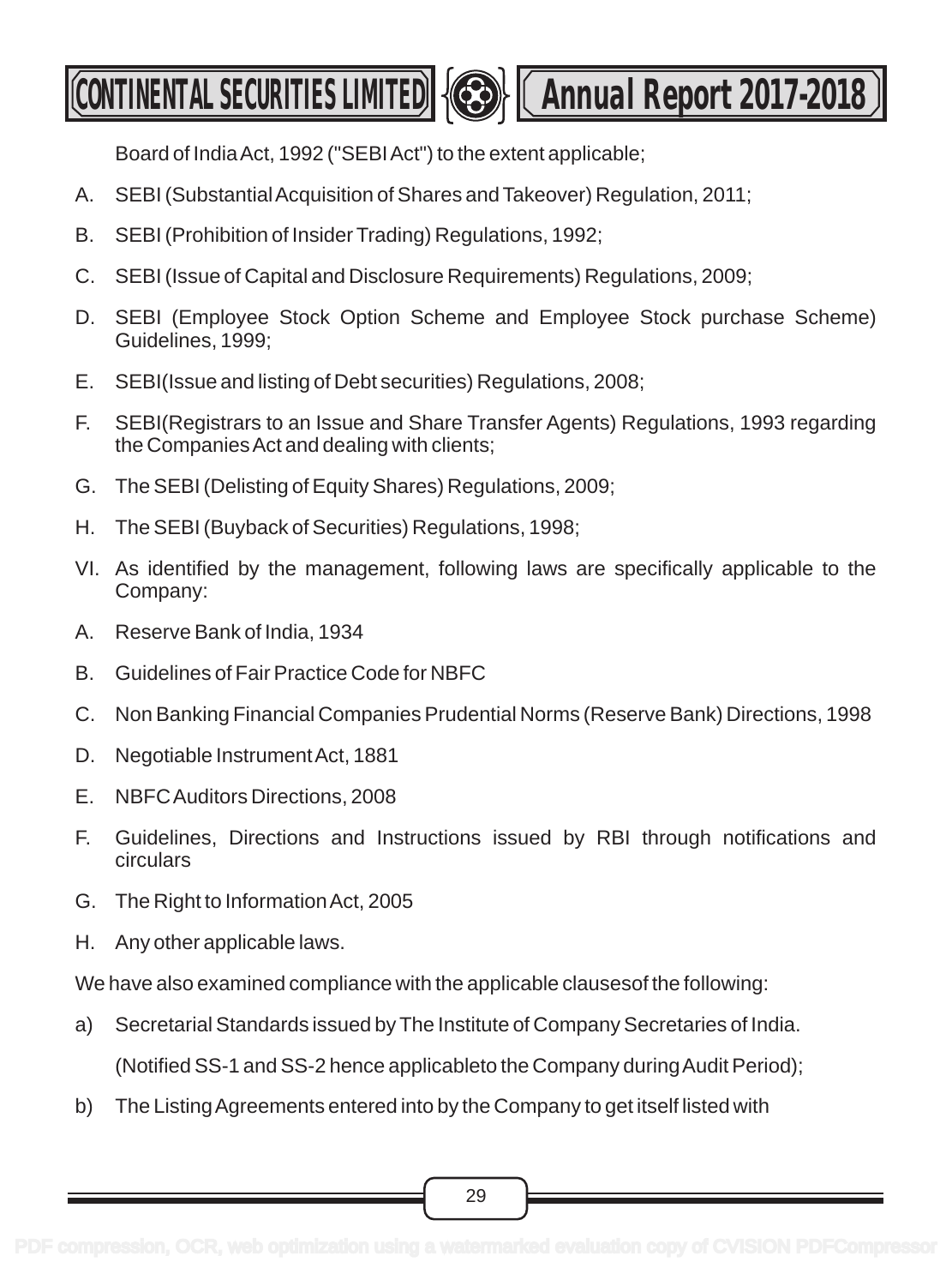#### BSELimited.

In my observation, during the period under review, the Company has-complied with the provisions of the Act, Rules, Regulations, Guidelines, Standards, etc. mentioned above except following:-

- 1. Due date of filling the outcome of Board Meeting to the exchange is 30 minutes, but outcome of the meeting held on 14th November 2017 was filed beyond the stipulated time.
- 2. As per LODR Compliance, due date of shareholding pattern for the third quarter of the financial year 2017-2018 (i.e. October to December) is 21.01.2017 but Company has filed on 22.01.2017which is not a good practice.
- 3. There are some clerical mistake relating to figures and Dates in the documents.

#### **I Further Observe that-**

- a) The Board of Directors of the Company is dulyconstituted with proper balance of Executive Directors, Non-Executive Directors and Independent Directors.
- b) Adequate notice is given to all directors to schedule the Board Meetings, agenda and detailed notes onagenda were sent at least seven days in advance, and a system exists for seeking and obtaining furtherinformation and clarifications on the agenda items before the meeting and for meaningful participation at the meeting.
- c) I further report that there are adequate systems and processes in the Company commensurate with the size and operations of the Company to monitor and ensure compliance with applicable laws, rules, regulations and guidelines.
- d) Company has constituted Share Transfer Committee, consisting of Mr. Suresh Kumar Gupta, Mr. Vishnu Dusad and Mrs. Ruchi Gupta as members of the committee to consider and approve the registration of Transfer of Shares.
- e) During the financial year. Company has adopted New Set of Article of Association as per Companies Act, 2013 by way of passing Special Resolution in the 27th Annual General Meeting.
- f) Further, during the year Company has increased the Authorized Share capital from Rs. 4,00,00,000/to Rs. 10,00,00,000/- by creation of 60,00,000 Equity Shares by way of passing Ordinary Resolution in the 27th Annual General Meeting.
- g) The Company has called its AGM 27/09/2017 and is regular in filling its return to the ROC and complying with all the rules and regulation from time to time except the following: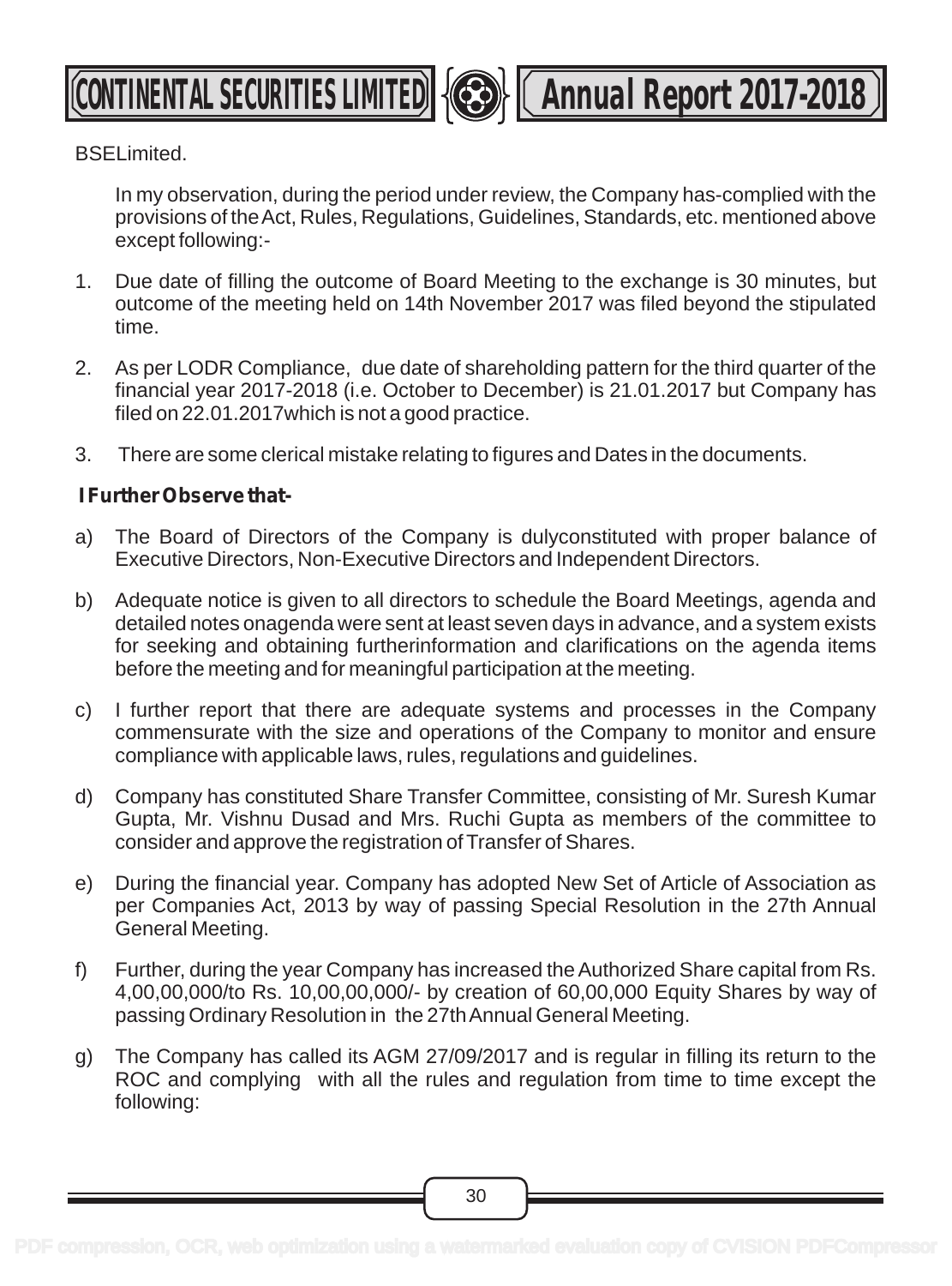#### • Delay in filing form MGT-14 regarding the disclosure of interest of directors.

- Delay in filing form MGT-10 regarding the changes in promoters shareholding.
- h) The company has duly closed its trading window when approved its financials and discussing any price sensitive information by giving proper notice of such closure in the newspaper and intimates the same to BSE.

**CONTINENTAL SECURITIES LIMITED 43 (CONTINENTAL SECURITIES LIMITED** 

**For MKGP & ASSOCIATES**

Company Secretaries

Date: 27.05.2018 Mahendra Prakash Khandelwal Place : Jaipur (Partner) **sd/-**

FCS No.: 6266 CP No.: 4459

This report is to be read with my letter of even date which is annexed as Annexure - I which forms an integral part of this report.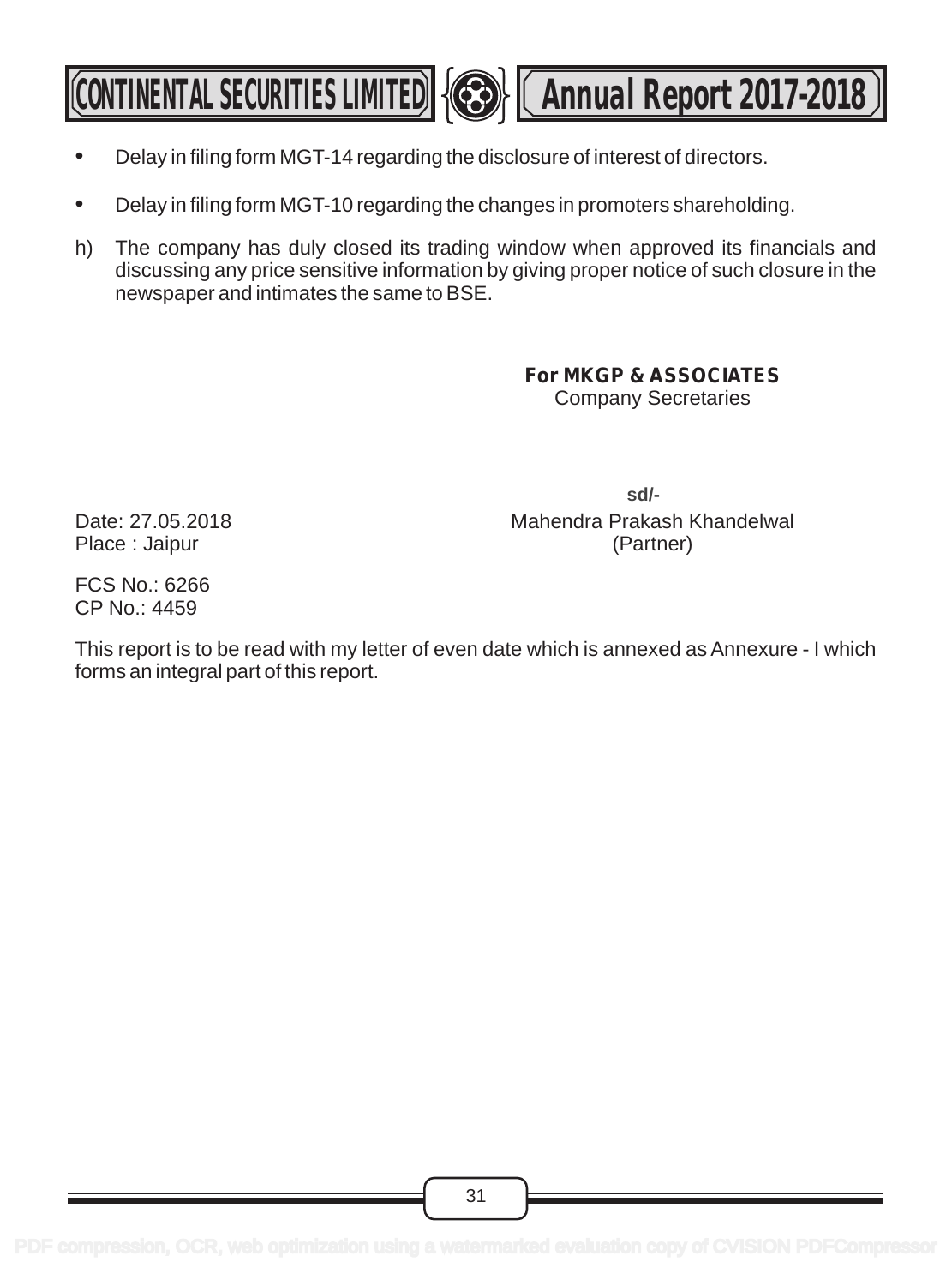

**Annexure - I**

To, The Members, CONTINENTAL SECURITIES LIMITED

My report of even date is to be read along with this letter.

- 1. It is management's responsibility, to identify the Laws,Rules, Regulations, Guidelines and Directions which areapplicable to the Company depending upon the industry in which it operates and to comply and maintain these records with same in letter and in spirit. My responsibility is to express an opinion on those records based on our audit.
- 2. I have followed the audit practices and process as were appropriate to obtain reasonable assurance about the correctness of the contents of the secretarial records. Theverification was done on test basis to ensure that correctfacts are reflected in secretarial records. We believe thatthe process and practices I followed provide a reasonablebasis for our opinion.
- 3. I have not verified the correctness and appropriateness of financial records and books of accounts of the Company.
- 4. Wherever required, I have obtained the Management'sRepresentation about the compliance of Laws, Rules,Regulations, Guidelines and Directions and happening events, etc.
- 5. The compliance of the provisions of Corporate and other applicable laws, rules, regulations, standards is the responsibility of management. Our examination was limited to the verification of procedures on test basis.
- 6. The Secretarial Audit Report is neither an assurance as to the future viability of the Company nor of the efficacy or effectiveness with which the management has conducted the affairs of the Company.

For MKGP & Associates Company Secretaries

Date: 27.05.2018 Mahendra Prakash Khandelwal Place: JAIPUR (Partner)  $FC.S N<sub>0</sub> \cdot 6266$ CP No.: 4459 **sd/-**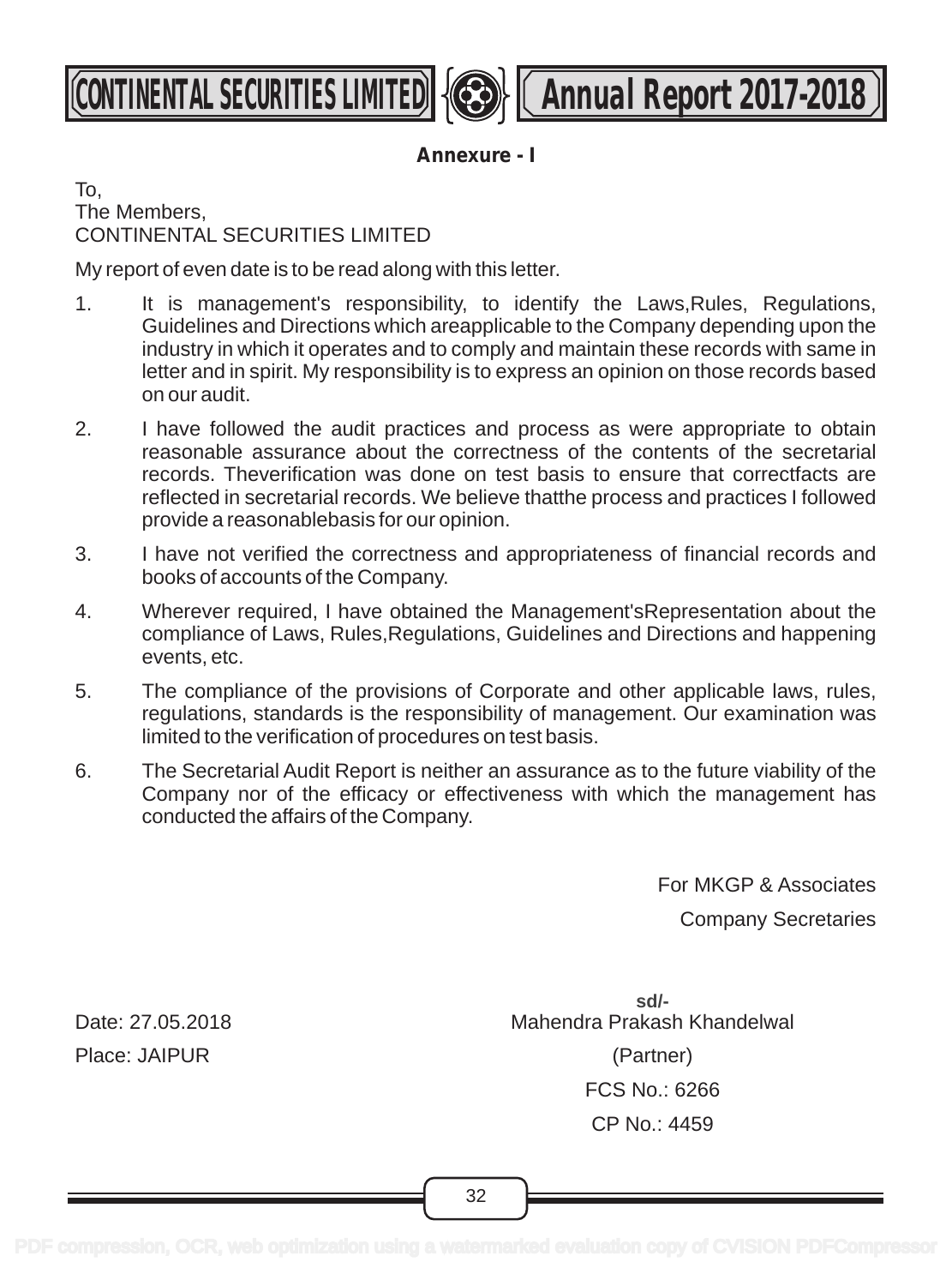

**INDEPENDENT AUDITOR'S REPORT**

#### **TO THE MEMBERS OF CONTINENTAL SECURITIES LIMITED**

#### **Report on the Financial Statements**

We have audited the accompanying financial statements of CONTINENTAL SECURITIES LIMITED ("the Company"), which comprise the Balance Sheet as at March 31, 2018,the Statement of Profit and Loss, the Cash Flow Statement for the year then ended, and a summary of the significant accounting policies and other explanatory information.

#### **Management's Responsibility for the Financial Statements**

The Company's Board of Directors is responsible for the matters stated in Section 134(5) of the Companies Act, 2013 ("the Act") with respect to the preparation of these financial statements that give a true and fair view of the financial position, financial performance and cash flows of the Company in accordance with the accounting principles generally accepted in India, including the Accounting Standards specified under Section 133 of the Act, read with Rule 7 of the Companies (Accounts) Rules, 2014. This responsibility also includes maintenance of adequate accounting records in accordance with the provisions of the Act for safeguarding of the assets of the Company and for preventing and detecting frauds and other irregularities; selection and application of appropriate accounting policies; making judgments and estimates that are reasonable and prudent; and design, implementation and maintenance of adequate internal financial controls, that were operating effectively for ensuring the accuracy and completeness of the accounting records, relevant to the preparation and presentation of the financial statements that give a true and fair view and are free from material misstatement, whether due to fraud or error.

#### **Auditor's Responsibility**

Our responsibility is to express an opinion on these financial statements based on our audit.

We have taken into account the provisions of the Act, the accounting and auditing standards and matters which are required to be included in the audit report under the provisions of the Act and the Rules made thereunder.

We conducted our audit in accordance with the Standards on Auditing specified under Section 143(10) of the Act. Those Standards require that we comply with ethical requirements and plan and perform the audit to obtain reasonable assurance about whether the financial statements are free from material misstatement.

An audit involves performing procedures to obtain audit evidence about the amounts and the disclosures in the financial statements. The procedures selected depend on the auditor's judgment, including the assessment of the risks of material misstatement of the financial statements, whether due to fraud or error. In making those risk assessments, the auditor considers internal financial control relevant to the Company's preparation of the financial statements that give a true and fair view in order to design audit procedures that are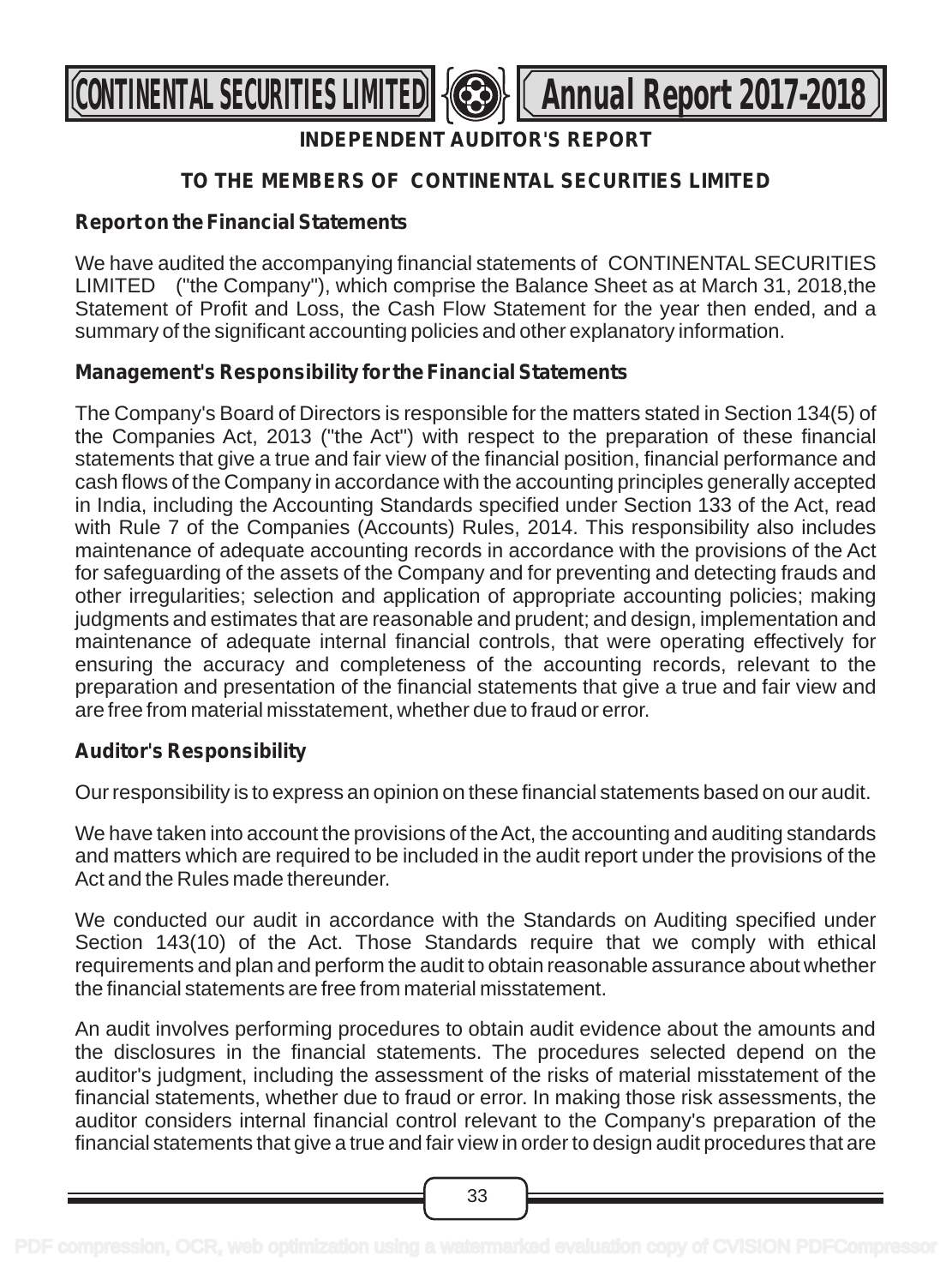appropriate in the circumstances. An audit also includes evaluating the appropriateness of the accounting policies used and the reasonableness of the accounting estimates made by the Company's Directors, as well as evaluating the overall presentation of the financial statements.

**CONTINENTAL SECURITIES LIMITED | <b>CO** (Annual Report 2017-2018

We believe that the audit evidence we have obtained is sufficient and appropriate to provide a basis for our audit opinion on the financial statements.

#### **Opinion**

In our opinion and to the best of our information and according to the explanations given to us, the aforesaid financial statements give the information required by the Act in the manner so required and give a true and fair view in conformity with the accounting principles generally accepted in India, of the state of affairs of the Company as at 31st March, 2018, and its profit/loss and its cash flows for the year ended on that date.

#### **Report on Other Legal and Regulatory Requirements**

- 1. As required by the Companies (Auditor's Report) Order, 2016 ("the Order"), issued by the Central Government of India in terms of sub-section (11) of section 143 of the Companies Act, 2013, we give in the 'Annexure A', a statement on the matters specified in paragraphs 3 and 4 of the Order, to the extent applicable.
- 2. As required by Section 143 (3) of the Act, we report that:
- a) We have sought and obtained all the information and explanations which to the best of our knowledge and belief were necessary for the purposes of our audit.
- b) In our opinion, proper books of account as required by law have been kept by the Company so far as it appears from our examination of those books.
- c) The Balance Sheet, the Statement of Profit and Loss and the Cash Flow Statement dealt with by this Report are in agreement with the books of account.
- d) In our opinion, the aforesaid financial statements comply with the Accounting Standards specified under Section 133 of the Act, read with Rule 7 of the Companies (Accounts) Rules, 2014.
- e) On the basis of the written representations received from the directors as on 31st March, 2018taken on record by the Board of Directors, none of the directors is disqualified as on 31st March, 2018 from being appointed as a director in terms of Section 164 (2) of the Act.
- f) With respect to the adequacy of the internal financial controls over financial reporting of the Company and the operating effectiveness of such controls, refer to our separate Report in 'Annexure B'.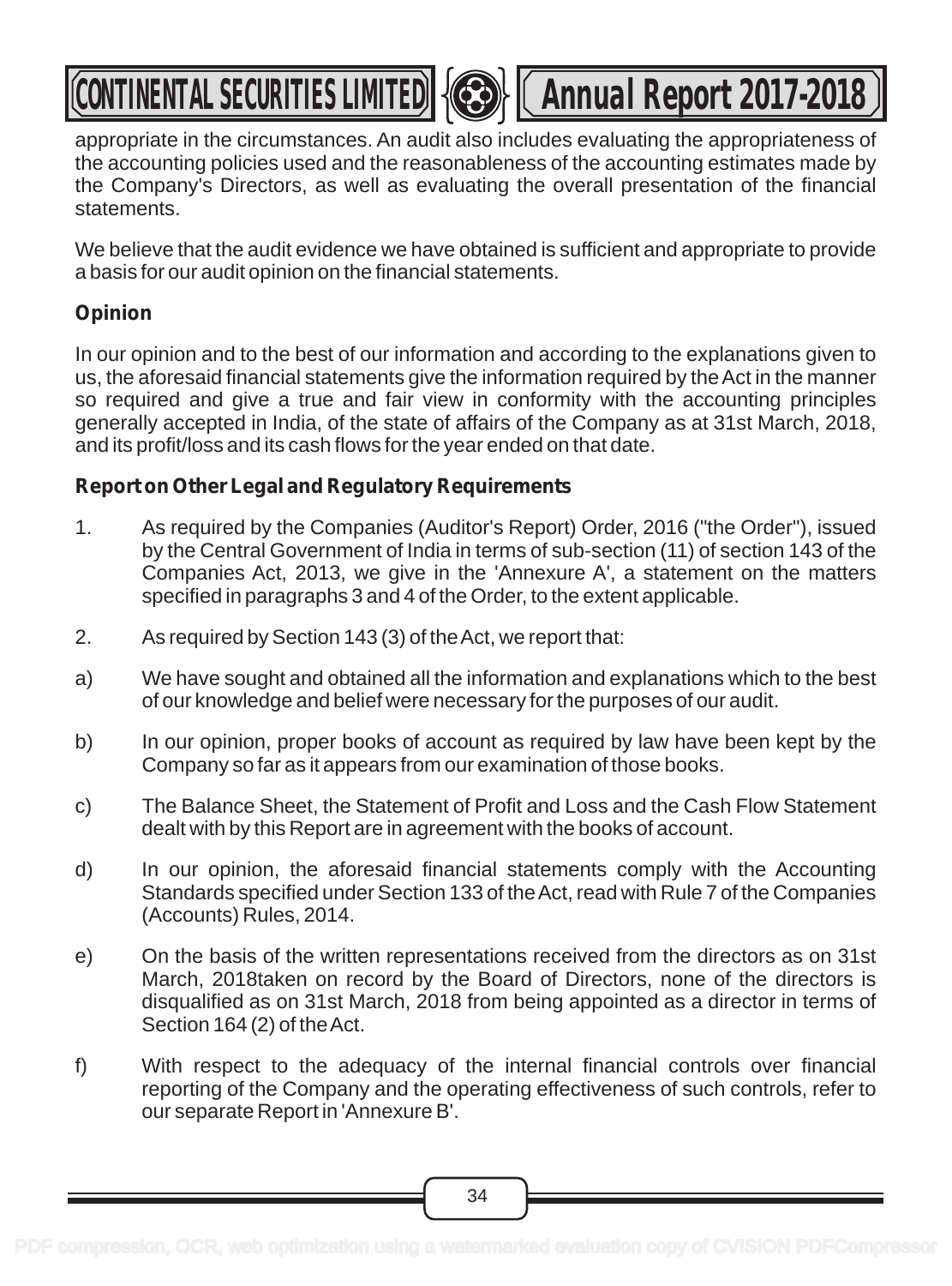

- g) With respect to the other matters to be included in the Auditor's Report in accordance with Rule 11 of the Companies (Audit and Auditors) Rules, 2014, in our opinion and to the best of our information and according to the explanations given to us:
- i. The Company does not have any pending litigations which would impact its financial position.
- ii. The Company did not have any long-term contracts including derivative contracts for which there were any material foreseeable losses.
- iii. There were no amounts which were required to be transferred to the Investor Education and Protection Fund by the Company.

For B.L DUSAD & CO. Chartered Accountants FRN: 001435C

Date: 28/05/2018 **Partner** 

Place:- Jaipur` (B.L. DUSAD) Membership No. 070107 **sd/-**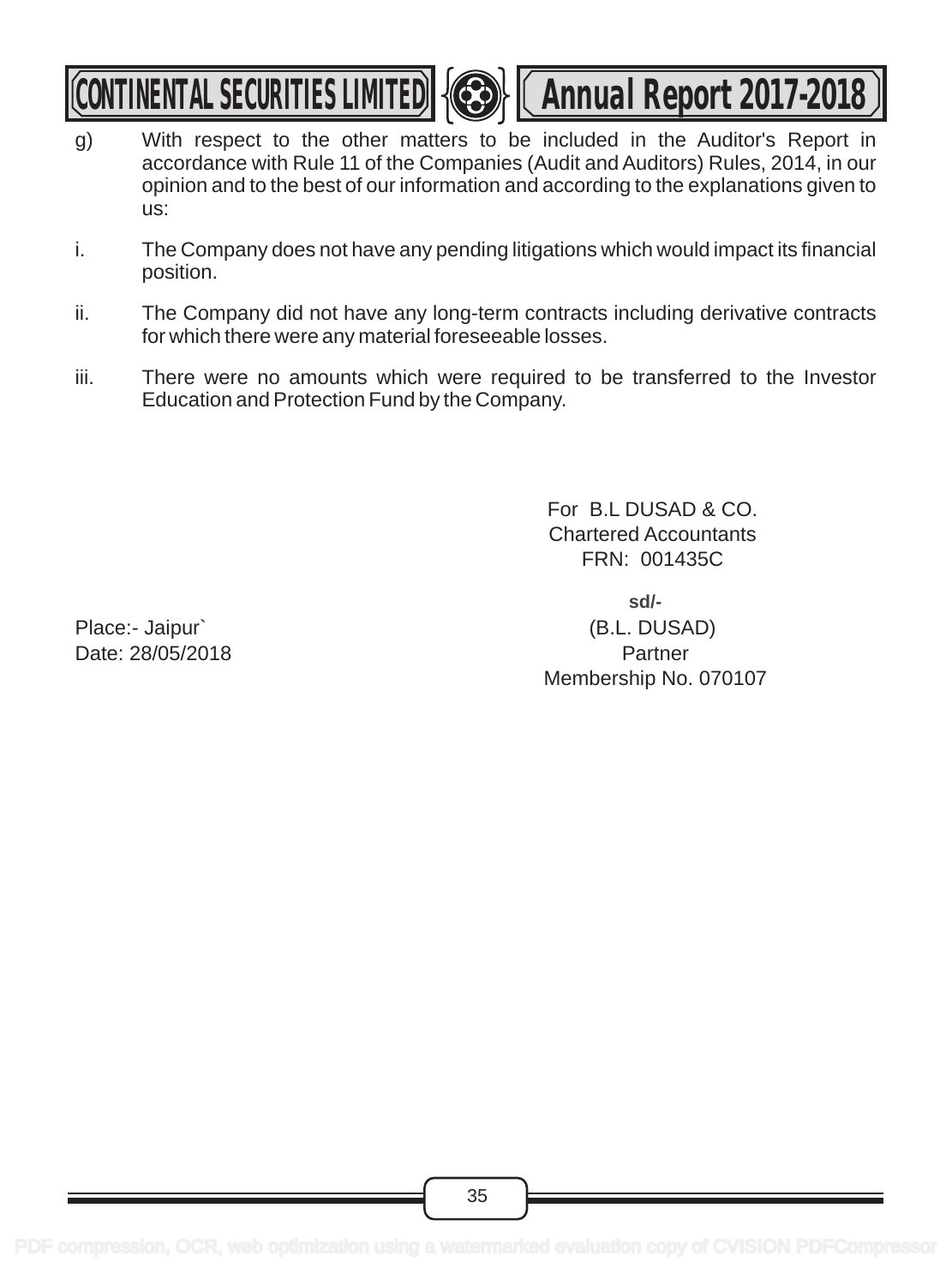



#### **Annexure 'A'**

The Annexure referred to in paragraph 1 of Our Report on "Other Legal and Regulatory Requirements".

#### We report that:

- i. In respect of Company's Fixed Assets:
- a. The company has maintained proper records showing full particulars, including quantitative details and situation of its fixed assets.
- b. As explained to us, fixed assets have been physically verified by the management at reasonable intervals; no material discrepancies were noticed on such verification.
- c. The title deeds of immovable properties are held in the name of the company.
- ii. In respect of loans, secured or unsecured granted by the company to companies, firms or other parties in the register maintained under section 189 of the companies Act.
- a. According to the information and explanations given to us, the company has not granted any loan to the parties listed in the register maintained under section 189 of the Act,
- b. The company has also given advances in the nature of loans of its employees which are recovered regularly together with interest if applicable as per company policy.
- iii. In respect of loans, investments, guarantees, and security, provisions of section 185 and 186 of the Companies Act, 2013 have been complied with.
- iv. The company has not accepted any deposits from the public covered under sections 73 to 76 of the Companies Act, 2013.
- v. As per information & explanation given by the management, maintenance of cost records has not been specified by the Central Government under sub-section (1) of section 148of the Companies Act, 2013.
- vi.
- a. According to the records of the company, undisputed statutory dues including Provident Fund, Investor Education and Protection Fund, Employees' State Insurance, Income-tax, Sales-tax, Service Tax, Custom Duty, Excise Duty, value added tax,cess and any other statutory dues to the extent applicable, have generally been regularly deposited with the appropriate authorities. According to the information and explanations given to us there were no outstanding statutory dues as on 31st of March, 2018 for a period of more than six months from the date they became payable.
- b. According to the information and explanations given to us, there is no amount payable in respect of income tax, service tax, sales tax, customs duty, excise duty, value added tax and cess whichever applicable, which have not been deposited on account of any disputes.
- vii. In our opinion and according to the information and explanations given by the management, we are of the opinion that, the Company has not defaulted in repayment of dues to a financial institution, bank, Government or debenture holders, as applicable to the company.
- viii. Based on our audit procedures and according to the information given by the management, the company has not raised any money by way of initial public offer or further public offer (including debt instruments) or taken any term loan during the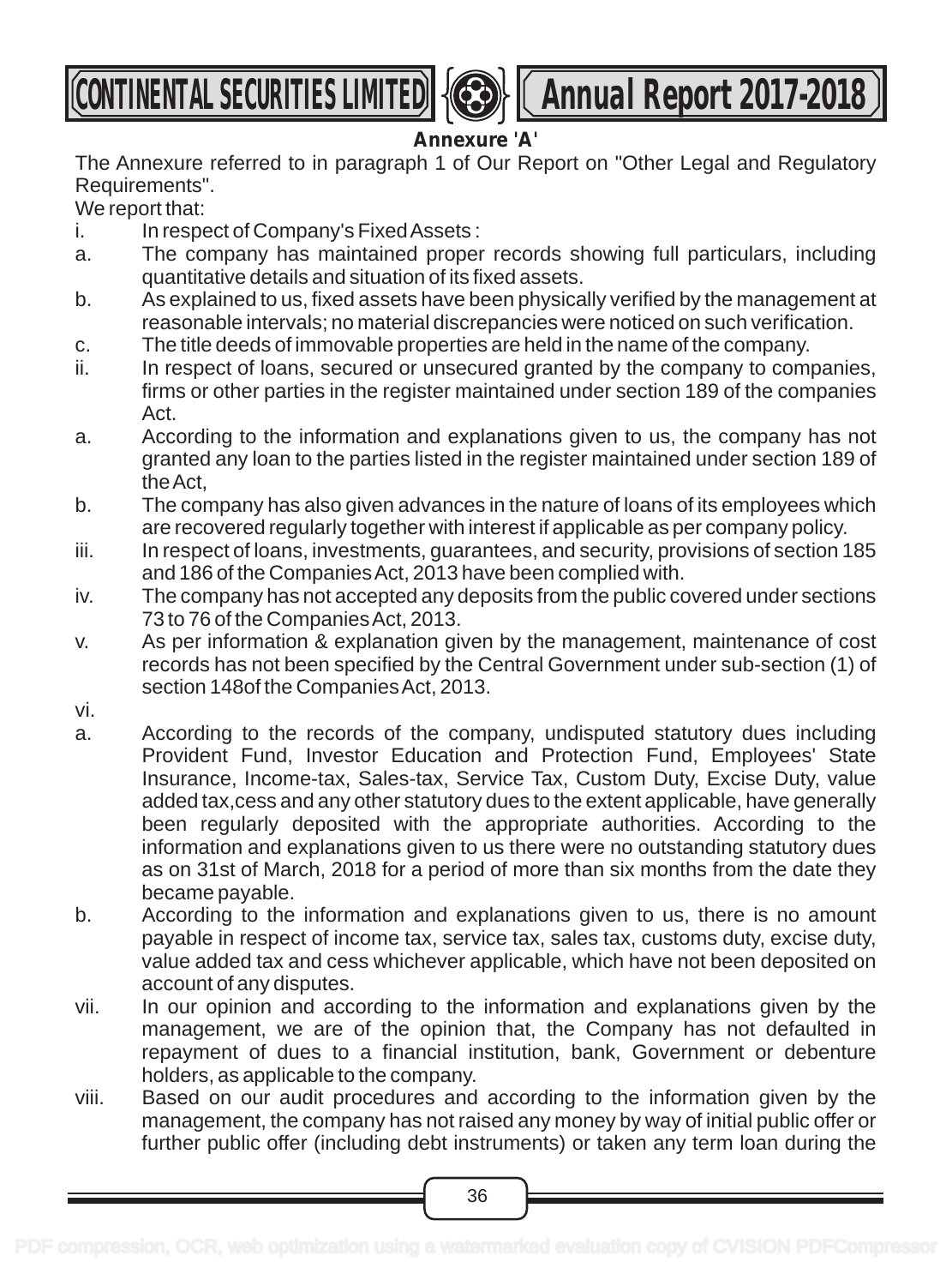

year.

- ix. According to the information and explanations given to us, we report that no fraud by the company or any fraud on the Company by its officers or employees has been noticed or reported during the year.
- x. According to the information and explanations given to us,we report that managerial remuneration has been paid in accordance with the requisite approvals mandated by the provisions of section 197 read with Schedule V to the Companies Act.
- xi. The company is not a Nidhi Company. Therefore clause xii) of the order is not applicable to the company.
- xii. According to the information and explanations given to us,all transactions with the related parties are in compliance with sections 177 and 188 of Companies Act, 2013 where applicable and the details have been disclosed in the Financial Statements etc. as required by the applicable accounting standards.
- xiii. The company has not made any preferential allotment or private placement of shares or fully or partly convertible debentures during the year under review.
- xiv. Company has not entered into non-cash transactions with directors or persons connected with him and hence provisions of section 192 of the Act are not applicable.
- xv. The company is required to be registered under section 45-IA of the Reserve Bank of India Act, 1934 and the registration has been obtained.

For B.L DUSAD & CO. Chartered Accountants FRN: 001435C

**sd/-**

Place:- Jaipur` (B.L. DUSAD) Membership No. 070107

Date: 28/05/2018 **Partner**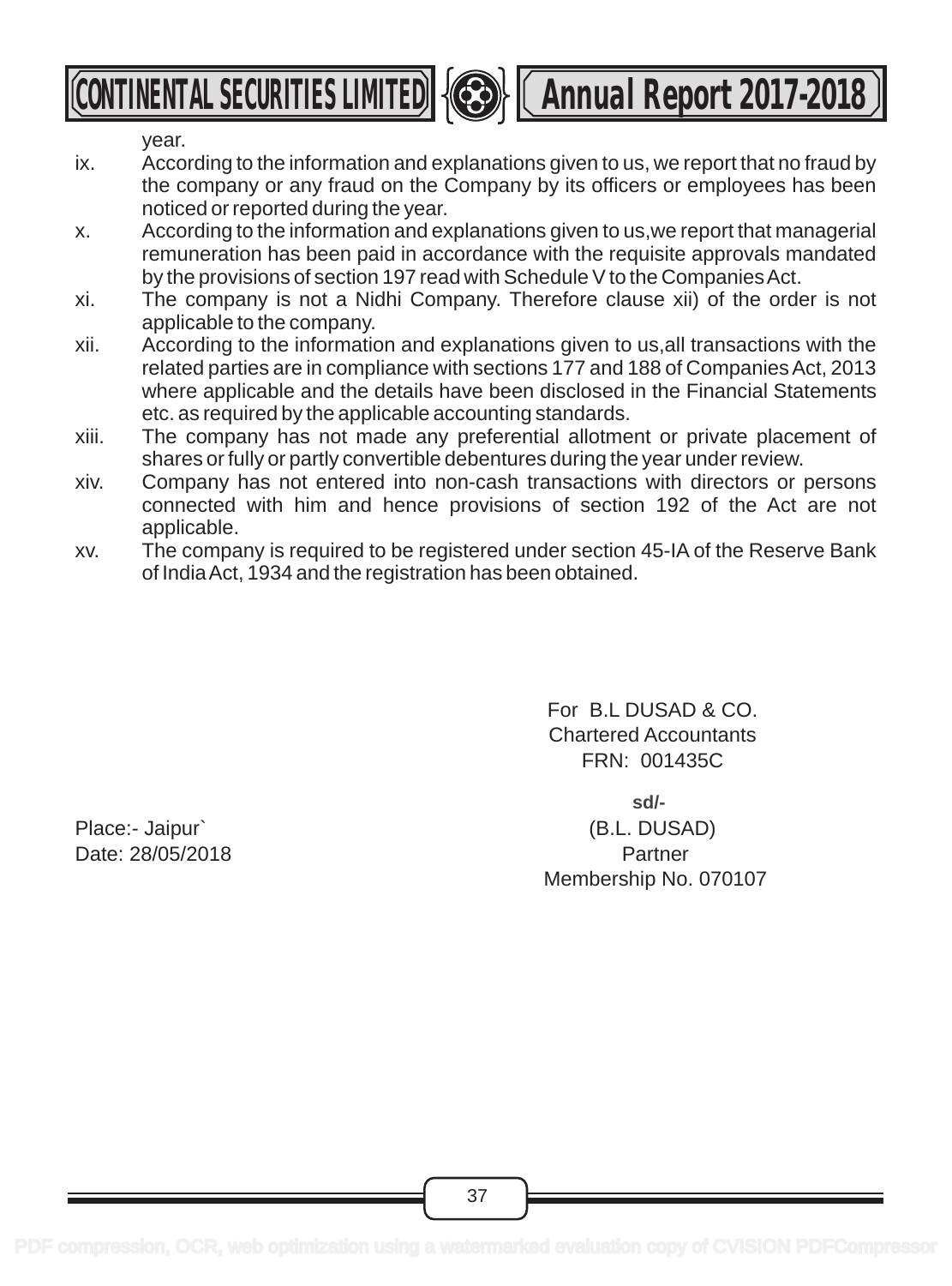

**Annexure'B'**

#### **Report on Internal Financial Controls Over Financial Reporting**

Report on the Internal Financial Controls under Clause (i) of Sub-section 3 of Section 143 of the Companies Act, 2013 ("the Act")

We have audited the internal financial controls over financial reporting of CONTINENTAL SECURITIES LIMITED ("the Company") as of March 31, 2018 in conjunction with our audit of the financial statements of the Company for the year ended on that date.

#### **Management's Responsibility for Internal Financial Controls**

The Company's management is responsible for establishing and maintaining internal financial controls based on the internal control over financial reporting criteria established by the Company considering the essential components of internal control stated in the Guidance Note on Audit of Internal Financial Controls Over Financial Reporting issued by the Institute of Chartered Accountants of India. These responsibilities include the design, implementation and maintenance of adequate internal financial controls that were operating effectively for ensuring the orderly and efficient conduct of its business, including adherence to company's policies, the safeguarding of its assets, the prevention and detection of frauds and errors, the accuracy and completeness of the accounting records, and the timely preparation of reliable financial information, as required under the Companies Act, 2013.

#### **Auditors' Responsibility**

Our responsibility is to express an opinion on the Company's internal financial controls over financial reporting based on our audit. We conducted our audit in accordance with the Guidance Note on Audit of Internal Financial Controls Over Financial Reporting (the "Guidance Note") and the Standards on Auditing, issued by ICAI and deemed to be prescribed under section 143(10) of the Companies Act, 2013, to the extent applicable to an audit of internal financial controls, both applicable to an audit of Internal Financial Controls and, both issued by the Institute of Chartered Accountants of India. Those Standards and the GuidanceNote require that we comply with ethical requirements and plan and perform the audit to obtain reasonable assurance about whether adequate internal financial controls over financial reporting was established and maintained and if such controls operated effectively in all material respects.

Our audit involves performing procedures to obtain audit evidence about the adequacy of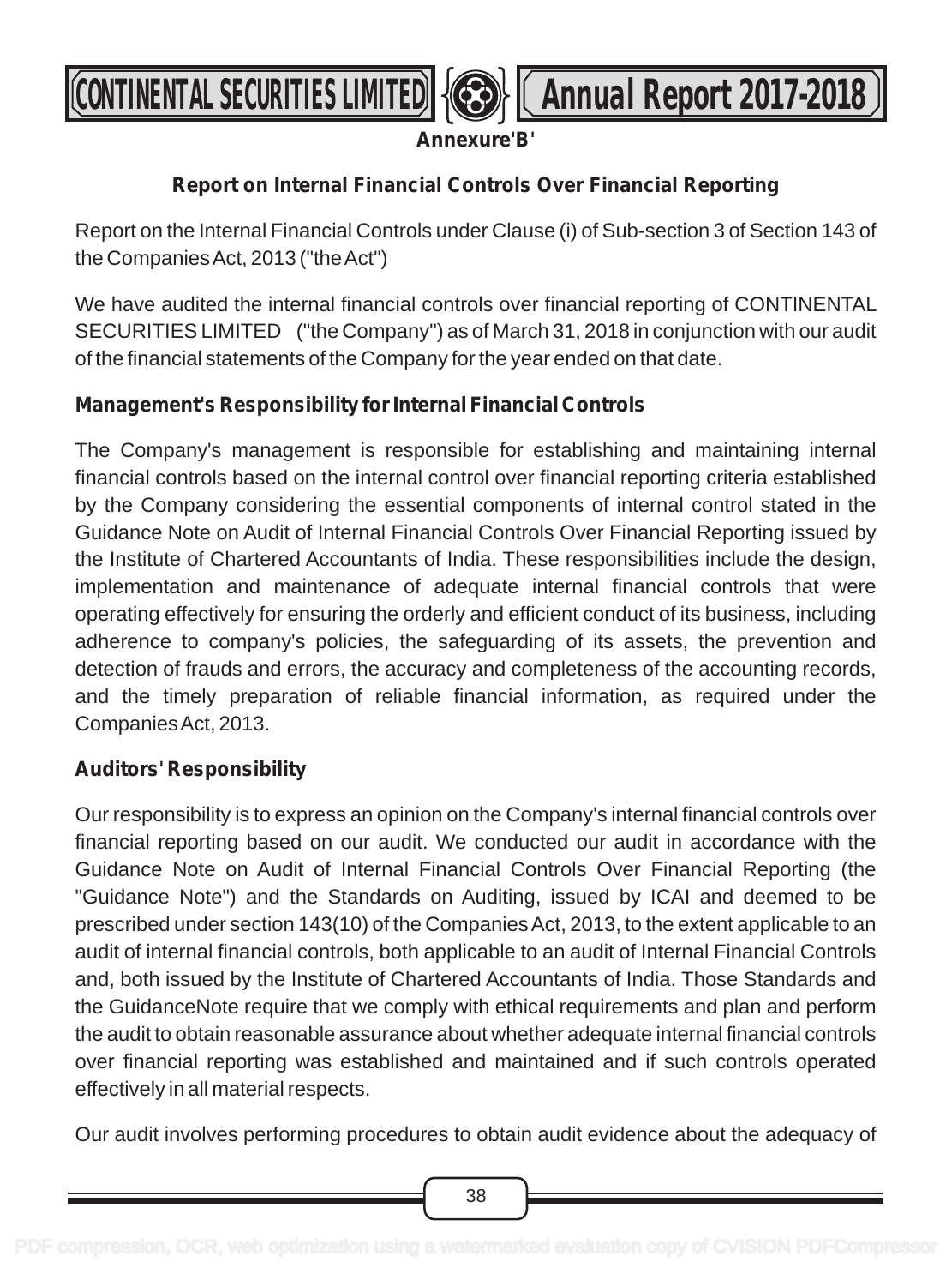# **CONTINENTAL SECURITIES LIMITED**  $\{ \circledS \}$  (Annual Report 2017-2018)



the internal financial controls system over financial reporting and their operating effectiveness. Our audit of internal financial controls over financial reporting included obtaining an understanding of internal financial controls over financial reporting, assessing the risk that a material weakness exists, and testing and evaluating the design and operating effectiveness of internal control based on the assessed risk. The procedures selected depend on the auditor's judgement, including the assessment of the risks of material misstatement of the financial statements, whether due to fraud or error.

We believe that the audit evidence we have obtained is sufficient and appropriate to provide a basis for our audit opinion on the Company's internal financial controls system over financial reporting.

#### **Meaning of Internal Financial Controls Over Financial Reporting**

A company's internal financial control over financial reporting is a process designed to provide reasonable assurance regarding the reliability of financial reporting and the preparation of financial statements for external purposes in accordance with generally accepted accounting principles. A company's internal financial control over financial reporting includes those policies and procedures that

- 1. Pertain to the maintenance of records that, in reasonable detail, accurately and fairly reflect the transactions and dispositions of the assets of the company;
- 2. provide reasonable assurance that transactions are recorded as necessary to permit preparation of financial statements in accordance with generally accepted accounting principles, and that receipts and expenditures of the company are being made only in accordance with authorizations of management and directors of the company; and
- 3. Provide reasonable assurance regarding prevention or timely detection of unauthorized acquisition, use, or disposition of the company's assets that could have a material effect on the financial statements.

#### **Inherent Limitations of Internal Financial Controls Over Financial Reporting**

Because of the inherent limitations of internal financial controls over financial reporting, including the possibility of collusion or improper management override of controls, material misstatements due to error or fraud may occur and not be detected. Also, projections of any evaluation of the internal financial controls over financial reporting to future periods are subject to the risk that the internal financial control over financial reporting may become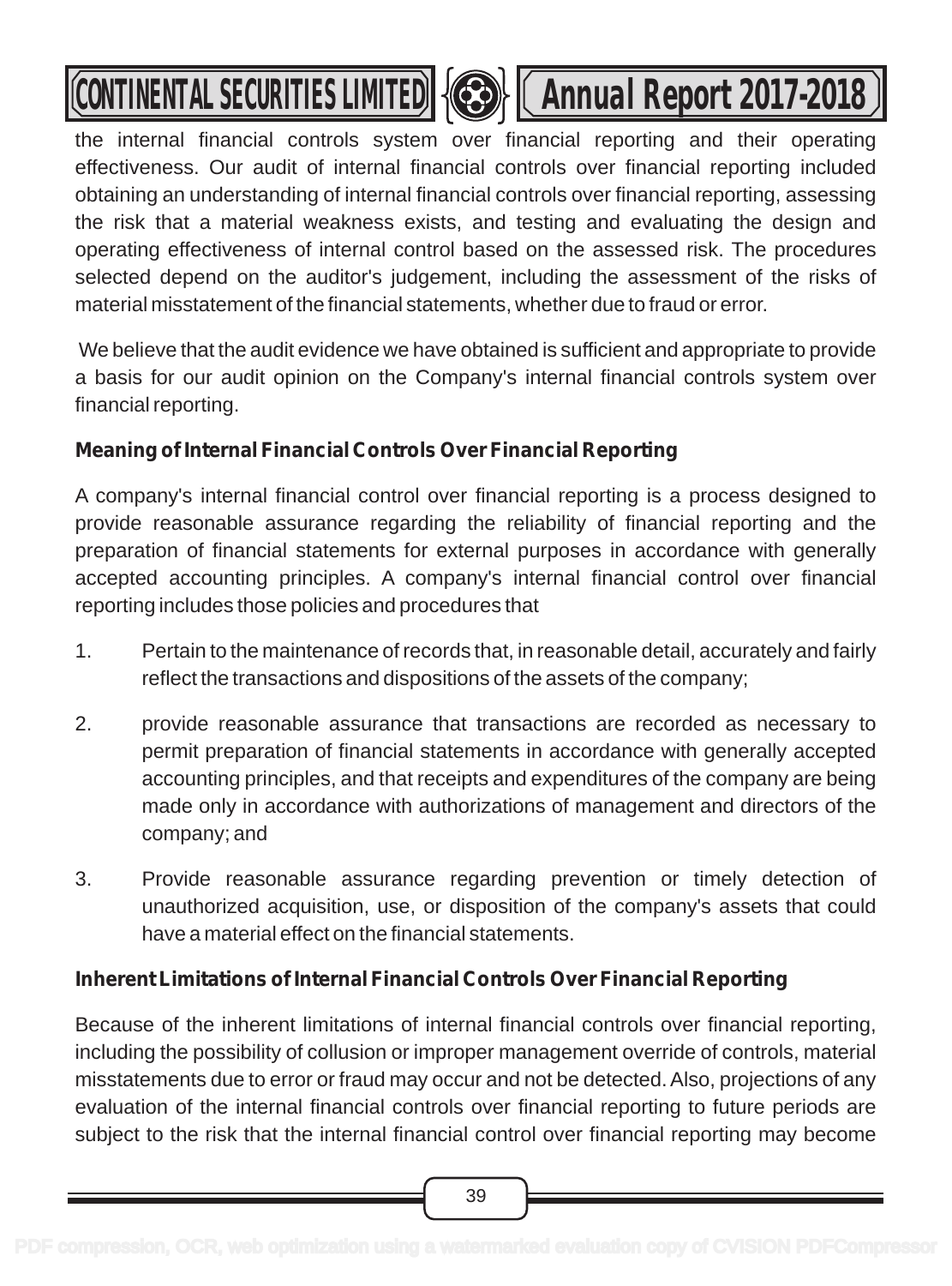inadequate because of changes in conditions, or that the degree of compliance with the policies or procedures may deteriorate.

**CONTINENTAL SECURITIES LIMITED <b>Annual Report 2017-2018** 

#### **Qualified Opinion**

In our opinion, on the achievement of the objectives of the control criteria, the Company has maintained, in all material respects, adequate internal financial controls over financial reporting and such internal financial controls over financial reporting were operating effectively as at March 31, 2018, based on the internal control over financial reporting criteria established by the Company considering the essential components of internal control stated in the Guidance Note. We have considered the material weaknesses identified and reported above in determining the nature, timing, and extent of audit tests applied in our audit of the March 31, 2018 financial statements of the Company, and these material weaknesses does not affect our opinion on the financial statements of the Company.

> For B.L DUSAD & CO. Chartered Accountants FRN: 001435C

Date: 28/05/2018 **Partner** 

Place:- Jaipur` (B.L. DUSAD) Membership No. 070107 **sd/-**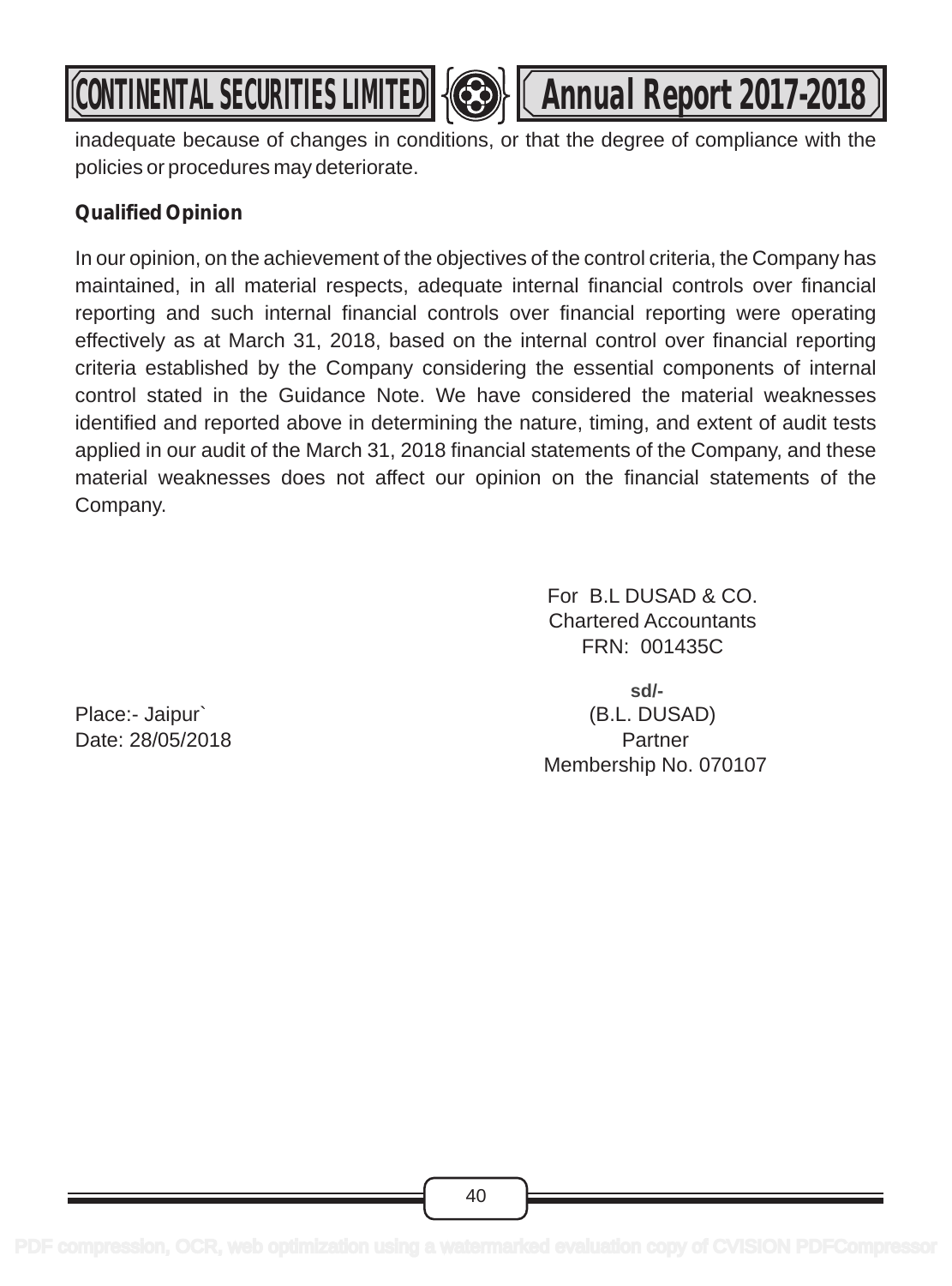**AUDITOR'S ADDITIONAL REPORT**

To,

 Board of Directors, Continental Securities Limited Jaipur

#### **REPORT ON COMPLIANCE WITH THE NON-BANKING FINANCIAL COMPANIES AUDITOR'S REPORT (RESERVE BANK) DIRECTIONS,2008.**

Pursuant to the Non-Banking Financial Companies Auditor's Report (Reserve Bank) Directions, 2008(the "Directions"). We have examined the matters specified in the Directions in respect of Continental Securities Limited (the "Company") for the year ended March 31,2018.

#### **MANAGEMENT'S RESPONSIBILITY**

The Management is responsible for the design and implementation of the internal procedures,systems, processes and controls to ensure compliance with the Directions on an ongoing basis. This responsibility also includes reporting non-compliances, if any, to the Reserve Bank of India, Board of the Company and its Audit Committee.

#### **AUDITOR'S RESPONSIBILITY**

Our responsibility is to report on the matters specified in the Directions based on our audit. We conducted our audit in accordance with the Standards on Auditing issued by the Institute of Chartered Accountants of India(ICAI).Those Standards require that we comply with ethical requirements and plan and perform the audit to obtain reasonable assurance about whether there are any identified non-compliances. An audit involves performing procedures to obtain audit evidence about the compliance with the Directions. The procedures selected depend on the Auditor's Judgment, including the assessment of the risks of material misstatement of the information and records, whether due to fraud or error . In making those risk assessments, the Auditor considers internal controls relevant to the Company's compliance with the Directions in order to design audit procedures that are appropriate in the circumstances. We believe that the audit evidence we have obtained is sufficient and appropriate to provide a basis for our certificate. We conducted our examination in accordance with the Guidance Note on Special Purpose Audit Reports and Certificates issued by the Institute of Chartered Accountants of India.

#### **CONCLUSION**

Based on our examination of the books and records of the Company as produced for our examination and the information and explanations given to us we further report that:

- 1. The Company is engaged in the Business of non-banking financial institution and has obtained a Certificate Of Registration (COR) No. 10.00022 dated march, 3, 1998 from the Reserve Bank Of India ("the Bank") Department of Non-Banking Supervision, Jaipur Regional Office.
- 2. The Company is entitled to continue to hold such COR in terms of its asset/income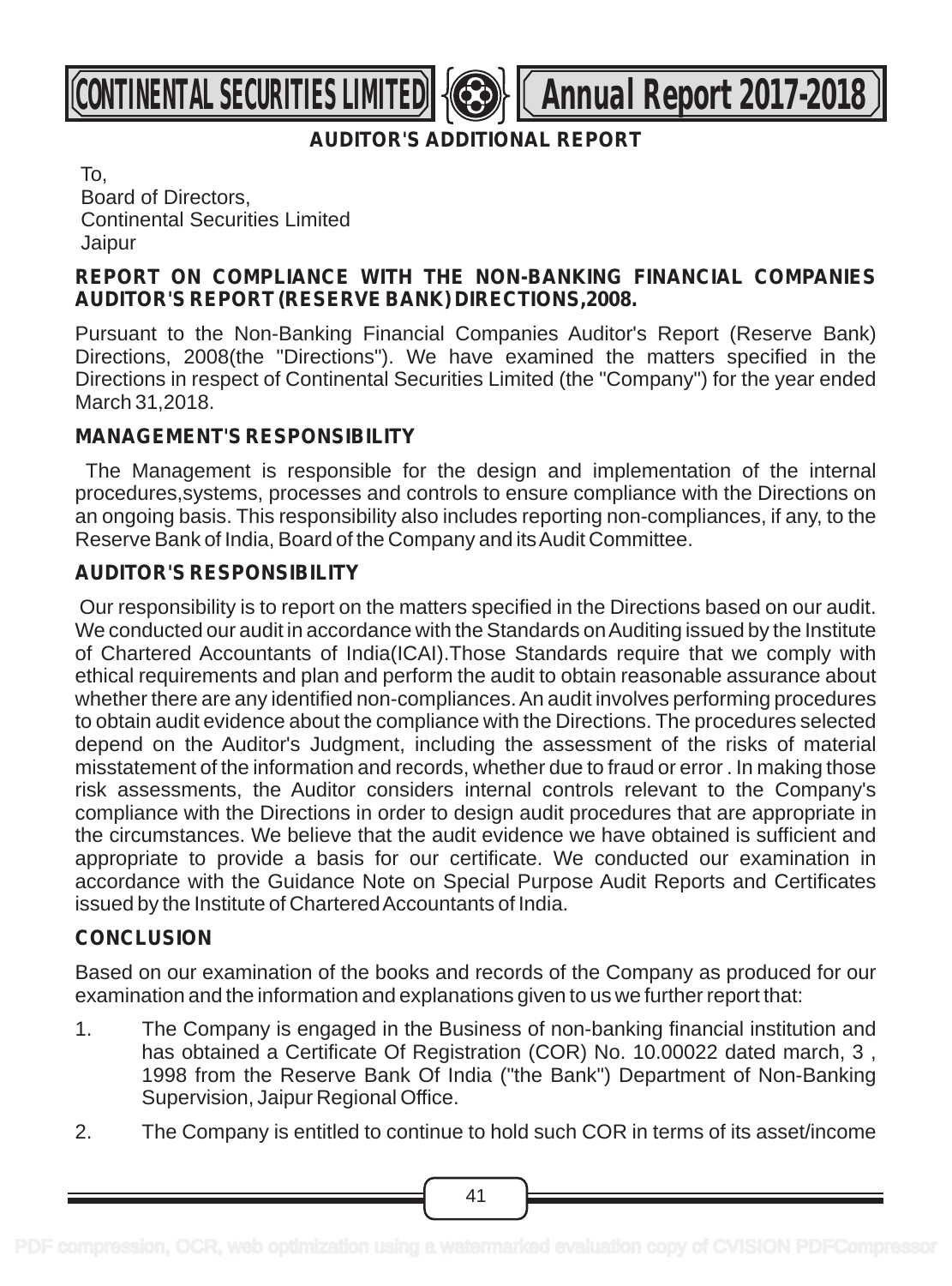pattern as on 31st March, 2018.

3. The Company during the year is not an Asset Finance Company (AFC) as defined in Non-Banking Financial Companies Acceptance of Public Deposits (Reserve Bank) Directions 1998.

CONTINENTAL SECURITIES LIMITED **(CO)** (Annual Report 2017-2018

- 4. The Company during the year is not a Non-Banking Financial Company Micro Finance Institutions (NBFC-MFI) as defined in Non-Banking Financial Company Micro Finance Institutions (Reserve Bank) Direction, 2011 dated December 02, 2011 (MFI Directions).
- 5. The Board of Directors has passed a resolution for non-acceptance of public deposits.
- 6. The Company has not accepted any public deposits during the year ended 31st March, 2018.
- 7. The Company has complied with the prudential norms relating to income recognition , accounting standards, asset classification and provisioning for bad and doubtful debts as applicable to it in terms of Systematically Important Non-Banking Financial(Non-Deposit Accepting or Holding) Companies Prudential Norms(Reserve Bank)Directions,2015.
- 8. The annual statement of Capital funds, risk assets/exposures and risk asset ratio (NBS-7) has been furnished to the Bank within the stipulated period based on the un-audited books of account. The Company had correctly arrived at and disclosed the capital adequacy ratio, based on the un-audited books of account, in the return submitted to the Bank in Form NBS-7 and such ratio is in compliance with the minimum CRAR prescribed by the Bank.

#### **RESTRICTION ON USE**

This report is issued pursuant to our obligations under Non-Banking Financial Companies Auditor's Report (Reserve Bank) Directions, 2008 to Reserve Bank of India and should not be used by any other person or for any other purpose. B.L DUSAD & CO. neither accepts nor assumes any duty or liability for any other purpose or to any other party to whom our report is shown or into whose hands it may come without our prior consent in written.

> For B.L DUSAD & CO. Chartered Accountants FRN: 001435C

Date: 28/05/2018 **Partner** 

Place:- Jaipur` (B.L. DUSAD) Membership No. 070107 **sd/-**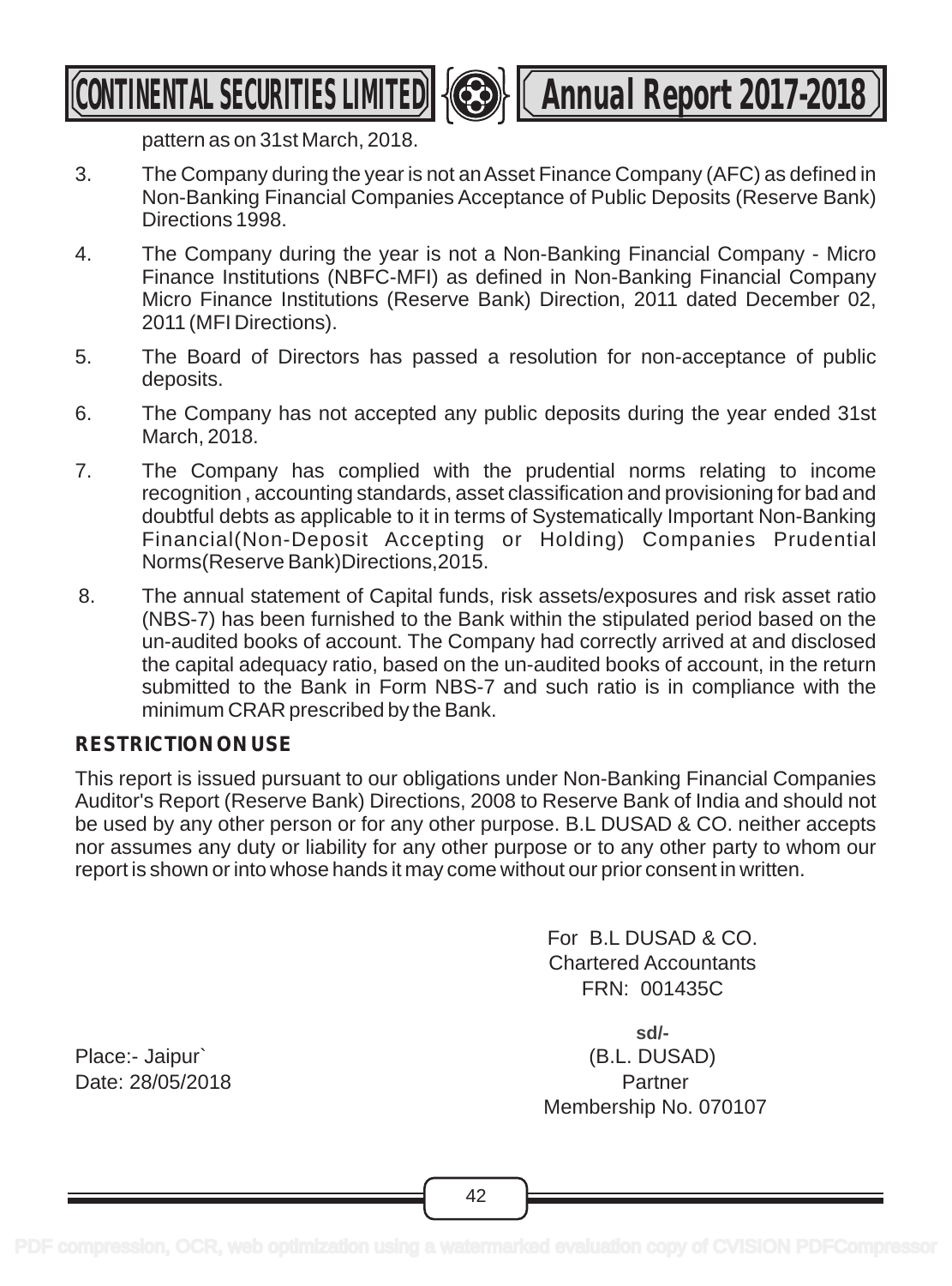**ANNEXURE TO THE AUDITOR'S REPORT**

**CONTINENTAL SECURITIES LIMITED**  $\{ \circledS \}$  **(Annual Report 2017-2018** 

[Referred to in our report of even date to the Member of Continental Securities Ltd]:

(i)

- a. The Company is in the process of compiling fixed assets records to show full particulars, including quantitative details and situation of fixed assets.
- b. We were informed that all major items of fixed assets were physically verified by the management at the end of the year and that no discrepancy was notified on such verification, which on account of proper records being still under compilation, could not be verified.
- ii. The Company has not granted any loans, secured or unsecured to companies, firms or other parties covered in the register maintained under section 189 of the Companies Act, 2013. Accordingly the clause 3(iii)(a) and 3 (iii)(b) of the Order are not applicable to the Company.
- iii. a. In our opinion and according to information and explanation given to us; there is adequate internal control system commensurate with the size of the Company and the nature of its business, fixed assets and with regard to loans given. Further on the basis of our examination of books and records of the Company, and according to the information and explanations given to us, we have not observed any continuing failure to correct major weaknesses in the aforesaid internal control system.
- iv. According to information and explanation given to us, the central government has not prescribed maintenance of cast records under section (1) one of section 148 of the company's act, 2013.
- a. According to the information and explanation given to us, the company has no disputed outstanding statutory dues as at 31st march, 2018.
- b. According to the information and explanation given to us, the amounts which were reacquired to be transferred to the investor Education and Protection fund and accordance with the relevant provision of the company's Act, 2013 and rules there under has been transferred to such funds within time.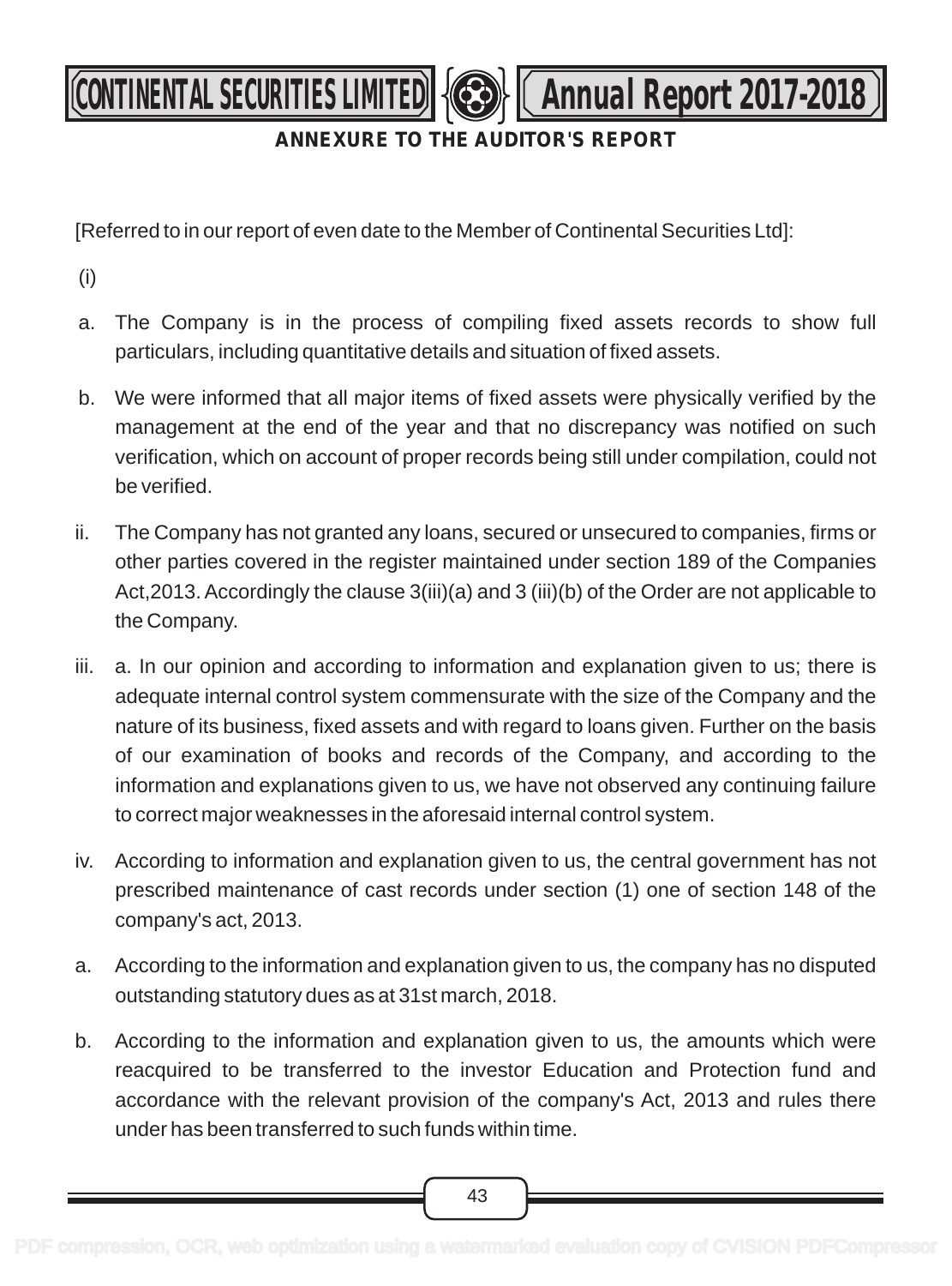## **CONTINENTAL SECURITIES LIMITED <b>Annual Report 2017-2018** vi. The company does not have any accumulated losses at the end of the financial year and has not incurred cash losses during the financial year end in the immediately preceding financial year.

- vii. According to the information and explanation given to us, the Company has not defaulted in the repayments of dues to financial institution, bank or debenture holder during the year
- viii. According to the information and explanation given to us, the Company has not given any guarantee for loans taken by others from bank or financial intuitions during the year.
- ix. According to the information and explanation given to us, the Company has applied term loans for the purpose for which the loans were obtained.
- x. According to the information and explanation given to us, no fraud on or by the Company has been noticed or reported during the year review.

For B.L DUSAD & CO. Chartered Accountants FRN: 001435C

Date: 28/05/2018 Partner

Place:- Jaipur` (B.L. DUSAD) Membership No. 070107 **sd/-**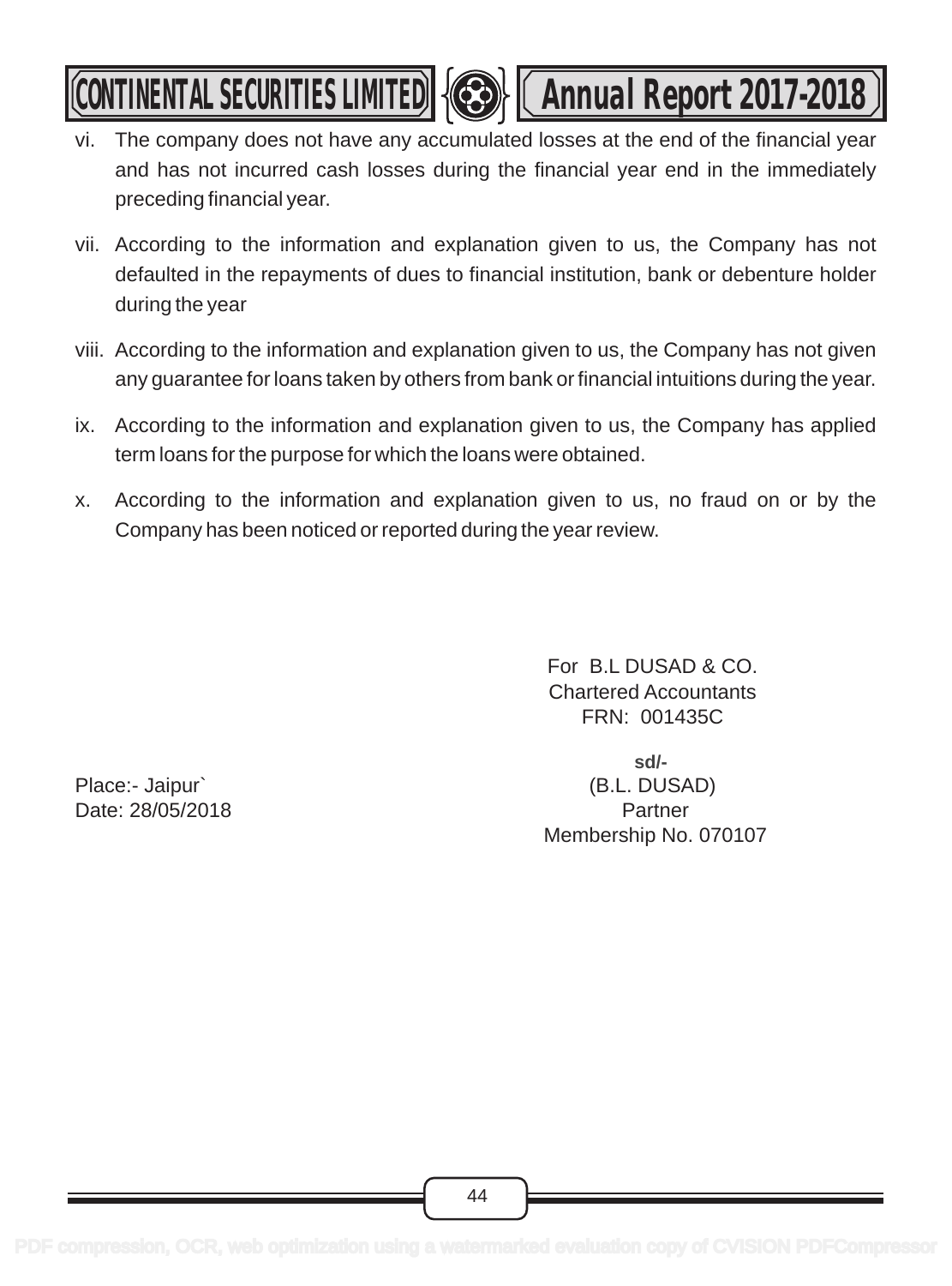



#### **BALANCE SHEET AS ON 31ST MARCH, 2018**

|                |                                                                                                                               |                     |                                 | (Amt. in Rupees)                    |
|----------------|-------------------------------------------------------------------------------------------------------------------------------|---------------------|---------------------------------|-------------------------------------|
|                | Particulars                                                                                                                   | <b>Note</b><br>No.  | as at<br>31.03.2018             | as at<br>31.03.2017                 |
|                | <b>EQUITY &amp; LIABILITIES</b>                                                                                               |                     |                                 |                                     |
| 1              | <b>Shareholders' Funds</b>                                                                                                    |                     |                                 |                                     |
|                | (a) Share Capital<br>(b) Reserves & Surplus<br>(c) Money received against share warrants                                      | 1<br>$\overline{2}$ | 3,25,06,000<br>3946402          | 3,25,06,000<br>38,19,634            |
| $\mathbf{2}^-$ | <b>Share Application Money pending Allotment</b>                                                                              |                     |                                 |                                     |
| 3              | <b>Non-current Liabilities</b>                                                                                                |                     |                                 |                                     |
|                | (a) Long Term Borrowings<br>(b) Deferred Tax Liabilities (Net)<br>(c) Other Long Term Liabilities<br>(d) Long Term Provisions | 3                   | 0.00                            | 62,665                              |
| 4              | <b>Current Liabilities</b>                                                                                                    |                     |                                 |                                     |
|                | (a) Short Term Borrowings<br>(b) Trade Payables<br>(c) Other Current Liabilities<br>(d) Short Term Provisions<br><b>TOTAL</b> | 4<br>5              | 381577<br>254980<br>37088959.00 | 3,84,245<br>3,36,699<br>37109243.00 |
| Ш.             | <b>ASSETS</b>                                                                                                                 |                     |                                 |                                     |
| 1              | <b>Non-Current Assets</b>                                                                                                     |                     |                                 |                                     |
|                | (a) Fixed Assets                                                                                                              |                     |                                 |                                     |
|                | (i) Tangible Assets<br>(ii) Intangible Assets<br>(iii) Capital Work-in-Progress<br>(ii) Intangible Assets under development   | 6                   | 565939.00                       | 7,56,714                            |
|                | (b) Non-current Investments                                                                                                   | 7                   | 3695000.00                      | 36,95,000                           |
|                | (c) Deferred Tax Assets (Net)<br>(d) Long Term Loans & Advances<br>(e) Other Non-current Assets                               | 8<br>9              | 174746.00<br>33476.00           | 2,91,801                            |
|                | 45                                                                                                                            |                     |                                 |                                     |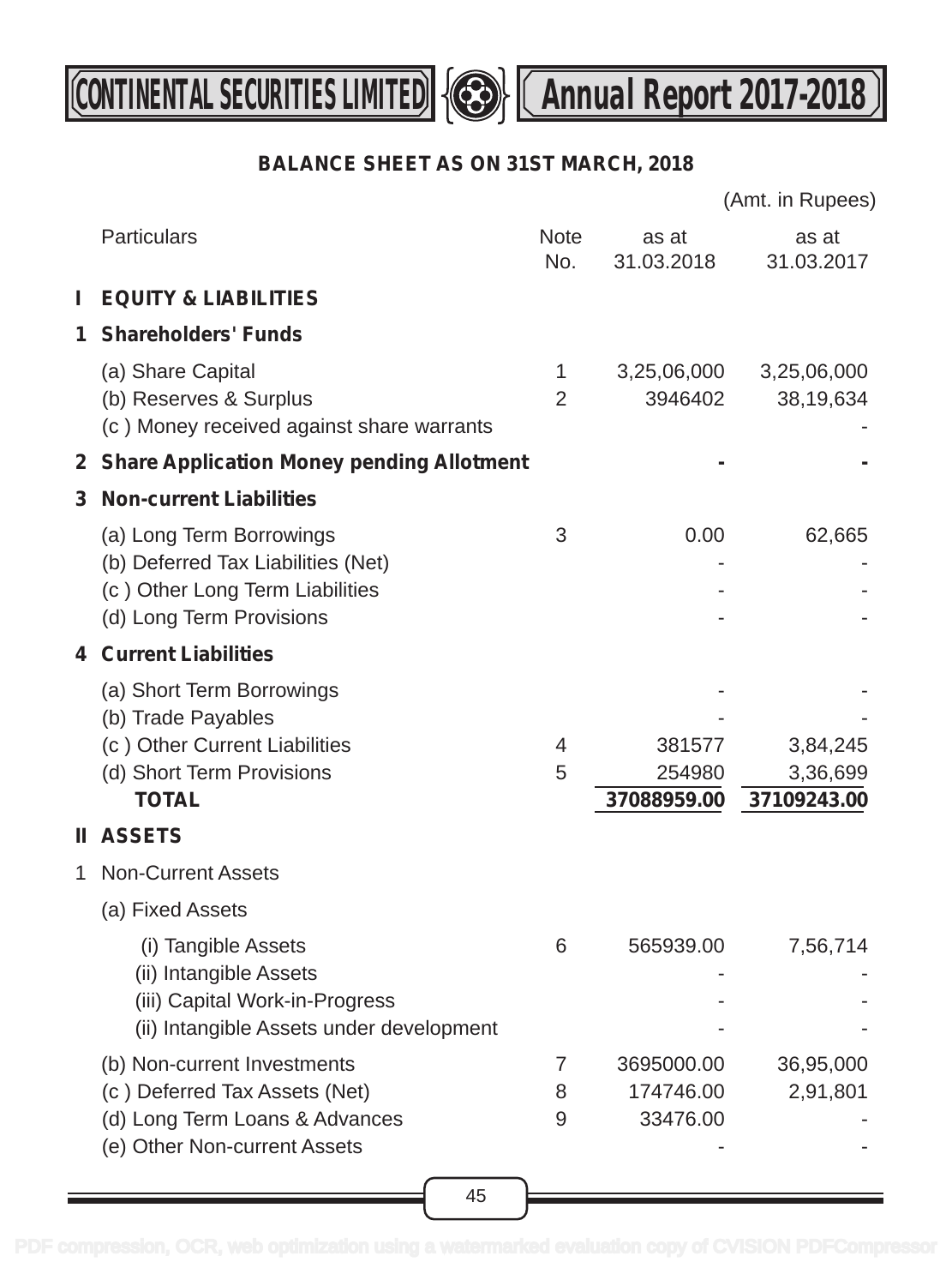#### **2 Current Assets**

| (f) Other Current Assets<br><b>TOTAL</b> | 12 | 345428.00<br>37088959.00 | 3,29,645<br>37109243.00 |
|------------------------------------------|----|--------------------------|-------------------------|
| (e) Short Term Loans & Advances          | 11 | 31718299.00              | 3,13,97,185             |
| (d) Cash & Cash Equivalents              | 10 | 556071.00                | 6,38,898                |
| (c) Trade Receivables                    |    | ۰                        |                         |
| (b) Inventories                          |    | ٠                        |                         |
| (a) Current Investments                  |    | $\overline{\phantom{0}}$ |                         |

See accompanying notes to the financial statements

As per our Report of even date annexed

Chartered Accountants

For B.L.DUSAD & Co. For & on behalf of Board of Directors

| $Sd$ -<br>(B.L. DUSAD)<br><b>PARTNER</b><br>M. No.: 070107<br>Place: Jaipur<br>Date: 28.05.2018 | Sd/-<br>(M.L.Khandelwal)<br>Chairman | $Sd/-$<br>(Rajesh Khuteta) | $Sd/-$<br>(J.C.Kedawat)<br>Managing Director Company Secretary | $Sd/-$<br>(Hemant Gupta)<br>CFO |
|-------------------------------------------------------------------------------------------------|--------------------------------------|----------------------------|----------------------------------------------------------------|---------------------------------|
|                                                                                                 |                                      |                            |                                                                |                                 |
|                                                                                                 |                                      |                            |                                                                |                                 |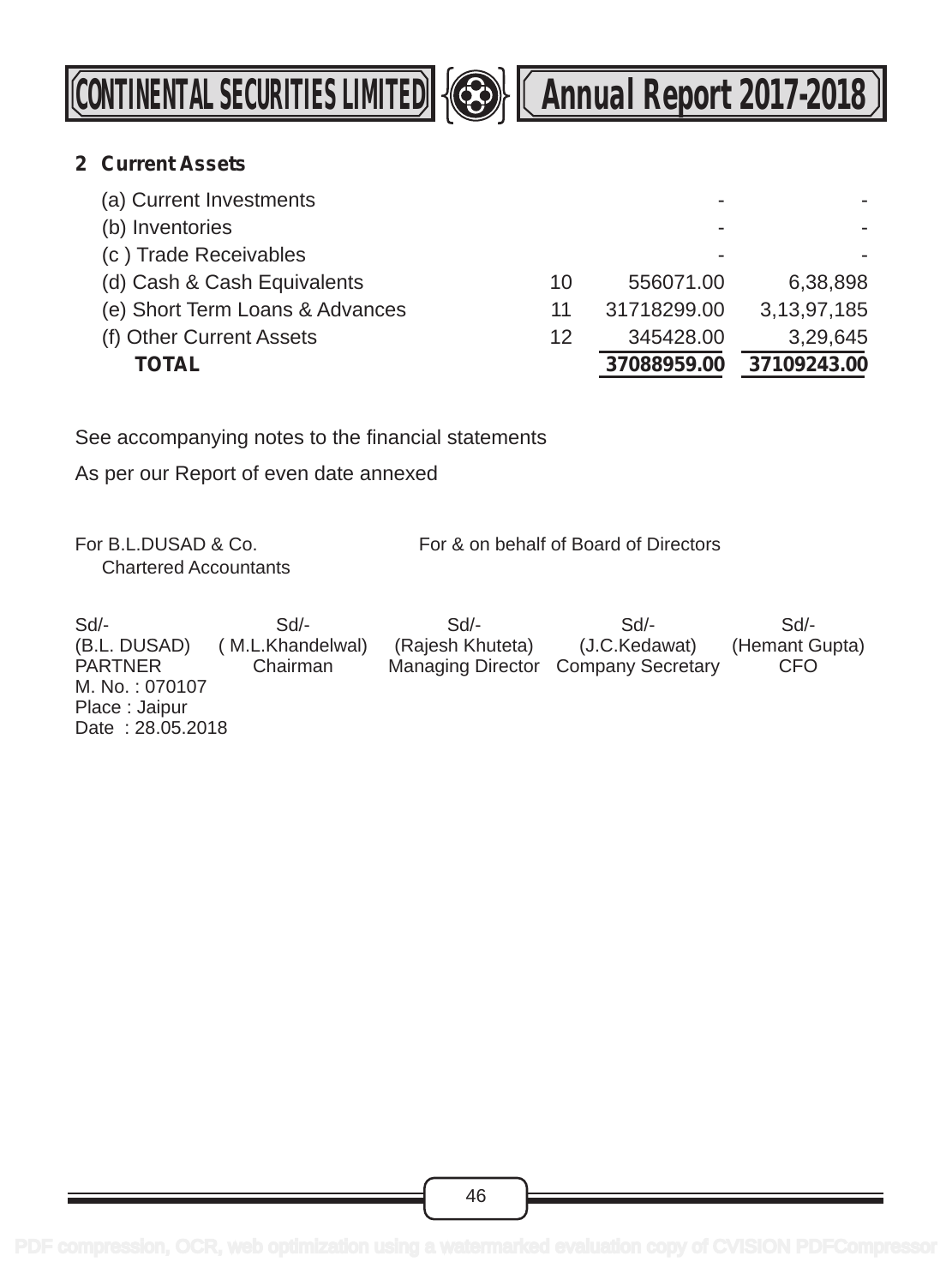

#### **STATEMENT OF PROFIT & LOSS FOR THE YEAR ENDED 31ST MARCH, 2018**

|                                |                                                    |                                              |             |                                           | (Amt. in Rupees)             |
|--------------------------------|----------------------------------------------------|----------------------------------------------|-------------|-------------------------------------------|------------------------------|
| <b>Particulars</b>             |                                                    |                                              | <b>Note</b> | As at                                     | As at                        |
|                                |                                                    |                                              | No.         | 31.03.2018                                | 31.03.2017                   |
| I.                             | <b>Revenue from Operations</b>                     |                                              | 13          | 4288080.00                                | 3957785                      |
| Other Income<br>$\mathbf{H}$   |                                                    |                                              |             |                                           |                              |
| III Total Revenue (I + II)     |                                                    |                                              |             | 4288080.00                                | 3957785                      |
| <b>IV Expenses:</b>            |                                                    |                                              |             |                                           |                              |
|                                | <b>Employee Benefits Expense</b>                   |                                              | 14          | 1706390.00                                | 1120700.00                   |
| <b>Finance Costs</b>           |                                                    |                                              |             | 2859.00                                   | 45162.00                     |
|                                | Depreciation and Amortisation Expenses             |                                              |             | 190775.00                                 | 363770.00                    |
|                                | <b>Administration &amp; Other Expenses</b>         |                                              | 15          | 1631000.00                                | 1161175.00                   |
| <b>Total Expenses</b>          |                                                    |                                              |             | 3531024.00                                | 2690807.00                   |
|                                | V Profit Before Exceptional &                      |                                              |             |                                           |                              |
|                                | Extraordinary Items & Tax (III - IV)               |                                              |             | 757056.00                                 | 1266978.00                   |
| VI Exceptional Items           |                                                    |                                              |             | 0.00                                      | 0.00                         |
|                                | VIIProfit Before Extraordinary Items & Tax (V-VI)  |                                              |             | 757056.00                                 | 1266978.00                   |
| VIII                           | <b>Extraordinary Items</b>                         |                                              |             | 0.00                                      | 0.00                         |
|                                | IX Profit before Tax (VII - VIII)                  |                                              |             | 757056.00                                 | 1266978.00                   |
| X Tax Expenses                 |                                                    |                                              |             |                                           |                              |
| <b>Current Tax</b>             |                                                    |                                              |             | 250000.00                                 | 406421.00                    |
| Deferred Tax                   |                                                    |                                              |             | $-117000.00$                              | $-100711.00$                 |
|                                | Short provision related earlier year tax           |                                              |             | 145707.00                                 | 0.00                         |
|                                | XI Profit from Continuing Operations (VII-VIII)    |                                              |             | 244349.00                                 | 961268                       |
|                                | <b>XIIProfit from Discontinuing Operations</b>     |                                              |             | 0.00                                      | 0.00                         |
| XIII                           | Tax expenses of Discontinuing Operations           |                                              |             | 0.00                                      | 0.00                         |
| XIV                            | Profit from Discontinuing Operations after Tax     |                                              |             | 0.00                                      | 0.00                         |
| XV                             | Profit for the period $(XI + XIV)$                 |                                              |             | 244349.00                                 | 961268                       |
| XVI                            | <b>Earnings Per Share</b>                          |                                              | 16          |                                           |                              |
| <b>Basic</b>                   |                                                    |                                              |             | 0.08                                      | 0.30                         |
| <b>Diluted</b>                 |                                                    |                                              |             | 0.08                                      | 0.30                         |
|                                | See accompanying notes to the financial statements |                                              |             |                                           |                              |
|                                | As per our Report of even date annexed             |                                              |             |                                           |                              |
| For B.L.DUSAD & Co.            |                                                    |                                              |             | For & on behalf of Board of Directors     |                              |
| <b>Chartered Accountants</b>   |                                                    |                                              |             |                                           |                              |
|                                |                                                    |                                              |             |                                           |                              |
| Sd/-                           | Sd                                                 | $Sd$ -                                       |             | Sd/-                                      | Sd/-                         |
| (B.L. DUSAD)<br><b>PARTNER</b> | (M.L.Khandelwal)<br>Chairman                       | (Rajesh Khuteta)<br><b>Managing Director</b> |             | (J.C.Kedawat)<br><b>Company Secretary</b> | (Hemant Gupta)<br><b>CFO</b> |
| M. No.: 070107                 |                                                    |                                              |             |                                           |                              |
| Place: Jaipur                  |                                                    |                                              |             |                                           |                              |
| Date: 28.05.2018               |                                                    |                                              |             |                                           |                              |
|                                |                                                    |                                              |             |                                           |                              |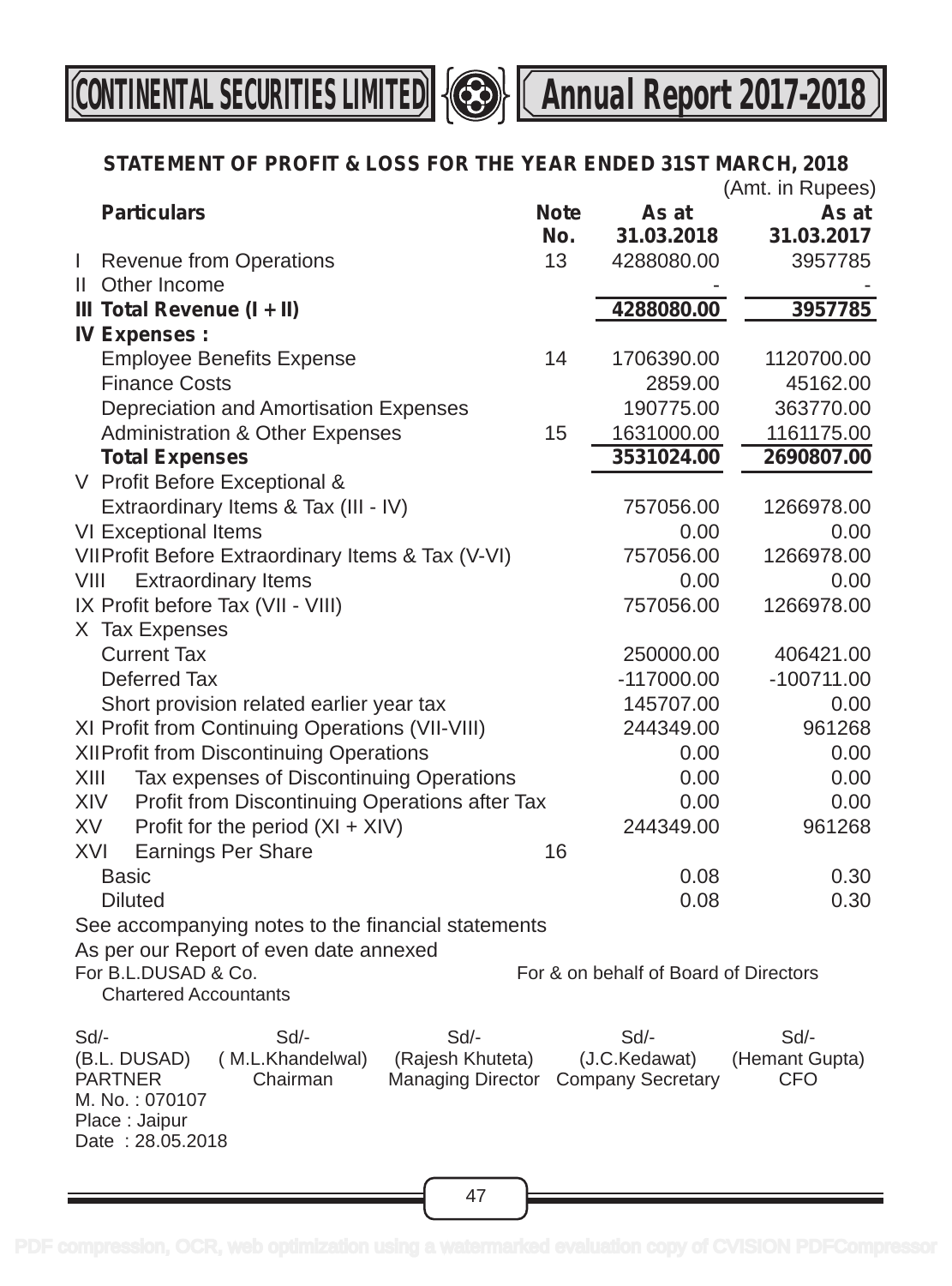**CONTINENTAL SECURITIES LIMITED 43 (CONTINENTAL SECURITIES LIMITED)** 

#### **CASH FLOW STATEMENT FOR THE YEAR 2017-2018**

|                                                                                                |         | <b>Rs in Lacs</b> |
|------------------------------------------------------------------------------------------------|---------|-------------------|
| A. CASH FLOW FROM OPERATING ACTIVITIES                                                         | 2017-18 | 2016-17           |
| NET PROFIT AFTER TAX AND EXTRAORDINARY ITEMS                                                   | 2.44    | 10.05             |
| <b>Adjustm ent for:-</b>                                                                       |         |                   |
| Depreciation                                                                                   | 1.91    | 3.64              |
| <b>Interest Expenses</b>                                                                       | 0.03    | 0.45              |
| <b>Provision for Taxes</b>                                                                     | 0.00    | 3.63              |
| Deferred Tax                                                                                   | 0.00    | 0.00              |
| <b>Extra Ordinary Item</b>                                                                     | 0.00    | 0.00              |
| <b>OPERATING PROFIT BEFORE WORKING CAPITAL CHANGES</b>                                         | 4.38    | 17.77             |
| Adjustment for:-                                                                               |         |                   |
| Decrease/(Increase) in Current Assets                                                          | $-3.37$ | $-18.02$          |
| Long term loan & Advances                                                                      | $-0.33$ | 0.00              |
| Increase/(Decrease) in Current Liabilities                                                     | $-0.84$ | 0.80              |
| Deffered Tax                                                                                   | $-1.17$ | $-1.01$           |
| <b>Other Advances</b>                                                                          |         |                   |
| <b>Cash generated from operations</b>                                                          | 2.62    | $-0.46$           |
| <b>Interest Paid</b>                                                                           | $-0.03$ | $-0.45$           |
| <b>Direct Taxes Paid</b>                                                                       | $-2.79$ | $-3.63$           |
| <b>NET CASH FROM OPERATING ACTIVITIES</b>                                                      | $-0.20$ | $-4.54$           |
| <b>CASH FLOW FROM INVESTING ACTIVITIES</b>                                                     |         |                   |
| Purchase of Fixed Assets & Misc.Assets(NET)                                                    | 0.00    | $-0.39$           |
| Net sales/(purchase) of investments                                                            | 0.00    | 6.00              |
| <b>NET CASH USED IN INVESTING ACTIVITIES</b><br><b>CASH FLOW FROM FINANCING ACTIVITIES</b>     | 0.00    | 5.61              |
|                                                                                                | $-0.63$ | $-2.15$           |
| Secured loans taken/(Repayment done)(NET)                                                      | 0.00    | 0.00              |
| Repayment of Unsecured Loans<br>Call money Raised & Excess Amount Received from issue of share | 0.00    | 0.00              |
| <b>NET CASH USED IN FINANCING ACTIVITIES</b>                                                   | $-0.63$ | $-2.15$           |
| <b>NET INCREASE IN CASH &amp; CASH EQUIVALENTS</b>                                             | $-0.83$ | $-1.08$           |
| <b>CASH &amp; CASH EQUIVALENTS(OPENING BALANCE)</b>                                            | 6.39    | 7.47              |
| <b>CASH &amp; CASH EQUIVALENTS(CLOSING BALANCE)</b>                                            | 5.56    | 6.39              |
|                                                                                                |         |                   |

Note : the previous year figures have been re-grouped where-ever it was necessary. As per our Report of even date annexed

Chartered Accountants

For B.L.DUSAD & Co. For & on behalf of Board of Directors

Sd/- Sd/- Sd/- Sd/- Sd/- (B.L. DUSAD) ( M.L.Khandelwal) (Rajesh Khuteta) (J.C.Kedawat) (Hemant Gupta) Chairman Managing Director Company Secretary CFO M. No. : 070107 Place : Jaipur Date : 28.05.2018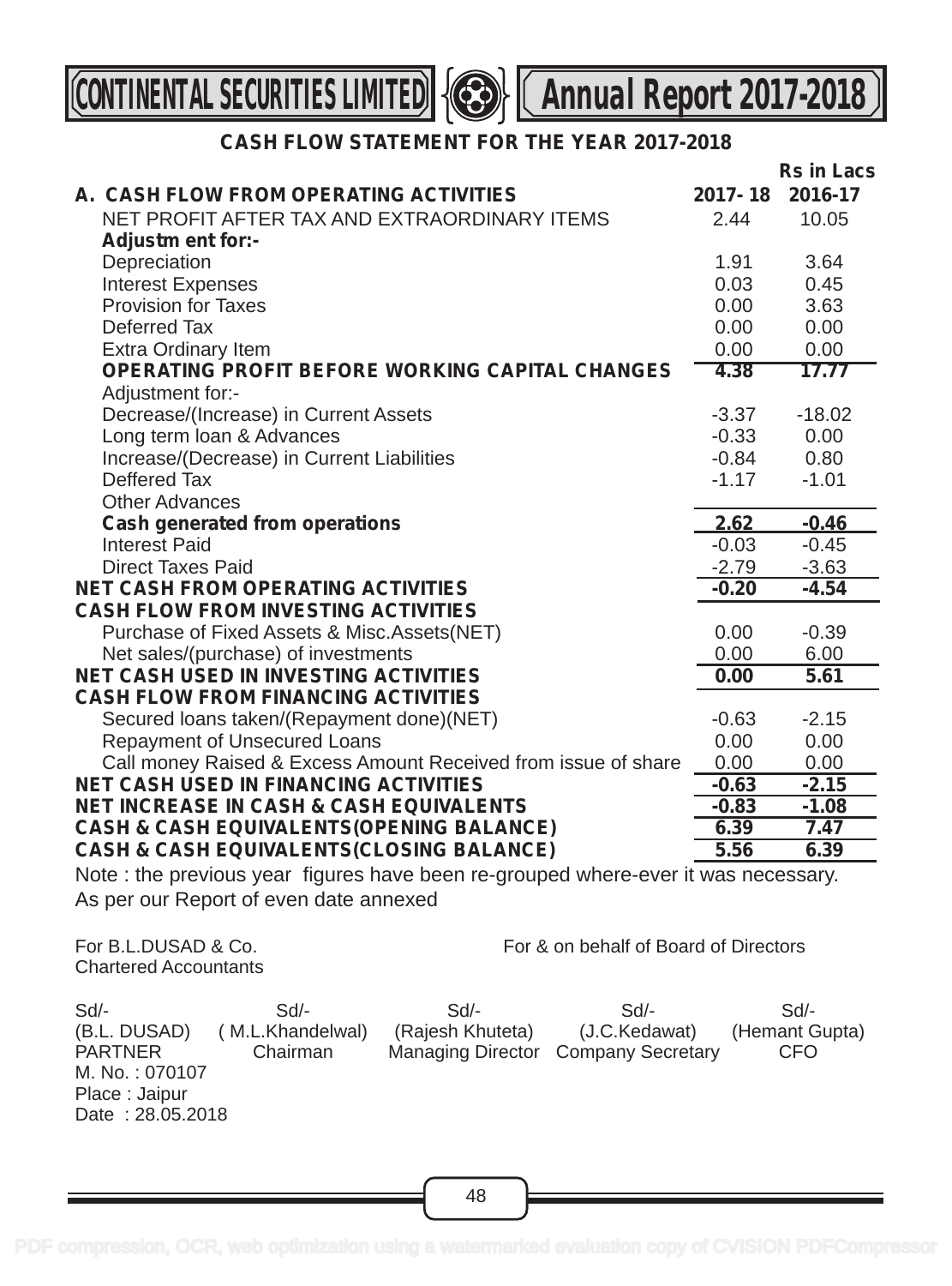

**AUDITOR 'S CERTIFICATE** 

We have examined the attached Cash flow Statement of Continental Securities Limited for the year 2017-18. The statement has been prepared by the Company in accordance with the requirement of listing agreement clause 32 with stock exchanges and is based on corresponding profit and loss account and balance sheet of the company covered by our report of 28th May 2018 to the Member of the Company

For B.L. Dusad & Company Chartered Accountants Firm Reg. No.001435C **B.L.Dusad sd/-**

Partner M.No. 070107

Date:28th May 2018 Place:Jaipur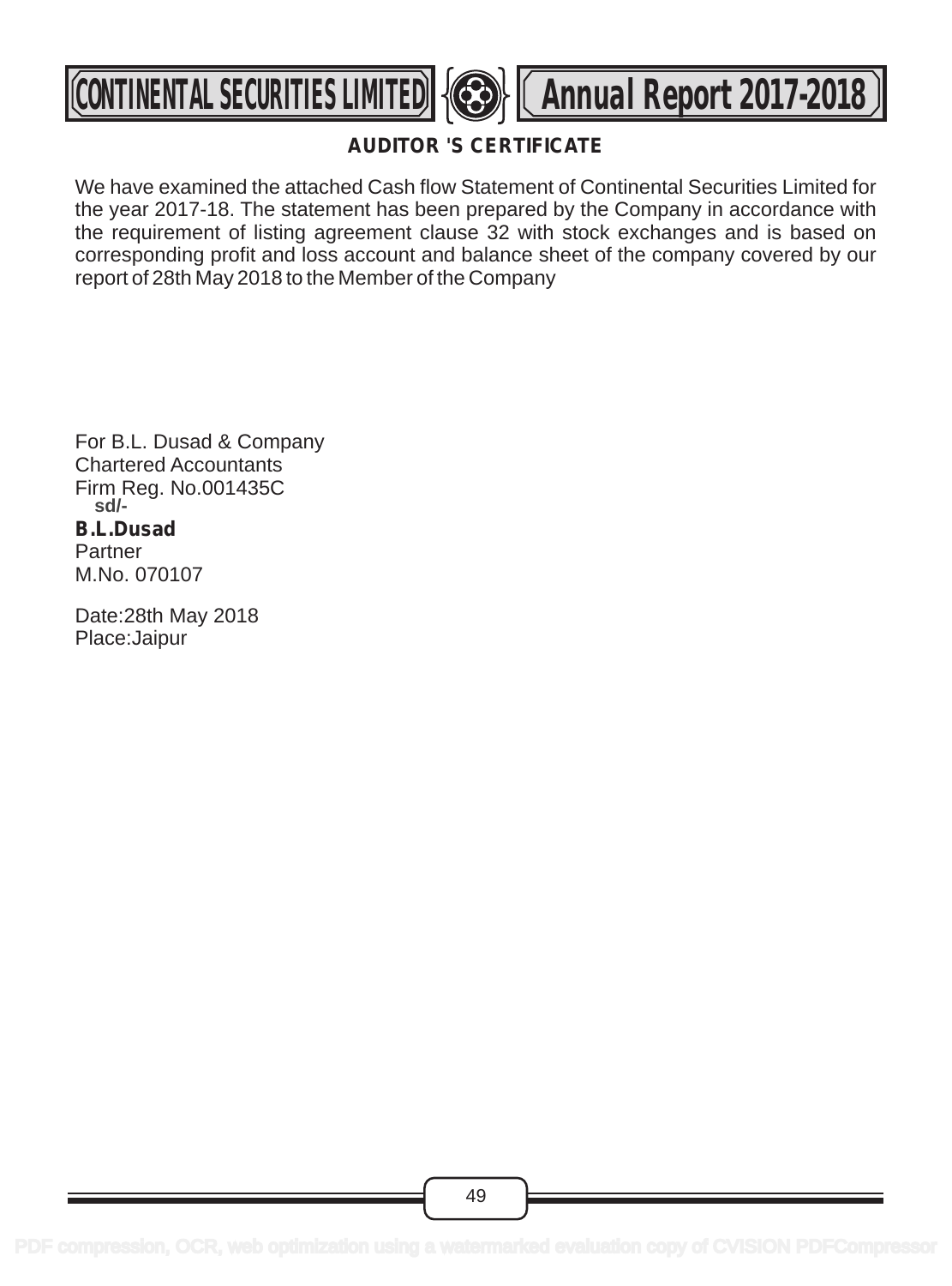



#### **NOTES ON FINANCIAL STATEMENTS FOR THE YEAR ENDED 31ST MARCH, 2018**

The previous year figures have been regrouped / reclassified, wherever necessary to conform to the current year presentation.

|              |                                                                                                                                                                                                                                             |                         |                                                               |   | (Amount in Rupees)             |                                                               |
|--------------|---------------------------------------------------------------------------------------------------------------------------------------------------------------------------------------------------------------------------------------------|-------------------------|---------------------------------------------------------------|---|--------------------------------|---------------------------------------------------------------|
| 1            | <b>SHARE CAPITAL</b>                                                                                                                                                                                                                        |                         | As at<br>31.03.2018                                           |   |                                | As at<br>31.03.2017                                           |
|              | Authorised Share Capital:<br>10000000 equity shares of Rs. 10/- each                                                                                                                                                                        |                         | (Rs.)<br>100000000                                            |   |                                | (Rs.)<br>40000000                                             |
|              | Issued, Subscribed & Paid up:<br>3250600 equity shares of Rs. 10/- each<br>Less : Calls in Arrears                                                                                                                                          |                         | 32506000                                                      | 0 |                                | 32506000                                                      |
|              |                                                                                                                                                                                                                                             |                         | 32506000                                                      |   |                                | 32506000                                                      |
|              | 1.1 Details of Shareholders holding more<br>than 5% shares                                                                                                                                                                                  |                         |                                                               |   |                                |                                                               |
|              | Name of Shareholder<br>No Such Shareholder                                                                                                                                                                                                  | No. of Sh.<br><b>NA</b> | $%$ held<br><b>NA</b>                                         |   | No. of Sh. % held<br><b>NA</b> | <b>NA</b>                                                     |
|              | 1.2 The reconciliation of the no. of shares is as below :<br>Equity Shares at the beginning of the year<br>Add: Shares issued during the year<br>Less: Shares cancelled on buy back during the year<br>Equity Shares at the end of the year |                         | 3250600<br>3250600                                            |   |                                | 3250600<br>3250600                                            |
| $\mathbf{2}$ | <b>RESERVES &amp; SURPLUS</b>                                                                                                                                                                                                               |                         | (Rs.)                                                         |   |                                | (Rs.)                                                         |
|              | <b>General Reserve</b>                                                                                                                                                                                                                      |                         | 51110.00                                                      |   |                                | 51110.00                                                      |
|              | <b>Reserve Fund</b>                                                                                                                                                                                                                         |                         | 832863.00                                                     |   |                                | 770659.00                                                     |
|              | <b>Capital Reserve</b>                                                                                                                                                                                                                      |                         | 1017240.00                                                    |   |                                | 1017240.00                                                    |
|              | Profit & Loss A/c                                                                                                                                                                                                                           |                         | 1780756.00                                                    |   |                                | 1795488.00                                                    |
|              | <b>Reserve for Standard Assets</b>                                                                                                                                                                                                          |                         | 264433.00                                                     |   |                                | 185137.00                                                     |
|              |                                                                                                                                                                                                                                             |                         | 3946402.00                                                    |   |                                | 3819634.00                                                    |
|              | 2.1 Profit & Loss A/c:<br>As per Last Balance Sheet<br>Profit/ (Loss) for the year<br>Provision for NPA on Standard Assets @ 0.25%<br><b>Transfer to Reserve Fund</b>                                                                       |                         | 1795488.00<br>243824.00<br>0.00<br>$-258556.00$<br>1780756.00 |   |                                | 1035210.00<br>961268.00<br>0.00<br>$-200990.00$<br>1795488.00 |
| 3            | <b>LONG TERM BORROWINGS</b>                                                                                                                                                                                                                 |                         | (Rs.)                                                         |   |                                | (Rs.)                                                         |
|              | Secured                                                                                                                                                                                                                                     |                         | 0.00                                                          |   |                                | 62665                                                         |
|              | 3.1 Secured Loan indicates only car loan.                                                                                                                                                                                                   |                         |                                                               |   |                                |                                                               |
| 4            | <b>OTHER CURRENT LIABILITIES</b>                                                                                                                                                                                                            |                         | (Rs.)                                                         |   |                                | (Rs.)                                                         |
|              | <b>Other Current Liabilities</b>                                                                                                                                                                                                            |                         | 381577                                                        |   |                                | 384245                                                        |
|              |                                                                                                                                                                                                                                             |                         | 381577                                                        |   |                                | 384245                                                        |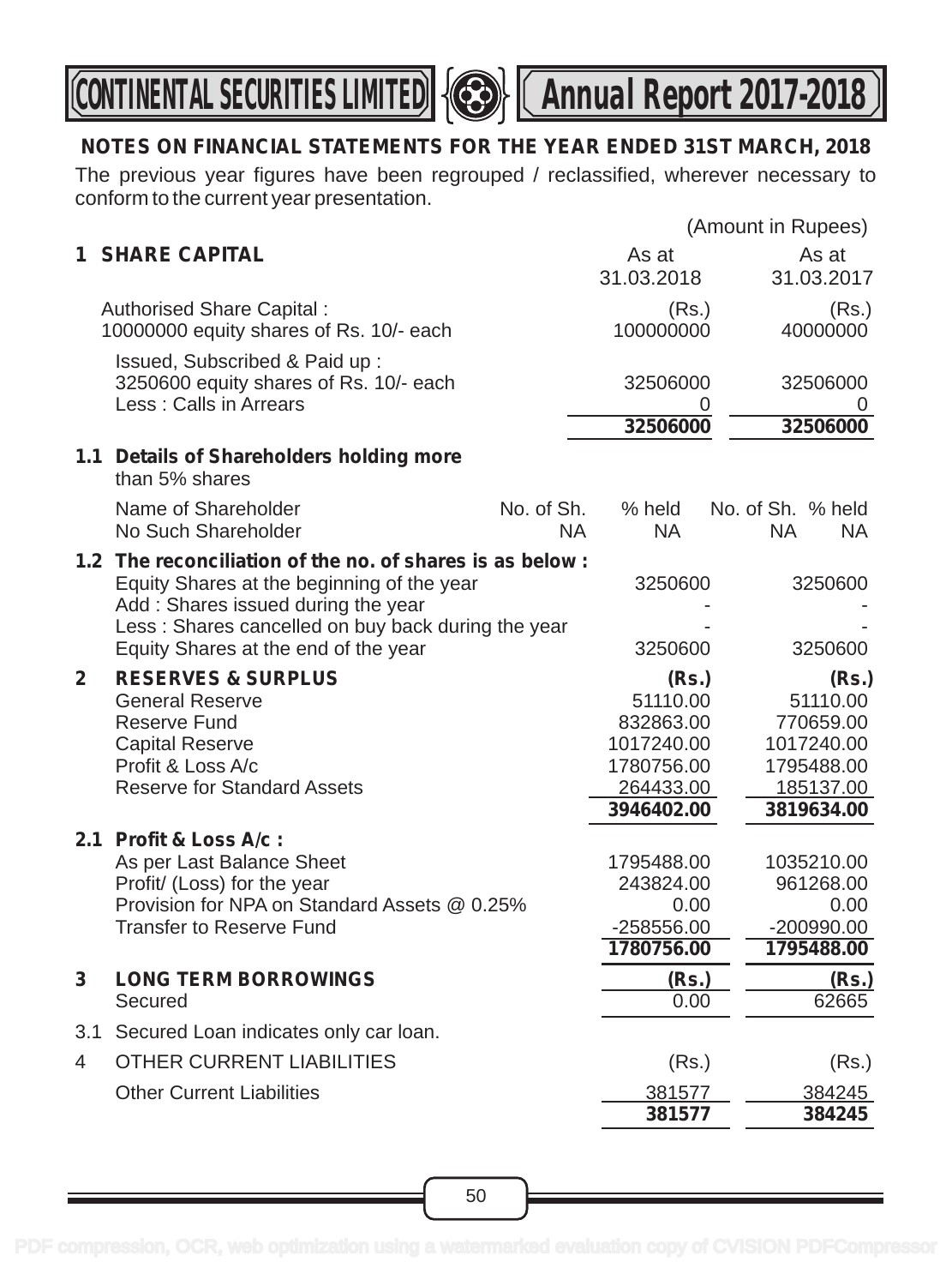

**CONTINENTAL SECURITIES LIMITED**  $\{ \textcircled{\textcircled{\textcircled{\textcirc}}} \}$  (Annual Report 2017-2018)

|    |                                                                        |               |               | (Amount in Rupees) |
|----|------------------------------------------------------------------------|---------------|---------------|--------------------|
|    |                                                                        |               | As at         | As at              |
|    |                                                                        |               | 31.03.2018    | 31.03.2017         |
| 5  | <b>SHORT TERM PROVISIONS</b><br>Provision for Income Tax               |               | 254980        | 336699             |
|    |                                                                        |               | 254980        | 336699             |
| 7  | <b>NON CURRENT INVESTMENTS</b>                                         | <b>Shares</b> | (Rs.)         | (Rs.)              |
|    | <b>7.1 TRADE INVESTMENTS</b>                                           |               |               |                    |
|    | <b>7.2 OTHER INVESTMENTS</b>                                           |               |               |                    |
|    | <b>Investment in Associate Concerns</b>                                |               |               |                    |
|    | Orchid Securities Pvt.Ltd.                                             | 197500        | 1975000       | 1975000            |
|    | Other Investments                                                      |               |               |                    |
|    | Tarachand & Bros. Pvt.Ltd.                                             | 72000         | 720000        | 720000             |
|    | A. H. Stock Broking Co. (P) Ltd.                                       |               |               |                    |
|    | Goodwill fincom (P) Ltd.<br>Bondwell Corporate Advisors (P) Ltd.       | 50000         | 1000000       | 1000000            |
|    | Secure Stock fin Co. (P) Ltd.                                          |               |               |                    |
|    | <b>TOTAL</b>                                                           |               | 3695000       | 3695000            |
| 8  | <b>DEFERRED TAX ASSETS (Net)</b>                                       |               | (Rs.)         | (Rs.)              |
|    | <b>Related to Fixed Assets</b>                                         |               | 174746        | 291801             |
|    | Total                                                                  |               | 174746        | 291801             |
| 9  | <b>LONG TERM LOAN &amp; ADVANCES</b><br><b>Related to Fixed Assets</b> |               | (Rs.)<br>0.00 | (Rs.)<br>33476     |
|    | Total                                                                  |               | 0.00          | 33476              |
| 10 | <b>CASH &amp; CASH EQUIVALENTS</b>                                     |               | (Rs.)         | (Rs.)              |
|    | Cash in Hand                                                           |               | 74147         | 70257              |
|    | Balances with Banks: In Current Account                                |               | 481924        | 342968             |
|    | In Fixed Account                                                       |               | 244106        | 225673             |
| 11 | <b>SHORT TERM LOANS &amp; ADVANCES</b>                                 |               | 800177        | 638898             |
|    | 11.1 Secured                                                           |               | <b>NIL</b>    | <b>NIL</b>         |
|    | 11.2 Unsecured:                                                        |               |               |                    |
|    | <b>Considered Good</b>                                                 |               |               |                    |
|    | Inter-Corporate Loans                                                  |               | 8858801       | 9089841            |
|    | Other Finance, Loans & Advances                                        |               | 22859498      | 22307344           |
|    | <b>Share Application Money</b>                                         |               | 31718299      | 31397185           |
|    | <b>Considered Bad &amp; Doubtful</b>                                   |               | NIL           | NIL                |
| 12 | <b>OTHER CURRENT ASSETS</b>                                            |               |               |                    |
|    | <b>Tax Deducted at Source</b>                                          |               | 90927         | 315729             |
|    | <b>Other Current Assets</b>                                            |               | 10395         | 13916              |
|    |                                                                        |               | 101322        | 329645             |
| 13 | <b>REVENUE FROM OPERATIONS</b><br>Interest Income                      |               | 4288080       | 3957785            |
|    | Lease Income                                                           |               |               |                    |
|    |                                                                        |               | 4288080       | 3957785            |
|    |                                                                        |               |               |                    |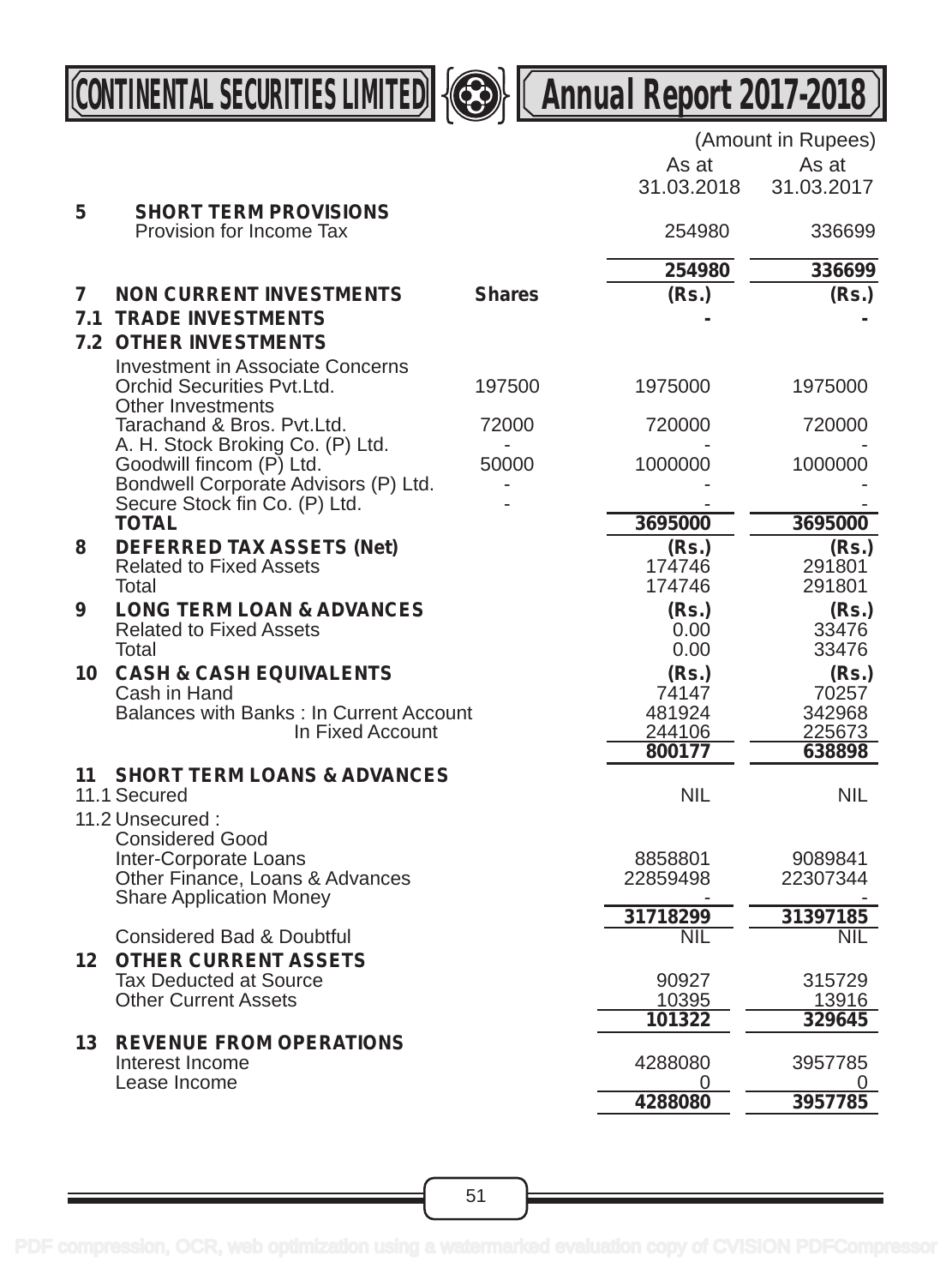

|  | Annual Report |  |
|--|---------------|--|
|  |               |  |

(Amount in Rupees) As at As at 31.03.2018 **14 EMPLOYEE BENEFITS EXPENSES** Salaries 1693590 1050600 Bonus to Staff 12800 70100 Staff Welfare  $\frac{0}{1706390}$   $\frac{0}{1120700}$ **1706390 1120700 15 ADMINISTRATIVE & OTHER EXPENSES** Advertisement Exp. 51570 54603 Vehicle & Conveyance Exp. 178060 178060 Printing & Stationery Exp.<br>
Office Rent
217800
0ffice Rent
35698
32554
35698
3217800
217800
217800
217800
35698
3217800
3217800
3217800
3217800
3217800
3217800
3217800
3217800
3217800
3217800
3217800
3217800
3217800
321780 Office Rent 239580 Postage & Courier Exp.  $\frac{1}{22110}$ Telephone Exp. 2008 2010 10929 10929 Auditor's Remuneration and the state of the 40710 34500 Internal Audit Fee 5750 5750 Directors' Sitting Fees 15000 6250 Legal & Professional Charges 28563 81692 Travelling Exp. 2008 and the set of the set of the set of the set of the set of the set of the set of the set o

**1631000 1161175**

**40710 34500**

Electricity & Water Exp. 52641 36841 Share Transfer & Registrar Exp. 28348 30788 Repair & Maintenance Exp. 12744 135600 Listing Fees 287500 229000 Insurance Exp. 22522 28044<br>
Other Administrative Exp. 22522 28044 Other Administrative Exp.<br>
1631000 - 1161175 - 1631000 - 1161175

Statutory Audit Fees 27140 23000 Tax Representation & Certifications 13570 11500

No. of Shares (b) 3250600 3250600 Basic EPS  $(a/b)$  0.08 0.30 Diluted EPS 0.30

For B.L.DUSAD & Co. The Contract of Board of Directors For & on behalf of Board of Directors Chartered Accountants

**16 Basic & Diluted EPS** Net Profit after Tax (a)

**15.1Remuneration to Auditors includes**

See accompanying notes to the financial statements

Sd/- Sd/- Sd/- Sd/- Sd/- (B.L. DUSAD) ( M.L.Khandelwal) (Rajesh Khuteta) (J.C.Kedawat) (Hemant Gupta) PARTNER Chairman Managing Director Company Secretary CFO M. No. : 070107 Place : Jaipur Date : 28.05.2018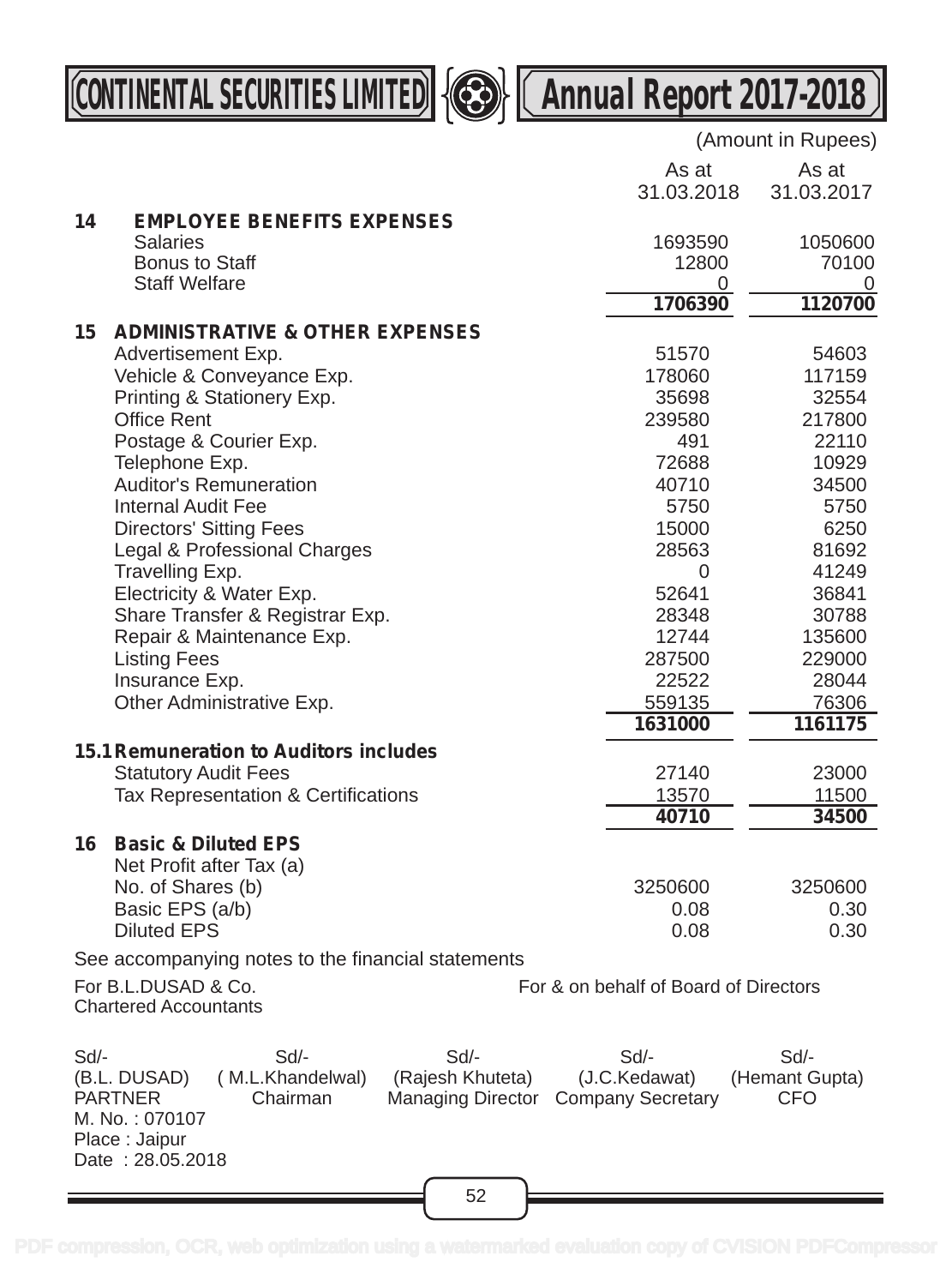| ī  |  |
|----|--|
|    |  |
| CC |  |

 $\dot{\circ}$ 

| <b>PARTICULARS</b>                 |        |              | GROSS BLOCK |           |                             |           | DEPRECIATION |                                                                    |          |                | <b>Net Block</b> |          |
|------------------------------------|--------|--------------|-------------|-----------|-----------------------------|-----------|--------------|--------------------------------------------------------------------|----------|----------------|------------------|----------|
|                                    | Rate   | Balance      | Addition    | Sale/ Adj | Total as                    | DLan      | For the      | Sale Ad.                                                           | Residual | Total as       | As at            | As at    |
|                                    |        | as on 1.4.17 | during yr   | during yr | on 31.3.18                  | 31.3.17   |              | during yr Written Back Value Adj. on 31.3.18 31.03.2018 31.03.2017 |          |                |                  |          |
| COMPUTER AND DATA PROCESSIGN UNITS |        |              |             |           |                             |           |              |                                                                    |          |                |                  |          |
| COMPUTER                           | 63.16% | 1,09,24,448  |             |           | 1,09,24,448 1,08,57,918     |           | 6,220        |                                                                    |          | $-1,08,64,138$ | 60,310           | 65,530   |
| <b>COMPUTER</b>                    | 63.15% | 27,600       |             |           | 27,600                      | 15,856    | 7,418        |                                                                    |          | 23,274         | 4,326            | 11,744   |
| <b>TOTAL BLOCK</b>                 |        | 1,09,52,048  |             |           | 1,09,52,048 1,08,73,774     |           | 13,638       |                                                                    |          | $-1,08,87,412$ | 64,636           | 78,274   |
| FURNITURE AND FITTINGS             |        |              |             |           |                             |           |              |                                                                    |          |                |                  |          |
| <b>FURNITURE</b>                   | 25.89% | 7,85,994     |             |           | 7,85,994.00                 | 6,44,899  | 36,529       |                                                                    |          | 6,81,428       | 1,04,566         | 1,41,095 |
| MOTOR VEICLES                      |        |              |             |           |                             |           |              |                                                                    |          |                |                  |          |
| VEHICLE                            | 1.23%  | 28,03,622    |             |           | 28,03,622                   | 24,73,474 | 1,03,105     |                                                                    |          | 25,76,579      | 2,27,043         | 3,30,148 |
| PLANT AND MACHINERY                |        |              |             |           |                             |           |              |                                                                    |          |                |                  |          |
| PLANT & MACHINERY                  | 8.10%  | 7,57,234     |             |           | 7,57,234                    | 5,50,037  | 37,503       |                                                                    |          | 5,87,540       | 1,69,694         | 2,07,197 |
| Total A+B                          |        | 1,52,98,898  |             |           | $- 1,52,98,898$ 1,45,42,184 |           | 1,90,775     |                                                                    |          | $-1,47,32,959$ | 5,65,939         | 7,56,714 |



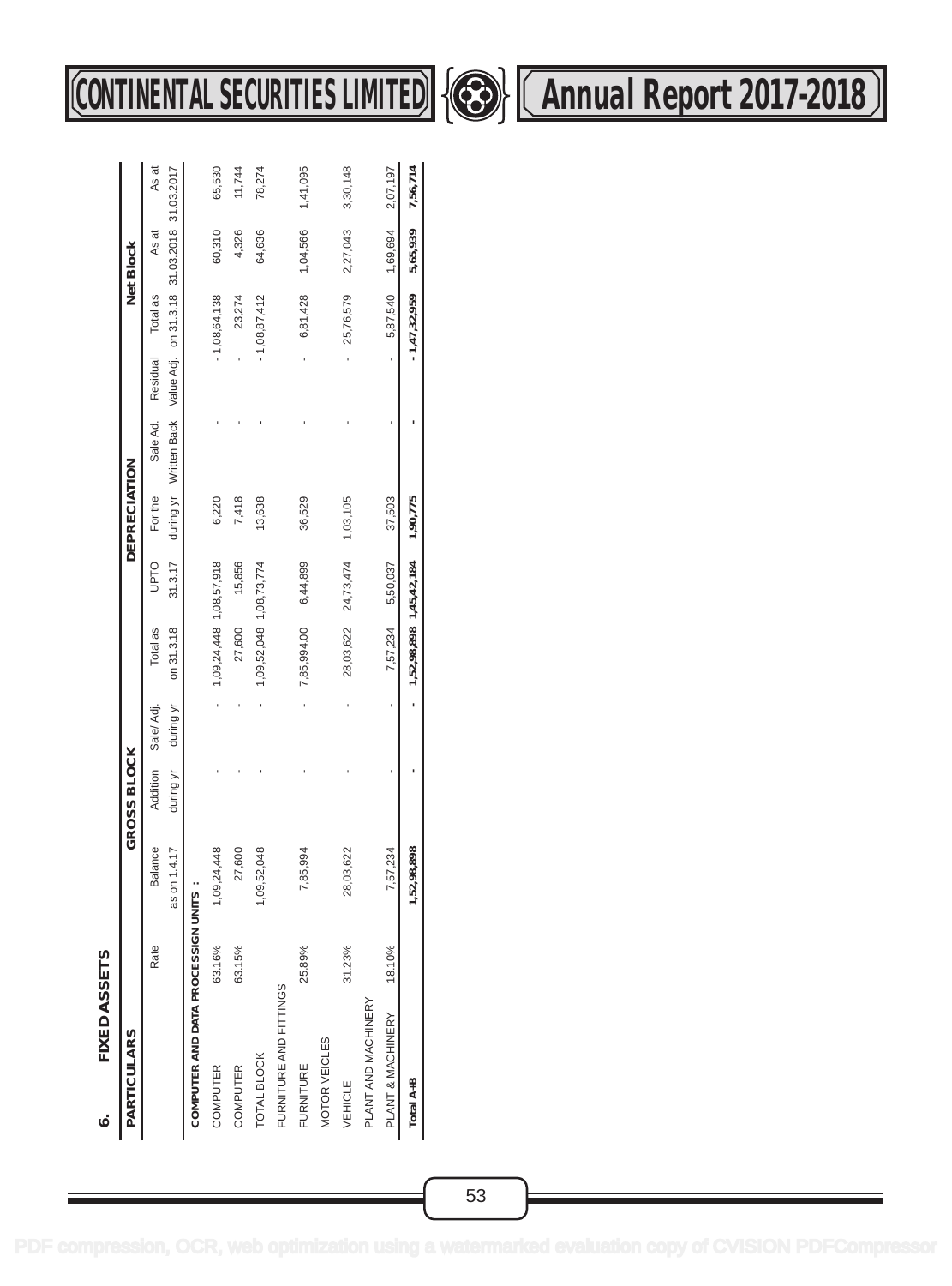

#### **SCHEDULE - 9 NOTES AND ACCOUNTING POLICIES (Notes annexed to and forming part of Accounts)**

#### **I. SIGNIFICANT ACCOUNTING POLICIES**

- 1. The financial statements of the Company have been prepared and presented in accordance with the generally accepted accounting principles under the historical cost convention on the accrual basis. These financial statements have been prepared as going concern. The Company has not adopted indian accounting standard to prepare accounts as it is optional for our company for this year.
- 2. The presentation of financial statements requires estimates and assumptions to be made that affect the reported amount of assets and liabilities on the date of the financial statements and reported amount of revenues and expenses during the reported period. Differences between the actual results and estimates are recognized in the period in which the results are known /materialized
	- a. Interest Income on loans are being accounted for on accrual basis
	- b. Other financing activity are being accounted for on accrual basis
- 3. Investments are valued at cost and as certified by the Management.
- 4. Fixed Assets are stated at cost and in respect of assets other than leased assets, depreciation has been provided on written down value basis as per Companies Act, 2013.
- 5. The Company has complied with the guidelines issued by Reserve Bank of India, in respect of Prudential norms for income recognition, accounting standard and Provision for bad and doubtful debts.
- 6. Income Recognition

(A) Penal/ additional interest and additional finance charges are recognized are as income as and when received.

- (B) All other income are recognized on their accrual.
- 7. The Company has not accepted any public deposit during the relevant year and the Board of Directors has also passed a resolution on Date 28th April 2018 for nonacceptance of any public deposits.
- 8. The Mandatory accounting standards prescribed by the institute of Chartered Accountants of India have been followed wherever applicable.

#### **NOTES ON ACCOUNTS**

1. In the opinion of the Board of Directors Current Assets, Loans, advances have value of realization in the ordinary course of business atleast equal to the amount stated in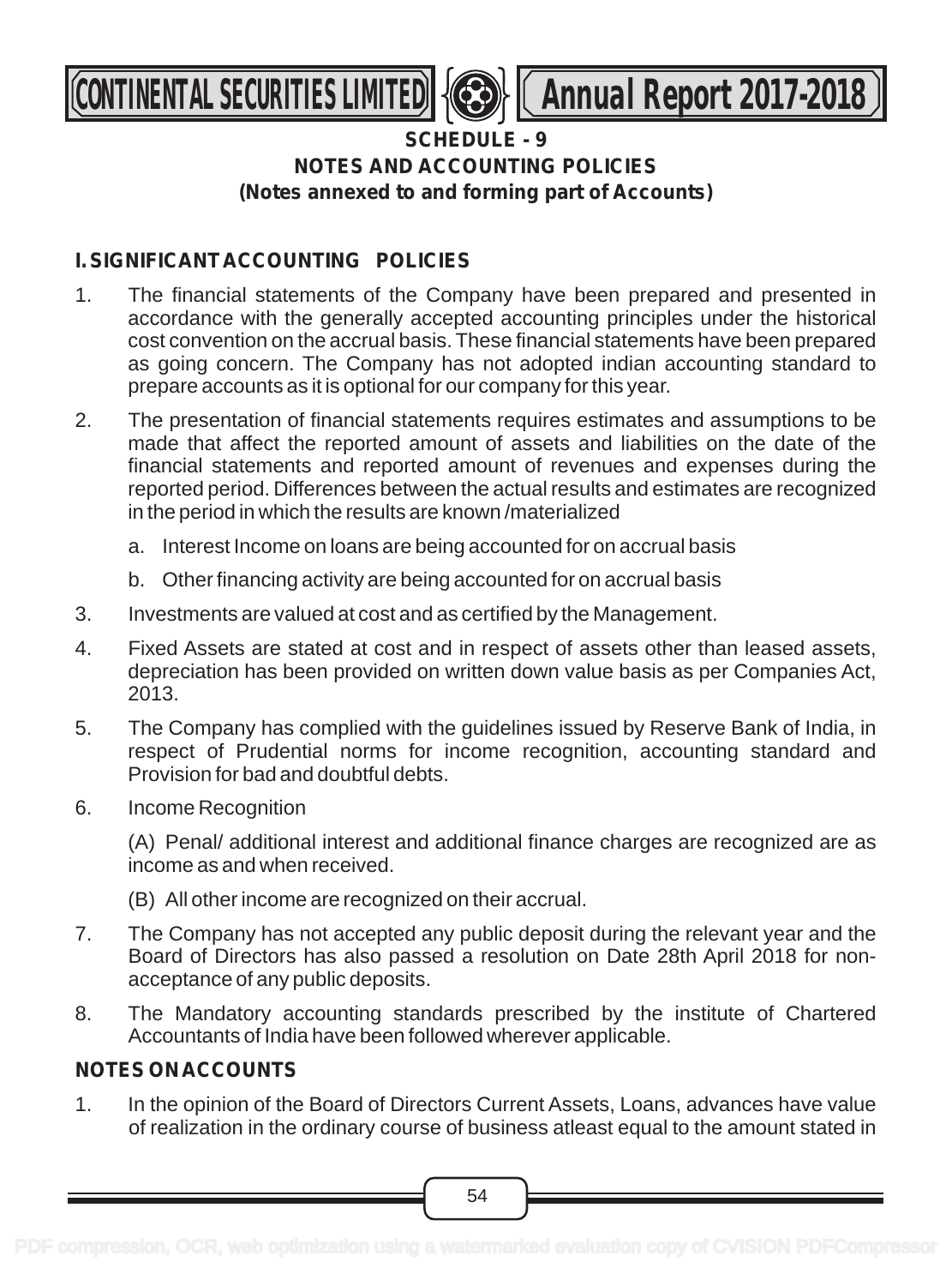the Balance Sheet and provisions for all known liabilities have been made.

**CONTINENTAL SECURITIES LIMITED | <b>B** (Annual Report 2017-2018

- 2. Provision for further liability of gratuity payable at a future date has not been made as no employee hasbecome entitled for the same as on date same and shall be accounted for as and when paid.
- 3. No provision have been made for diminution in the value of investment in shares which show the investment in the unquoted shares.
- 4. Provision is made for Standard Assets as per RBI norms.
- 5. Creditors & Loans and Advances are subject to confirmation.
- 6. Previous year figures have been re-grouped/rearranged wherever necessary to make themcomparable with those of current year.
- 7. Loan to Directors outstanding are Rs. Nil
- 9. Audit Fee represents:

|                                     | 2017-18 | 2016-17 |
|-------------------------------------|---------|---------|
| Fees for Audit                      | 27.140  | 23,000  |
| Tax representation & Certifications | 13,570  | 11,500  |
| <b>Total</b>                        | 40.710  | 34,500  |

- 10. The Company has only one revenue segment Interest income. Hence, no seperate segment wise information on revenue result and capital employed is given.
- 11. Related party disclosure : As per AS-18 issued by the Institute of Chartered Account of India, the institution's related parties are disclosed below:

| Related<br>Party  | Nature of<br><b>Relation ship</b> | Transaction  | Amount<br>2017-18 | <b>Balance</b><br>outstanding<br>31 <sup>st</sup> March<br>2018 | Amount<br>2016-17 | <b>Balance</b><br>Outstanding<br>31 <sup>st</sup> March<br>2017 |
|-------------------|-----------------------------------|--------------|-------------------|-----------------------------------------------------------------|-------------------|-----------------------------------------------------------------|
| Rajesh<br>Khuteta | Key<br>Management<br>Personel     | Remuneration | 8,13,440          | 78,252                                                          | 5,37,000          | 1912                                                            |
| Rajesh<br>Khuteta | Key<br>Management<br>Personel     | Rent         | 2,39,580          | Nil                                                             | 217800            | 8005                                                            |

- 12. There is no Earning & Expenditure in foreign Currency
- 13. There is no Claims against the Company not acknowledged as debts
- 14. There is no Contingent liability for which provisions are to be made.
- 15. Figures have been rounded off to the nearest rupee.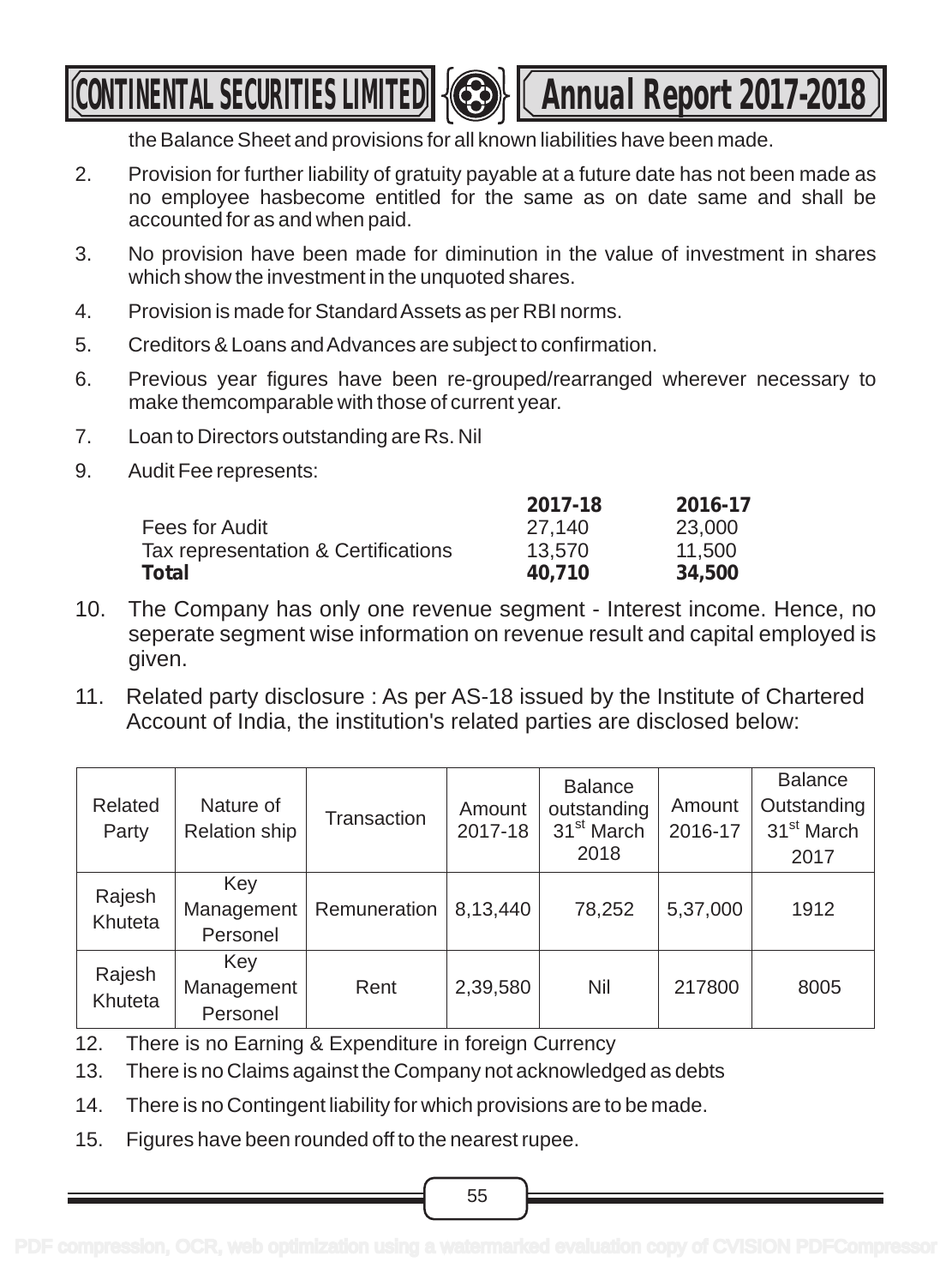- 16. During the year under consideration, The Company has increased its Authorised Capital from 40000000 to 100000000 .The ROC fees and stamping expenses has been debited to profit & loss account to Rs. 570000.
- 17. Quantitative information in respect of goods traded in shares/ debentures/ securities are nil.
- 18. In accordance with provisions contained in Section 203 of the Companies act, 2013 read with Rule 8 of the Companies (Appointment and Remuneration of Managerial Personnel) Rules, 2014 and Section 149 (1) of the Companies Act,2013 read with Rule 3 of the Companies (Appointment and Qualification of the Directors ) Rules ,2014 the appointment of Key Managerial Personnel and women Director has become mandatory . The Company has appointed Company Secretary,CFO and woman Director in this process.
- 19. The previous year figures has been regrouped where ever it was necessary.

As per our Audit Report of even date annexed.

For B.L.DUSAD & Co. For & on behalf of Board of Directors Chartered Accountants FRN 001435C Sd/- Sd/- Sd/- Sd/- Sd/- (B.L. DUSAD) ( M.L.Khandelwal) (Rajesh Khuteta) (J.C.Kedawat) (Hemant Gupta) PARTNER Chairman Managing Director Company Secretary CFO M. No. : 070107 Place : Jaipur Date : 28th May, 2018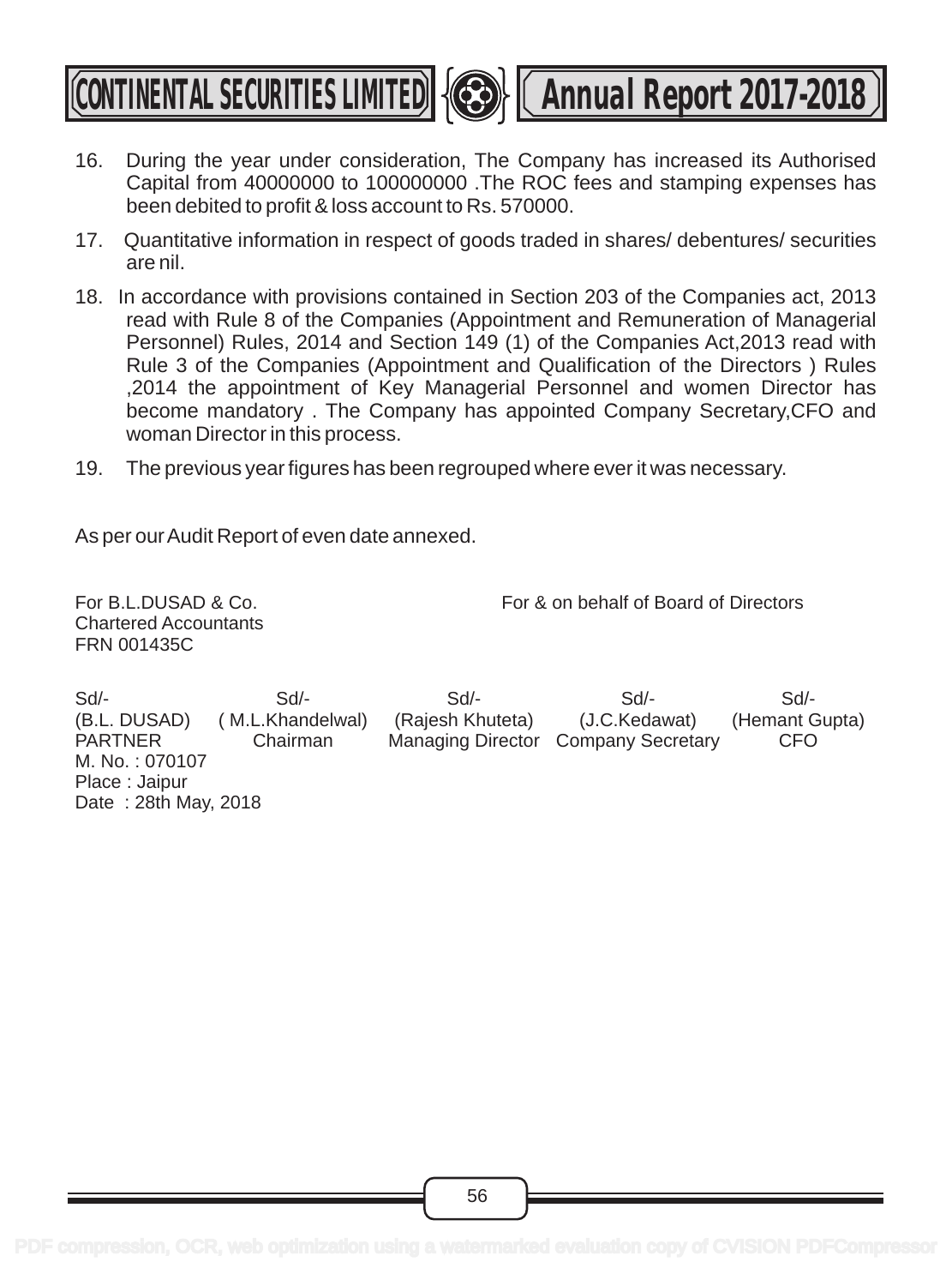



#### **SCHEDULE TO THE BALANCE SHEET FOR THE YEAR ENDED 31ST MARCH 2018**

As required in terms of paragraph 9BB of Non-Banking Financial Companies Prudential Norms (Reserve Bank) Directions, 1998)

|     | <b>PARTICULARS</b>                                                                                                                                                                                                                                                                                                                                                                                                                                                                     |                      | PRINCIPAL INTEREST ACCRUED | <b>AMOUNT</b>             | <b>AMOUNT</b> |
|-----|----------------------------------------------------------------------------------------------------------------------------------------------------------------------------------------------------------------------------------------------------------------------------------------------------------------------------------------------------------------------------------------------------------------------------------------------------------------------------------------|----------------------|----------------------------|---------------------------|---------------|
|     |                                                                                                                                                                                                                                                                                                                                                                                                                                                                                        |                      | <b>BUT NOT DUE</b>         | <b>OUSTANDING OVERDUE</b> |               |
|     | <b>LIABILITIES SIDE</b>                                                                                                                                                                                                                                                                                                                                                                                                                                                                |                      |                            |                           |               |
| (1) | Loans and advances availed by the NBFCs<br>Inclusive if interest accrued thereon but not paid:                                                                                                                                                                                                                                                                                                                                                                                         |                      | Rate in Lacs               |                           |               |
|     | (a) Debentures: Secured                                                                                                                                                                                                                                                                                                                                                                                                                                                                | .                    | - - -                      | - - -                     |               |
|     | : Unsecured                                                                                                                                                                                                                                                                                                                                                                                                                                                                            |                      | .                          |                           |               |
|     | (Other than falling within the meaning of public deposits)                                                                                                                                                                                                                                                                                                                                                                                                                             |                      |                            |                           |               |
|     | (b) Deferred Credits                                                                                                                                                                                                                                                                                                                                                                                                                                                                   | - - -                | $- - -$<br>$- - -$         | $- - -$                   |               |
|     | (c) Term Loans                                                                                                                                                                                                                                                                                                                                                                                                                                                                         | .33<br>- - -         |                            | .33<br>$  -$              |               |
|     | (d) Inter-corporate loans and borrowing<br>(e) Commercial Paper                                                                                                                                                                                                                                                                                                                                                                                                                        | - - -                | - - -                      | $- - -$                   | - - -         |
|     | (f) Public Deposits                                                                                                                                                                                                                                                                                                                                                                                                                                                                    |                      |                            |                           |               |
|     | (g) Cash Credit and Working Capital Demand Loan                                                                                                                                                                                                                                                                                                                                                                                                                                        | $- - -$              | $  -$                      | - - -                     |               |
|     | <b>TOTAL</b>                                                                                                                                                                                                                                                                                                                                                                                                                                                                           | .33                  | $  -$                      | .33                       | - - -         |
| (2) | Break-up of (1) (f) above (outstanding public deposits<br>Inclusive of interest accrued thereon but not paid):<br>(a) In the form of unsecured Debentures                                                                                                                                                                                                                                                                                                                              | $\sim$ $\sim$        | $\sim$ $\sim$              | . .                       | . .           |
|     | (b) In the form of partly secured debentures<br>i.e. Debentures where there is a shortfall                                                                                                                                                                                                                                                                                                                                                                                             |                      |                            |                           |               |
|     | in the value of security<br>(c) Other public deposits<br>Interest accrued but not paid - Nil                                                                                                                                                                                                                                                                                                                                                                                           | - -<br>$\sim$ $\sim$ | . .<br>- -                 |                           |               |
|     | <b>PARTICULARS</b>                                                                                                                                                                                                                                                                                                                                                                                                                                                                     |                      |                            | AMOUNT OUTSTANDING        |               |
|     | <b>ASSETS SIDE</b>                                                                                                                                                                                                                                                                                                                                                                                                                                                                     |                      |                            |                           |               |
| (3) | Break - up of Loans and advances including bills receivables<br>(other than those included in (4) below):<br>(a) Secured                                                                                                                                                                                                                                                                                                                                                               |                      |                            |                           |               |
|     | (b) Unsecured                                                                                                                                                                                                                                                                                                                                                                                                                                                                          |                      |                            | 313.18                    |               |
| (4) | Break up of Leased Assets and stock on hire and hypothecation loans counting towards EL/SP activities<br>1) Lease assets including lease rentals under sundry debtors:<br>(a) Financial Lease<br>(b) Operating Lease<br>(ii) Stock on hire including hire charges under sundry debtors.<br>(a)Assets on hire<br>(b)Repossessed Assets<br>(iii) Hypothecation loans counting towards EL/HP activities<br>(a) Loans where assets have been repossessed<br>(b) Loans other than (a) above |                      |                            |                           |               |
| (5) | Break -up of Investments:<br><b>Current Investments:</b>                                                                                                                                                                                                                                                                                                                                                                                                                               |                      |                            |                           |               |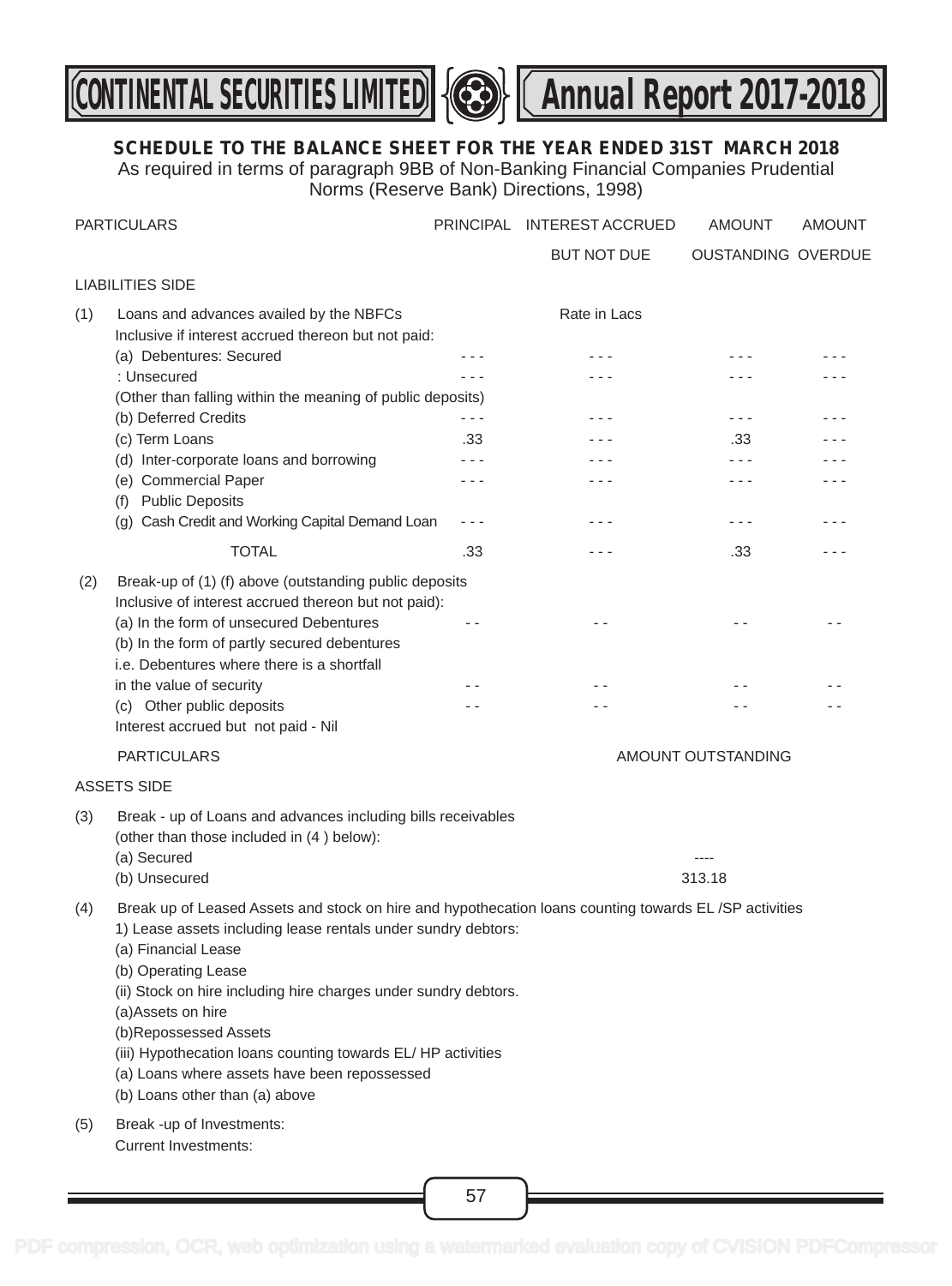| )NTINENTAL SECURITIES LIMITEI                                                                                                                                                                                                                                                                                                                                    |               |         | $\sim$ [ Annual Report 2017-201 |       |
|------------------------------------------------------------------------------------------------------------------------------------------------------------------------------------------------------------------------------------------------------------------------------------------------------------------------------------------------------------------|---------------|---------|---------------------------------|-------|
| 1.<br>Quoted:<br>(i)<br>Shares:<br>(a) Equity<br>(b) Preference<br>(ii) Debentures and Bonds<br>(iii) Units of mutual funds<br>(iv) Government Securities<br>(v) Others (please specify)<br>Unquoted:<br>2.<br>(i) Shares<br>(a) Equity<br>(ii) Debentures and Bonds<br>(iii) Units of mutual funds<br>(iv) Government Securities<br>(v) Others (please specify) | (b)Preference |         |                                 |       |
| <b>PARTICULARS</b>                                                                                                                                                                                                                                                                                                                                               |               |         | <b>AMOUNT OUTSTANDING</b>       |       |
| Long Term Investments                                                                                                                                                                                                                                                                                                                                            |               |         |                                 |       |
| 1.Quoted:<br>(i) Shares: (a) Equity<br>(b) Preference<br>(ii) Debentures and Bonds<br>(iii) Units of Mutual Funds<br>(iv) Government Securities<br>(v) Others (Please specify)                                                                                                                                                                                   |               |         |                                 |       |
| 2.Unquoted:<br>(i) Shares: (a) Equity<br>(b) Preference<br>(ii) Debentures and Bonds<br>(iii) Units of Mutual Funds<br>(iv) Government Securities<br>v) Others (Please specify)                                                                                                                                                                                  |               |         | 36.95<br>--                     |       |
| Total                                                                                                                                                                                                                                                                                                                                                            |               |         | 36.95                           |       |
| (6) Borrower group-wise classification of all leased assets, stock-on-hire and loans and advances :                                                                                                                                                                                                                                                              |               |         |                                 |       |
| Category                                                                                                                                                                                                                                                                                                                                                         |               |         | Amount net of Provisions        |       |
|                                                                                                                                                                                                                                                                                                                                                                  |               | Secured | Unsecured                       | Total |
| 1. Related Parties                                                                                                                                                                                                                                                                                                                                               |               |         |                                 |       |
| Subsidiaries<br>(a)<br>(b)<br>Companies in the same group<br>(c)<br>Other related parties                                                                                                                                                                                                                                                                        |               |         |                                 |       |

2. Other than related parties **120 and 1213.97** 313.97 313.97 313.97 **Total -- 313.97 313.97**

(7) Investor group-wise classification of all investment (current and long term) in shares and securities (both quoted and unquoted) :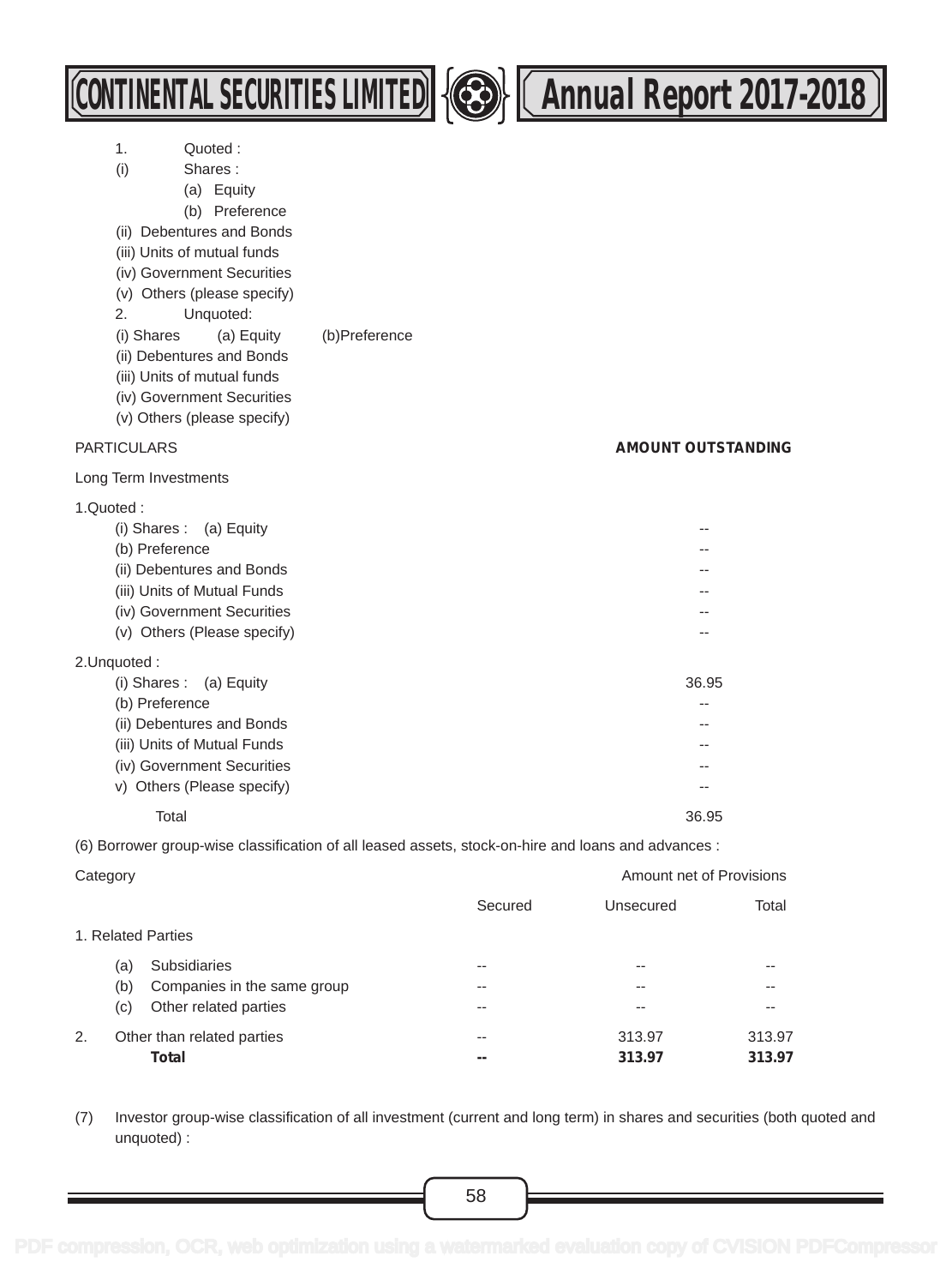

| Category |                                                          | Market Value/ Break up or<br>fair value or NAV | <b>Book Value</b><br>(Net of Provisions) |
|----------|----------------------------------------------------------|------------------------------------------------|------------------------------------------|
|          | 1. Related Parties<br>Subsidiaries<br>(a)                | --                                             | --                                       |
|          | Companies in the same group<br>(b)                       |                                                |                                          |
|          | Other related parties<br>(c)                             |                                                |                                          |
|          | 2. Other than related parties                            | 36.95                                          | 36.95                                    |
|          | Total                                                    | 36.95                                          | 36.95                                    |
| (8)      | Other Information                                        |                                                |                                          |
|          | <b>Particulars</b><br>Gross Non-Performing Assets<br>(i) | Amount                                         |                                          |
|          | (a) Related Parties                                      |                                                |                                          |
|          | (b) Other than related parties                           |                                                |                                          |
|          | (ii) Net Non-Performing Assets                           |                                                |                                          |
|          | (a) Related Parties                                      | --                                             |                                          |
|          | (b) Other than related parties                           |                                                |                                          |
|          | (iii) Asset acquired in satisfaction of debt             |                                                |                                          |

For B.L DUSAD & CO. Chartered Accountants Firm Reg. No.001795C

Place : JAIPUR **B.L.DUSAD** Date : 28th May, 2018 **Partner** Partner New York 19th 2018

M. No. 070107 **sd/-**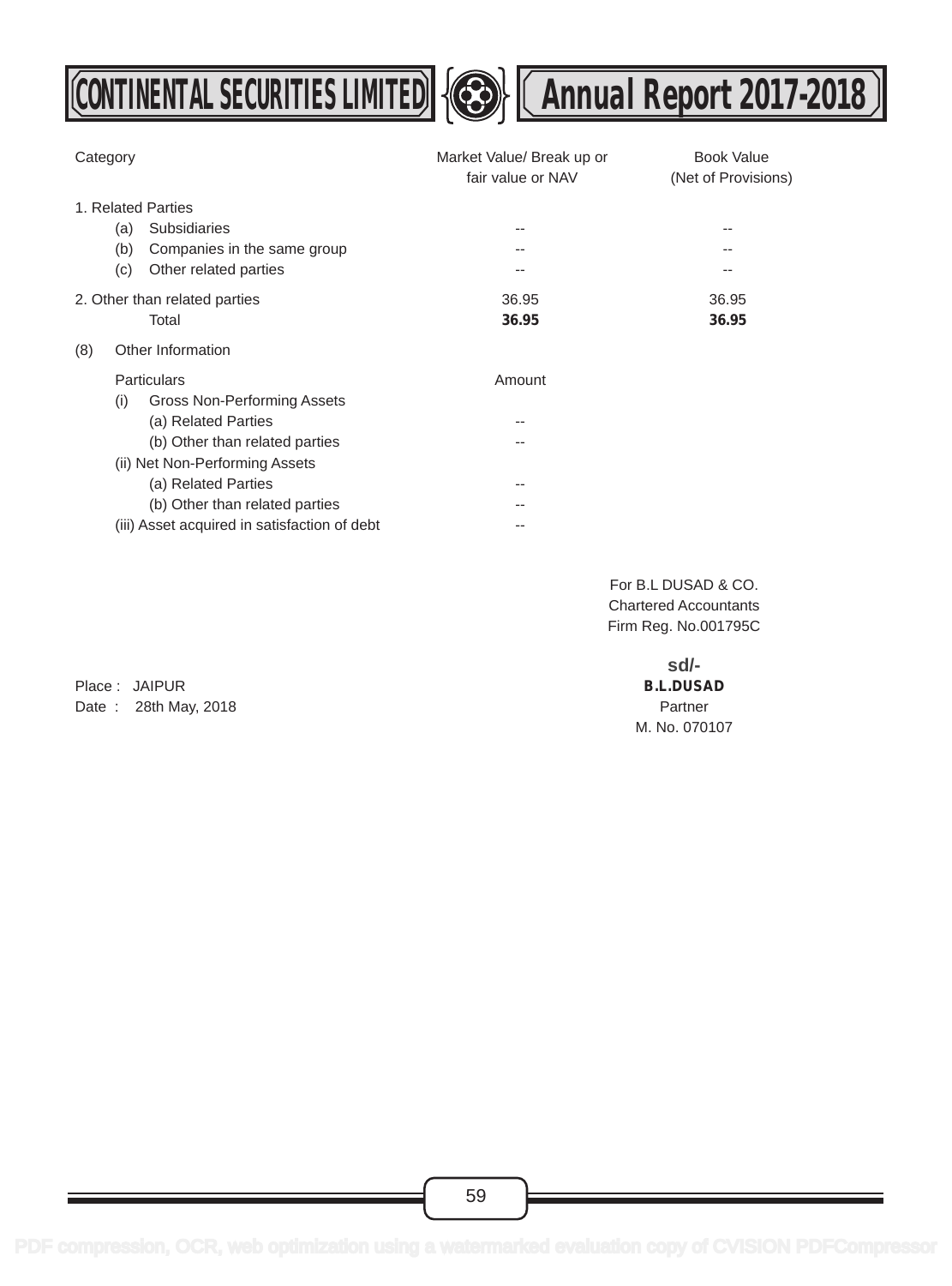|           |                                                                                                                                                                                     |                    | (Management and Administration) Rules, 2014)                                                                                                                                                                                                                      |                    |           |
|-----------|-------------------------------------------------------------------------------------------------------------------------------------------------------------------------------------|--------------------|-------------------------------------------------------------------------------------------------------------------------------------------------------------------------------------------------------------------------------------------------------------------|--------------------|-----------|
|           | Name of The Member(s)                                                                                                                                                               |                    | <u> Alexandria de la contrada de la contrada de la contrada de la contrada de la contrada de la contrada de la c</u>                                                                                                                                              |                    |           |
|           | <b>Registered Address</b>                                                                                                                                                           |                    | <u> 1989 - Andrea Stadt Britain, amerikansk fotograf i stadt fotograf i stadt fotograf i stadt fotograf i stadt </u>                                                                                                                                              |                    |           |
| E-Mail Id |                                                                                                                                                                                     |                    |                                                                                                                                                                                                                                                                   |                    |           |
|           | Folio No/DP ID-Client ID                                                                                                                                                            |                    |                                                                                                                                                                                                                                                                   |                    |           |
|           |                                                                                                                                                                                     |                    |                                                                                                                                                                                                                                                                   |                    |           |
| 1.        |                                                                                                                                                                                     |                    |                                                                                                                                                                                                                                                                   |                    |           |
|           | E-Mail Id: _______________________________                                                                                                                                          |                    |                                                                                                                                                                                                                                                                   |                    |           |
| 2.        |                                                                                                                                                                                     |                    |                                                                                                                                                                                                                                                                   |                    |           |
|           |                                                                                                                                                                                     |                    |                                                                                                                                                                                                                                                                   |                    |           |
| 3.        |                                                                                                                                                                                     |                    |                                                                                                                                                                                                                                                                   |                    |           |
|           |                                                                                                                                                                                     |                    | As my/our proxy to attend and vote(on a poll) for me/us and on my/our behalf at the 28th Annual General Meeting of                                                                                                                                                |                    |           |
|           | indicated below:<br><b>Resolution No</b>                                                                                                                                            | <b>Resolutions</b> | Metro Plaza, Gopal Bari Jaipur-302001 and at any adjustment thereof in respect of such resolutions as are                                                                                                                                                         |                    |           |
|           | <b>Ordinary Business</b>                                                                                                                                                            |                    |                                                                                                                                                                                                                                                                   |                    |           |
| 1         |                                                                                                                                                                                     |                    | Adoption of Financial Statements For The Year Ended 31st March 2018                                                                                                                                                                                               |                    | Affix Re1 |
| 2<br>3.   | Appointment of M/S Gopal Sharma & Associates, Chartered Accountants, as Auditors<br>Revenue<br>Appointment of director in the place of Shri M.L. Khandelwal (DIN:00414717)<br>Stamp |                    |                                                                                                                                                                                                                                                                   |                    |           |
|           |                                                                                                                                                                                     |                    | who retires by rotation and being eligible, offers himself for re-appointment.                                                                                                                                                                                    |                    |           |
| 1.        | <b>Special Business</b>                                                                                                                                                             |                    |                                                                                                                                                                                                                                                                   |                    |           |
| 2.        | To fix minimum fees for serving various document.<br>To re-appoint Mr. Suresh Kumar Gupta as an independent Director                                                                |                    |                                                                                                                                                                                                                                                                   |                    |           |
| 3.<br>4.  | To re-appoint Mr. Vishnu Dusad as an independent Director<br>To re-appoint Mrs. Ruchi Gupta as an independent Director                                                              |                    |                                                                                                                                                                                                                                                                   |                    |           |
|           | Signed this ________________ day of ________________ 2018.                                                                                                                          |                    |                                                                                                                                                                                                                                                                   | Member's Signature |           |
|           | Signature of Shareholder ________________________________                                                                                                                           |                    |                                                                                                                                                                                                                                                                   |                    |           |
|           | Signature of Proxy Holder(s)                                                                                                                                                        |                    |                                                                                                                                                                                                                                                                   |                    |           |
|           |                                                                                                                                                                                     |                    | Note : A Member entitled to attend and vote at the meeting is entitled to appoint a Proxy to attend and vote Instead of himself and<br>the Proxy need not be a Member of the Company. The Instrument appointing a Proxy must be received at the Registered Office |                    |           |
|           |                                                                                                                                                                                     |                    | of The Company, not less than 48 hours before the commencement of the meeting.                                                                                                                                                                                    |                    |           |
|           |                                                                                                                                                                                     |                    | <b>ATTENDANCE SLIP</b>                                                                                                                                                                                                                                            |                    |           |
|           |                                                                                                                                                                                     |                    |                                                                                                                                                                                                                                                                   |                    |           |

**PROXY FORM** (Pursuant to Section 105(6) of the Companies Act,2013 and Rule 19(3) of the Companies

\_\_\_\_\_\_\_\_\_\_\_\_\_\_\_\_\_\_\_\_\_\_

| Name & Address of The Shareholder | Folio No:  |
|-----------------------------------|------------|
|                                   | $DPID$ :   |
|                                   | Client ID: |

I hereby certify that I am a member/proxy appointed by the member\* of the Company and record my presence at the 28th Annual General Meeting of the Company, at 301 Metro Plaza, Gopalbari, Jaipur-302001, on Tuesday 25th Sep 2018 at 2.00 P.M.

Name of The Shareholder/Proxy\* example and the Shareholder/Proxy\* Signature of the Shareholder/Proxy\*

\*Strike out whichever is not applicable.

Note: Please fill up this attendance slip and hand over at the entrance of the meeting hall.